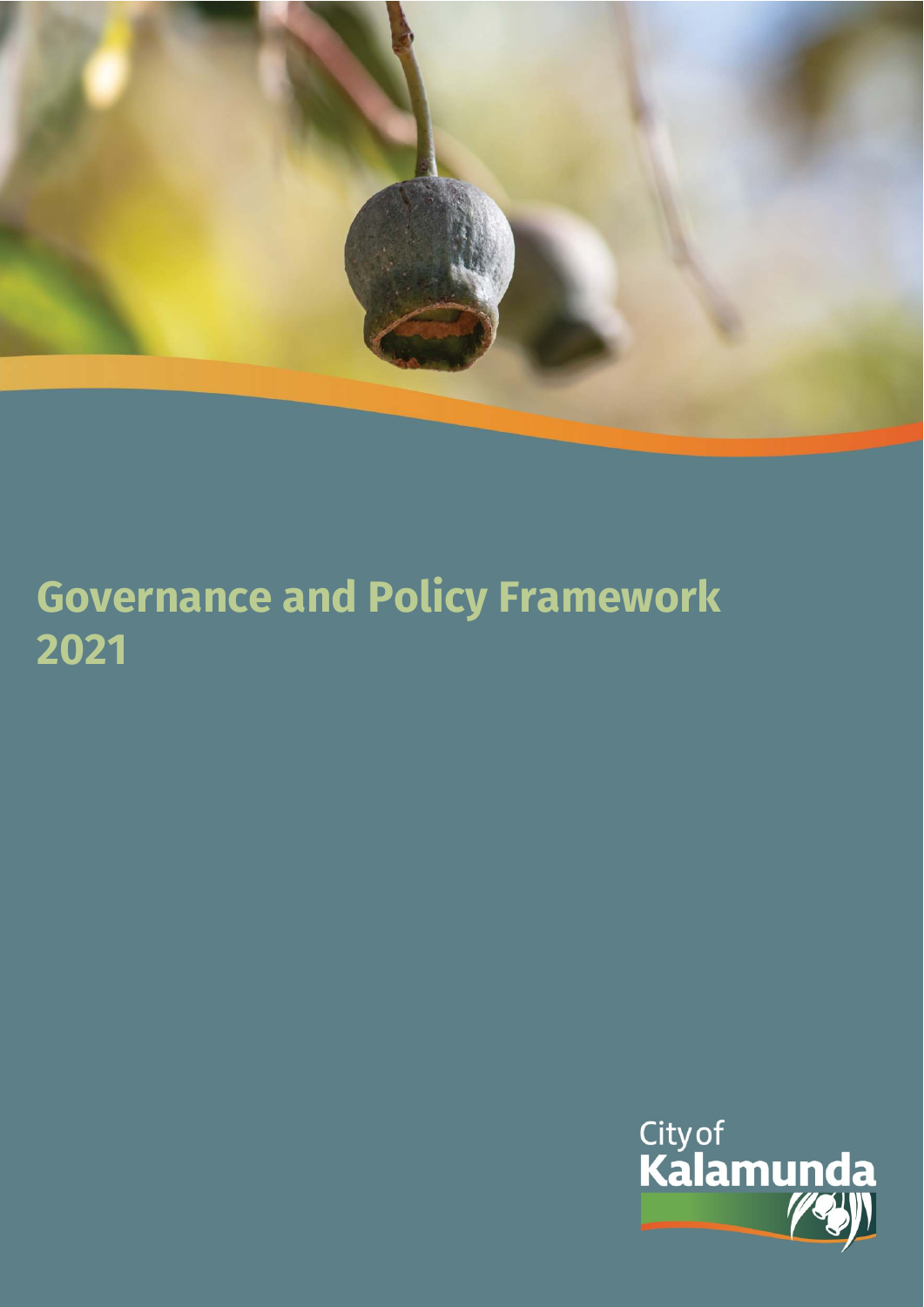| 1. |     |                                                           |  |
|----|-----|-----------------------------------------------------------|--|
| 2. |     |                                                           |  |
| 3. |     |                                                           |  |
|    | 3.1 |                                                           |  |
|    |     |                                                           |  |
|    |     |                                                           |  |
|    |     |                                                           |  |
|    |     |                                                           |  |
|    |     |                                                           |  |
|    |     |                                                           |  |
|    | 3.2 |                                                           |  |
| 4. |     |                                                           |  |
|    | 4.1 |                                                           |  |
|    | 4.2 |                                                           |  |
|    |     |                                                           |  |
|    |     |                                                           |  |
|    |     |                                                           |  |
|    |     |                                                           |  |
| 5. |     |                                                           |  |
|    | 5.1 | Principle One:, Vision, Integrated Planning and Culture11 |  |
|    | 5.2 |                                                           |  |
|    | 5.3 | Principle Three: Decision-Making and Management11         |  |
|    | 5.4 |                                                           |  |
|    | 5.5 |                                                           |  |
| 6. |     |                                                           |  |
| 7. |     |                                                           |  |
|    | 7.1 |                                                           |  |
|    | 7.2 |                                                           |  |
|    |     |                                                           |  |
|    |     |                                                           |  |
|    |     |                                                           |  |
|    | 7.3 |                                                           |  |
|    |     |                                                           |  |
|    |     |                                                           |  |
|    |     |                                                           |  |
|    |     |                                                           |  |
|    |     | Values 20                                                 |  |
|    |     |                                                           |  |
|    |     |                                                           |  |
|    |     |                                                           |  |
| 8. |     |                                                           |  |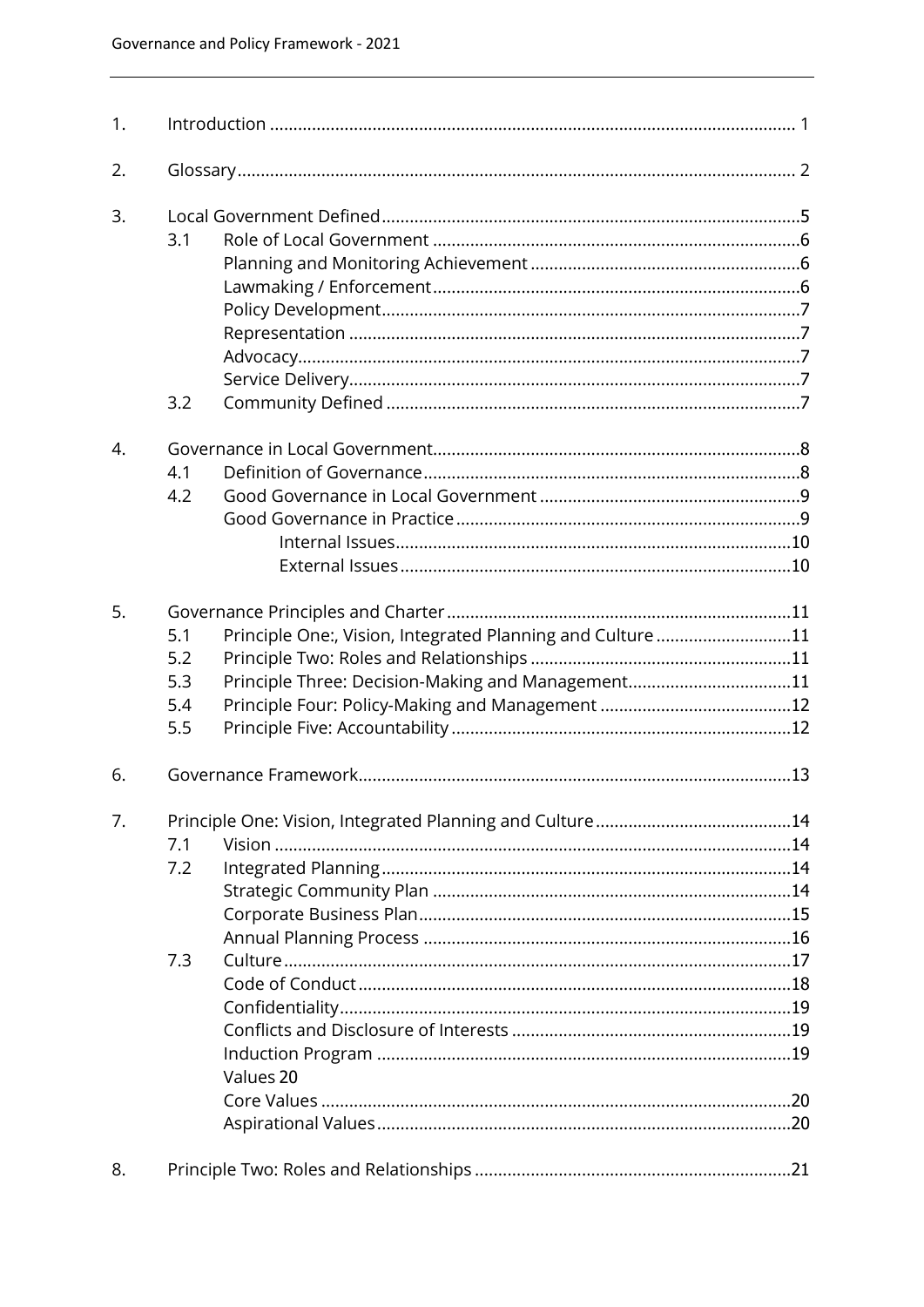9.

| 8.1 |                                                                     |  |
|-----|---------------------------------------------------------------------|--|
|     |                                                                     |  |
|     |                                                                     |  |
|     |                                                                     |  |
|     |                                                                     |  |
|     | Role and Responsibilities of the Chief Executive Officer25          |  |
| 8.2 |                                                                     |  |
|     | Working Relationship between Mayor and Councillors29                |  |
|     |                                                                     |  |
|     |                                                                     |  |
|     |                                                                     |  |
|     |                                                                     |  |
|     | Working Relationship between Elected Members, the CEO and Employees |  |
|     | Relationship and Contact between Elected Members and Employees 34   |  |
|     |                                                                     |  |
|     |                                                                     |  |
|     |                                                                     |  |
|     |                                                                     |  |
| 9.1 |                                                                     |  |
|     |                                                                     |  |
|     |                                                                     |  |
|     |                                                                     |  |
|     |                                                                     |  |
|     |                                                                     |  |
| 9.2 |                                                                     |  |
| 9.3 |                                                                     |  |
|     |                                                                     |  |
|     |                                                                     |  |
| 9.4 |                                                                     |  |
| 9.5 |                                                                     |  |
|     |                                                                     |  |
|     |                                                                     |  |
|     |                                                                     |  |
|     |                                                                     |  |
| 9.6 |                                                                     |  |
| 9.7 |                                                                     |  |
| 9.8 |                                                                     |  |
|     |                                                                     |  |
|     |                                                                     |  |
|     |                                                                     |  |
| 9.9 |                                                                     |  |
|     |                                                                     |  |
|     |                                                                     |  |
|     |                                                                     |  |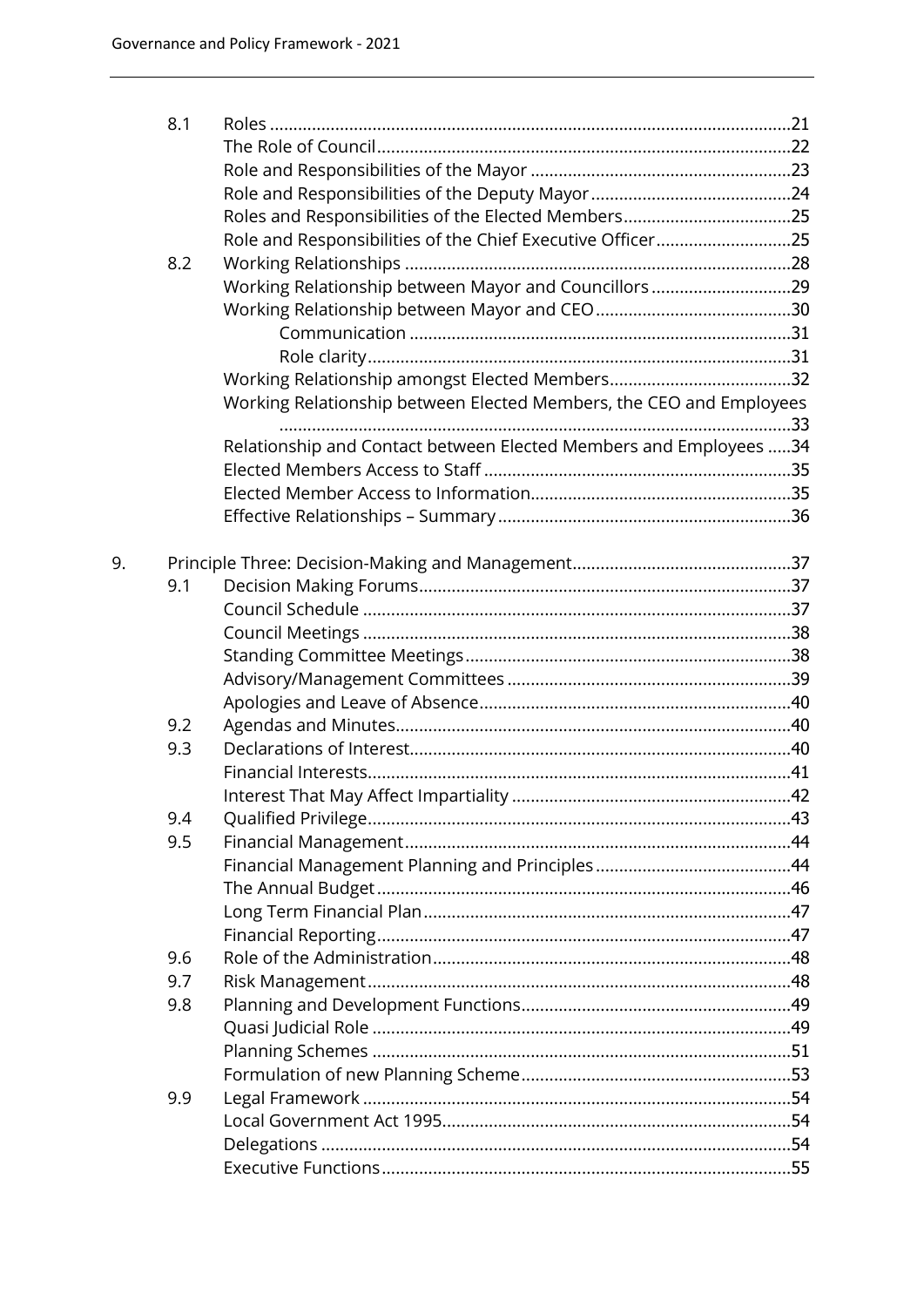|     |      | Gifts 56 |  |
|-----|------|----------|--|
|     |      |          |  |
| 10. |      |          |  |
|     | 10.1 |          |  |
| 11. |      |          |  |
|     | 11.1 |          |  |
|     | 11.2 |          |  |
|     | 11.3 |          |  |
|     | 11.4 |          |  |
|     | 11.5 |          |  |
|     | 11.6 |          |  |
| 12. |      |          |  |
|     | 12.1 |          |  |
| 13. |      |          |  |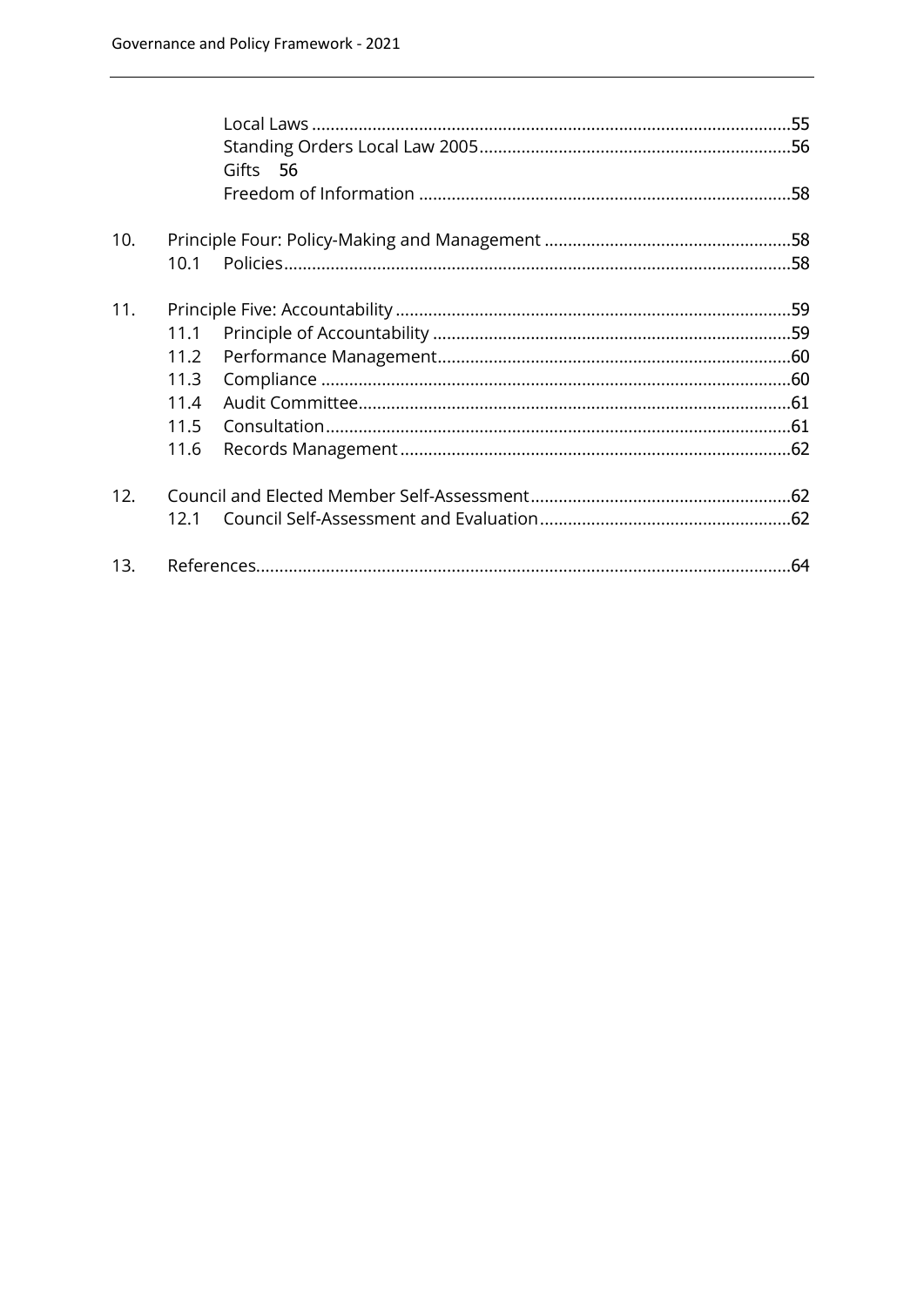# 1. Introduction

The City of Kalamunda (the City) governs its operations through legislation, local laws, standing orders, council resolutions, polices, procedures and guidelines.

The City requires a Governance and Policy Framework to be able to provide transparent decision making, high quality services and facilities to the broad range of people who have a stakeholder interest in the City. They include residents, commercial and retail business, workers, and local, national and international visitors. Effective service delivery can only be achieved through proper and democratic government.

The practice of good governance is increasingly seen as critical for ensuring that:

- The organisation meets legal and ethical compliance.
- Decisions are made in the interests of stakeholders.
- The organisation behaves as a good corporate citizen should.

There are a range of benefits that can be derived from the development and implementation of an effective Governance and Policy Framework. These include:

- Providing clear guidelines for the roles of the Council and the CEO, ensuring that all responsibilities are properly allocated, and performance expectations are well understood.
- Enshrining best practice in relation to Council processes.
- Assisting the Council and the CEO in delivering good governance.
- Ensuring legal and ethical compliance.
- Influencing processes throughout the organisation by setting guidelines for strategic planning at all levels.
- Clear and transparent policy development process to guide the organisation.
- Acting as a point of reference for disputes.
- Assisting as an induction tool for new Elected Members.

The principles and practices of good governance guided by a good Governance and Policy Framework provide the context for establishing guiding documents that outline the specific processes of decision making by which the City is directed, controlled and held to account. Good governance ensures that the City can manage its many complex responsibilities effectively in the best interests of the community.

For an organisation to demonstrate good governance there needs to be a clear understanding about responsibility and accountability. This Governance and Policy Framework has been produced to set out the roles of Elected Members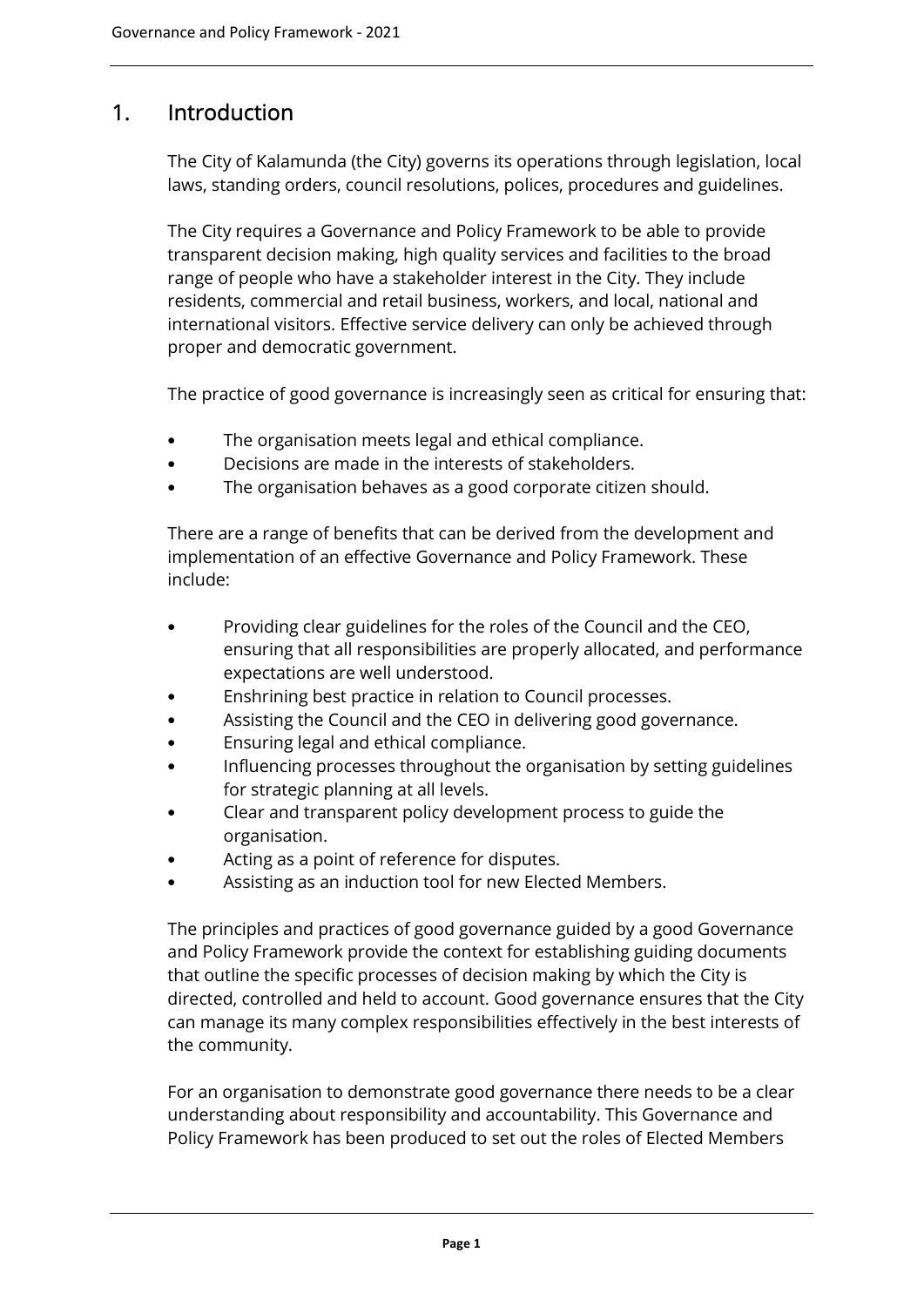and Administration, and their relationships, along with financial, legal and ethical considerations.

The Framework consists of five key principles required to achieve excellence in governance:

- Culture, Vision and Integrated Planning.
- Roles and Relationships.
- Decision-making and Management.
- Policy-making and Management.
- Accountability.

# 2. Glossary

| Term                                       | <b>Meaning</b>                                                                                                                                                                          |
|--------------------------------------------|-----------------------------------------------------------------------------------------------------------------------------------------------------------------------------------------|
| Act                                        | Local Government Act 1995.                                                                                                                                                              |
| Governance                                 | The processes by which the City is controlled and held to<br>account. It encompasses authority, stewardship.<br>Leadership, direction and control exercised within the<br>organisation. |
| Instrument of<br>Governance                | Are the documents created to guide the actions of the<br>organisation and they form a six tired hierarchy:                                                                              |
|                                            | 1. Local Government Act 1995                                                                                                                                                            |
|                                            | 2. Regulations<br>3. Local Laws                                                                                                                                                         |
|                                            | 4. Resolutions of council                                                                                                                                                               |
|                                            | 5. Policies<br>6. Procedures and Guidelines                                                                                                                                             |
|                                            |                                                                                                                                                                                         |
| <b>Local Government</b><br><b>Act 1995</b> | The Local Government Act 1995 and amendments or<br>regulations.                                                                                                                         |
| Regulation                                 | Made under the Local Government Act 1995 or other<br>related Acts to regulate the interpretation and<br>implementation of the Act.                                                      |
| Resolution of<br>Council                   | A short statement or directive issued and approved by<br>Council at an Ordinary or Special Council meeting.                                                                             |
| Community                                  | The entire population of the City of Kalamunda. It could be<br>extended to those who work<br>in or visit the area for recreational or similar reasons.                                  |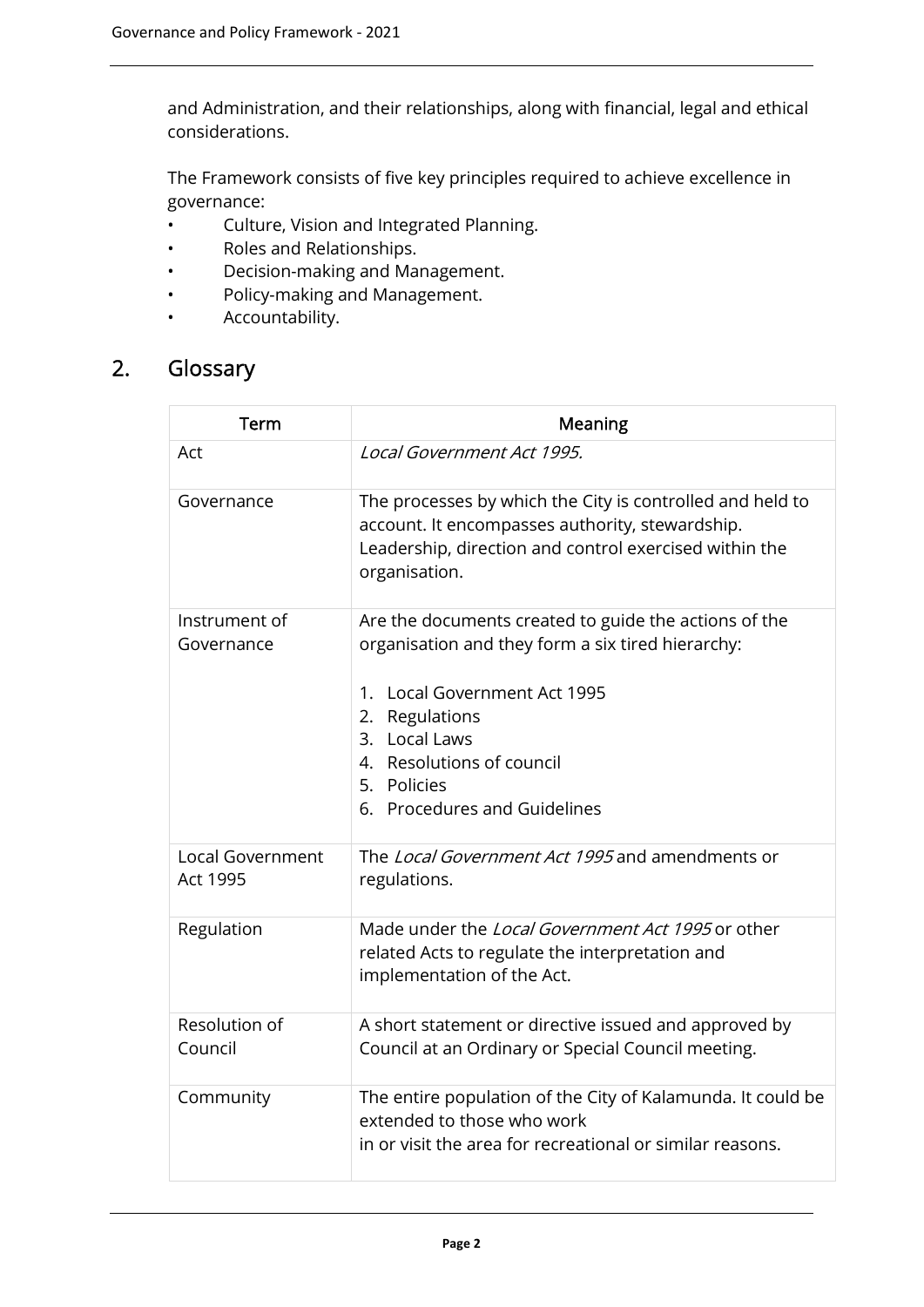| Term                                      | <b>Meaning</b>                                                                                                                                                                                                    |
|-------------------------------------------|-------------------------------------------------------------------------------------------------------------------------------------------------------------------------------------------------------------------|
| Stakeholders                              | Individuals and organisations that have an impact on the<br>strategic direction and decision-making processes of the<br>City of Kalamunda.                                                                        |
| Council                                   | The Elected Members sitting formally as a Council under<br>the Local Government Act 1995.                                                                                                                         |
| <b>Elected Member</b>                     | An elected representative of the local government.                                                                                                                                                                |
| Mayor                                     | A person elected by the Council to hold the position as the<br>elected leader of the local government for a term as<br>specified by the Local Government Act 1995.                                                |
| Councillor                                | Title given to an in individual elected representative of a<br>local government.                                                                                                                                  |
| Committee of<br>Council                   | A formal committee of the Council established under<br>legislation.                                                                                                                                               |
| <b>Council Meeting</b>                    | The Elected Members meeting formally in accordance with<br>legislation.                                                                                                                                           |
| Administration                            | All the employees of the local government, headed by the<br>Chief Executive Officer.                                                                                                                              |
| <b>Chief Executive</b><br>Officer ("CEO") | The most senior officer in the administration. He or she is<br>directly accountable to the Council.                                                                                                               |
| <b>Directors</b>                          | The senior positions in the organisation directly<br>responsible to the CEO.                                                                                                                                      |
| Employee                                  | An employee of the Council including casual or contract<br>employees.                                                                                                                                             |
| Corporate<br>Governance                   | The system by which a local government is directed and<br>controlled. It refers to the suite of processes, systems,<br>rules and relationships under which decisions are made<br>and control is exercised.        |
| Council Policy                            | A formal statement or directive, strategic in nature, that<br>gives effect to the City's legislation and external regulatory<br>requirements. Policies guide decision making and govern<br>the City's activities. |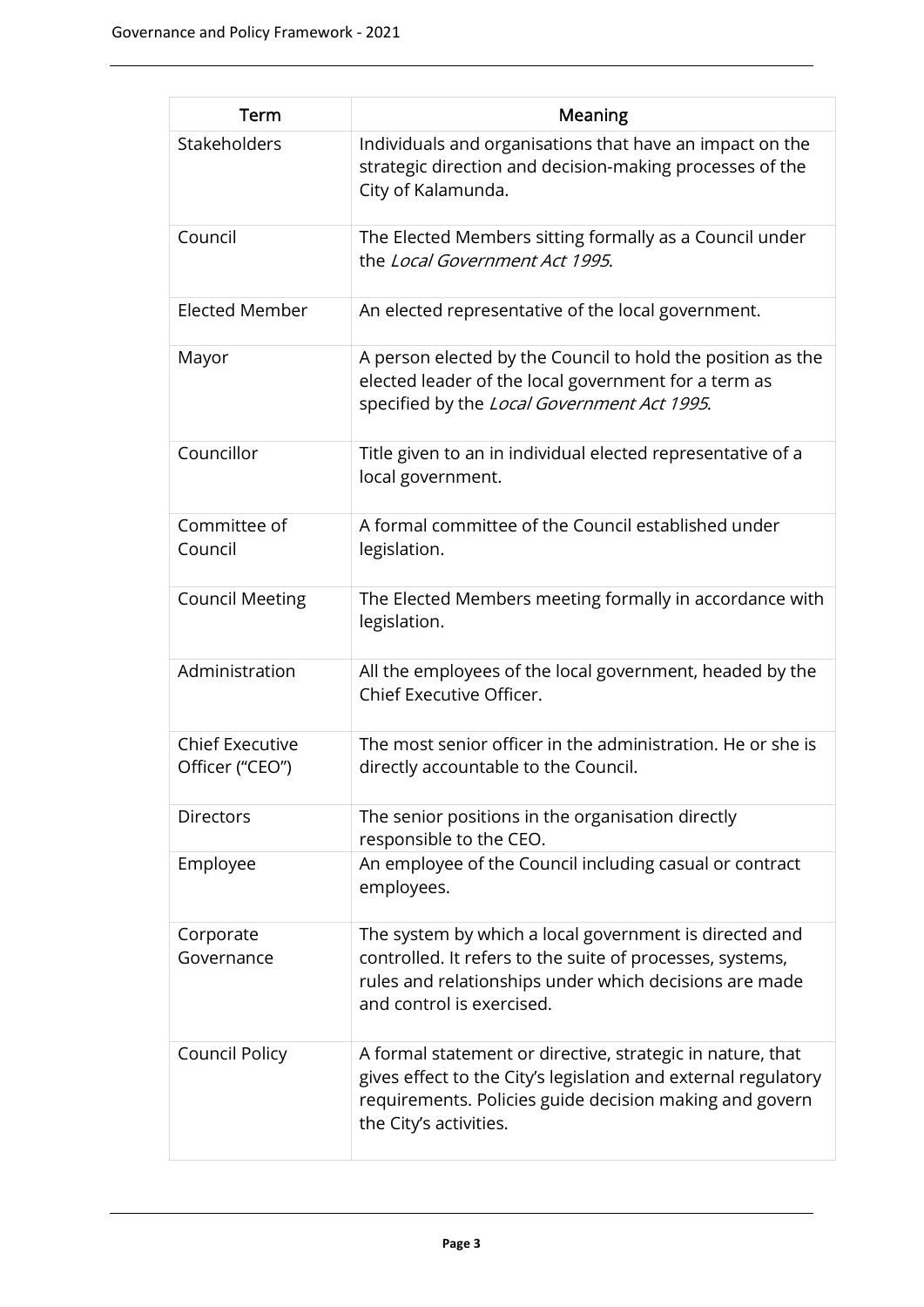| Term                                                     | Meaning                                                                                                                                                                                                                                                                                                                                     |
|----------------------------------------------------------|---------------------------------------------------------------------------------------------------------------------------------------------------------------------------------------------------------------------------------------------------------------------------------------------------------------------------------------------|
| Council Procedure                                        | A directive that supports a Council Policy by outlining the<br>specific tasks, processes and responsibilities required to<br>effectively implement a Policy or regulation.                                                                                                                                                                  |
| <b>CEO Directive</b>                                     | A formal statement of the CEO that provides for<br>operational imperatives to be established that provide<br>consistency and transparency                                                                                                                                                                                                   |
| Procedure or<br>Guideline                                | A Statement detailing the specific tasks, processes and<br>responsibilities required to effectively implement<br>instructions CDEO Directives or a guideline offering advice<br>and guidance on the implementation of CEO Directives                                                                                                        |
| Policy Domain                                            | An area of the City's activity for which are otherwise linked<br>by legal, conceptual, or practical similarity or contingency.<br>Domains are not aligned to organisational structure.                                                                                                                                                      |
| <b>Integrated Planning</b><br>and Reporting<br>Framework | A framework for establishing community priorities and<br>linking this information into different parts of a local<br>Government's functions. Provides the basis for improving<br>the practice of strategic planning in local government.                                                                                                    |
| Strategic<br>Community Plan                              | A long-term strategic plan that clearly links the<br>community's aspirations with the Council's vision and long-<br>term strategy.                                                                                                                                                                                                          |
| Long Term Financial<br>Plan                              | Long-term financial plan summarising the financial<br>impacts of the objectives and strategies in the Strategic<br>Plan                                                                                                                                                                                                                     |
| <b>Corporate Business</b><br>Plan                        | A local government's internal business planning tool that<br>translates Council priorities into operations within the<br>resources available. In its entirety, it details the services,<br>operations and projects a local government will deliver<br>over a defined period, the processes for delivering these<br>and the associated cost. |
| <b>Annual Budget</b>                                     | A statutory requirement outlining the financial estimates<br>to deliver the Corporate Business Plan.                                                                                                                                                                                                                                        |
| <b>Informing Strategies</b>                              | Interconnected local government plans or strategies that<br>support, and are driven by, the development of integrated<br>planning elements. These may include resource specific<br>plans such as asset management plans and workforce                                                                                                       |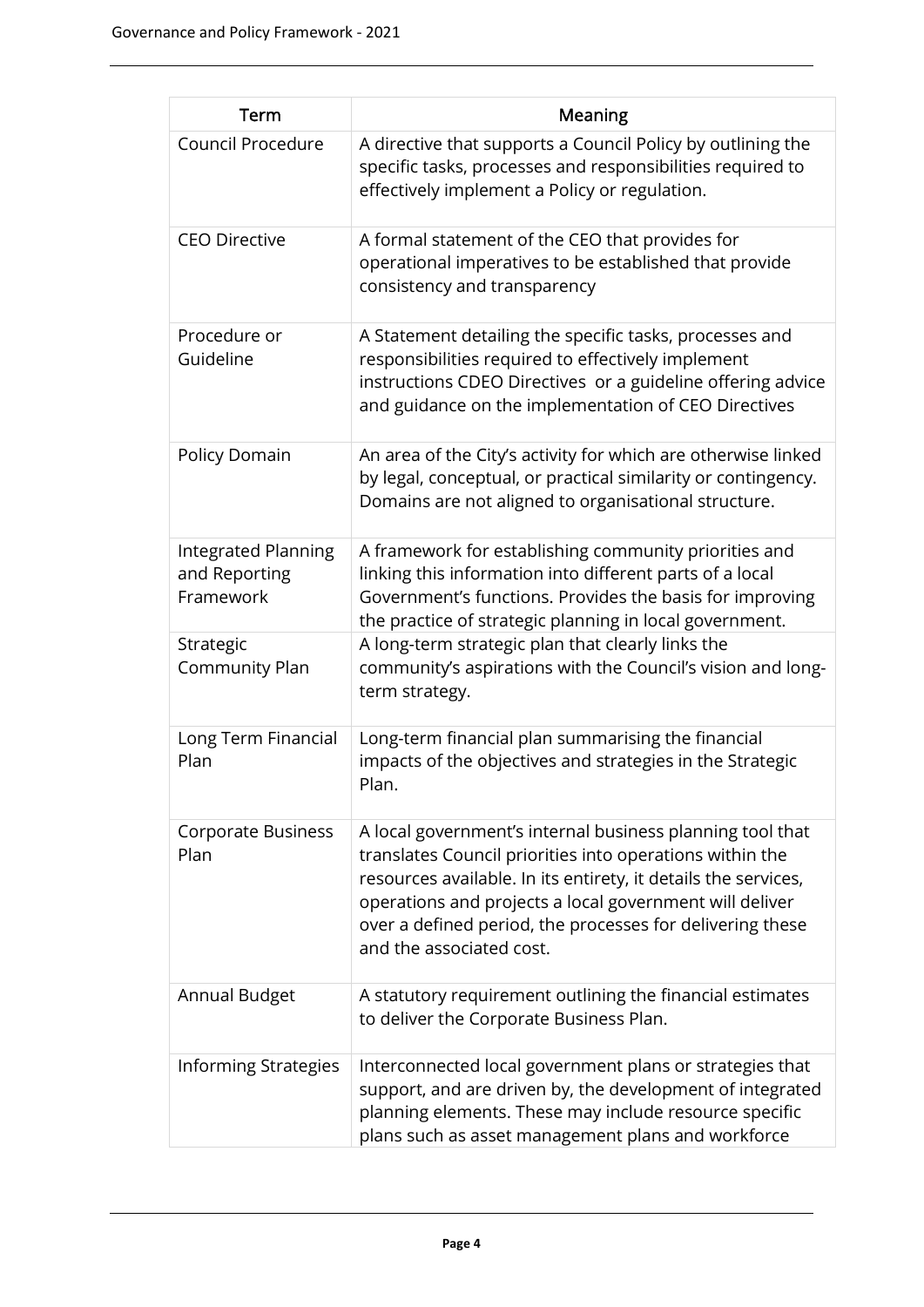| Term                                          | Meaning                                                                                                                                                                                                                                     |
|-----------------------------------------------|---------------------------------------------------------------------------------------------------------------------------------------------------------------------------------------------------------------------------------------------|
|                                               | plans or may be issue specific such as community safety<br>strategies or active aging strategies.                                                                                                                                           |
| Community<br>Engagement<br>Strategy           | A strategy to optimise community involvement and the<br>quality of decision making. It may address different<br>stakeholder groups and how they will be engaged and<br>make provision for public exhibition.                                |
| Asset Management<br><b>Strategy and Plans</b> | Asset Management Strategy and Asset Management Plans<br>provides details for developing the Capital Works<br>Schedule, asset condition assessments, whole of life asset<br>costs and implications of addressing the renewal funding<br>gap. |
| Strategic Workforce<br>Plan                   | Provides detailed assessment of how the workforce will<br>need to change over the long term.                                                                                                                                                |

# 3. Local Government Defined

Local government in Western Australia is established under the Local Government Act 1995 and is the third sphere of government in Australia. Local government has legislative responsibility for many functions and activities that are relevant to a local community. As the level of government often seen as 'closest' to the population, local government activities relate to matters that are fundamental to people's lives and impact strongly on their quality of life.

Each local government is a corporate body. It is therefore a legal entity with all legal power to do things for the local community it services. It can sue and be sued. Local government includes a Council consisting of Elected Members, and the Administration that includes the CEO and employees.

The Mayor and Elected Members form the Council, and the following principles apply:

- Elected Members are able to exercise authority as the Council after they are formally sworn in and when they meet formally as the Council.
- All lawful decisions are made at the Council meetings or through delegations (to CEO or the Council committees) that are formally made by the Council.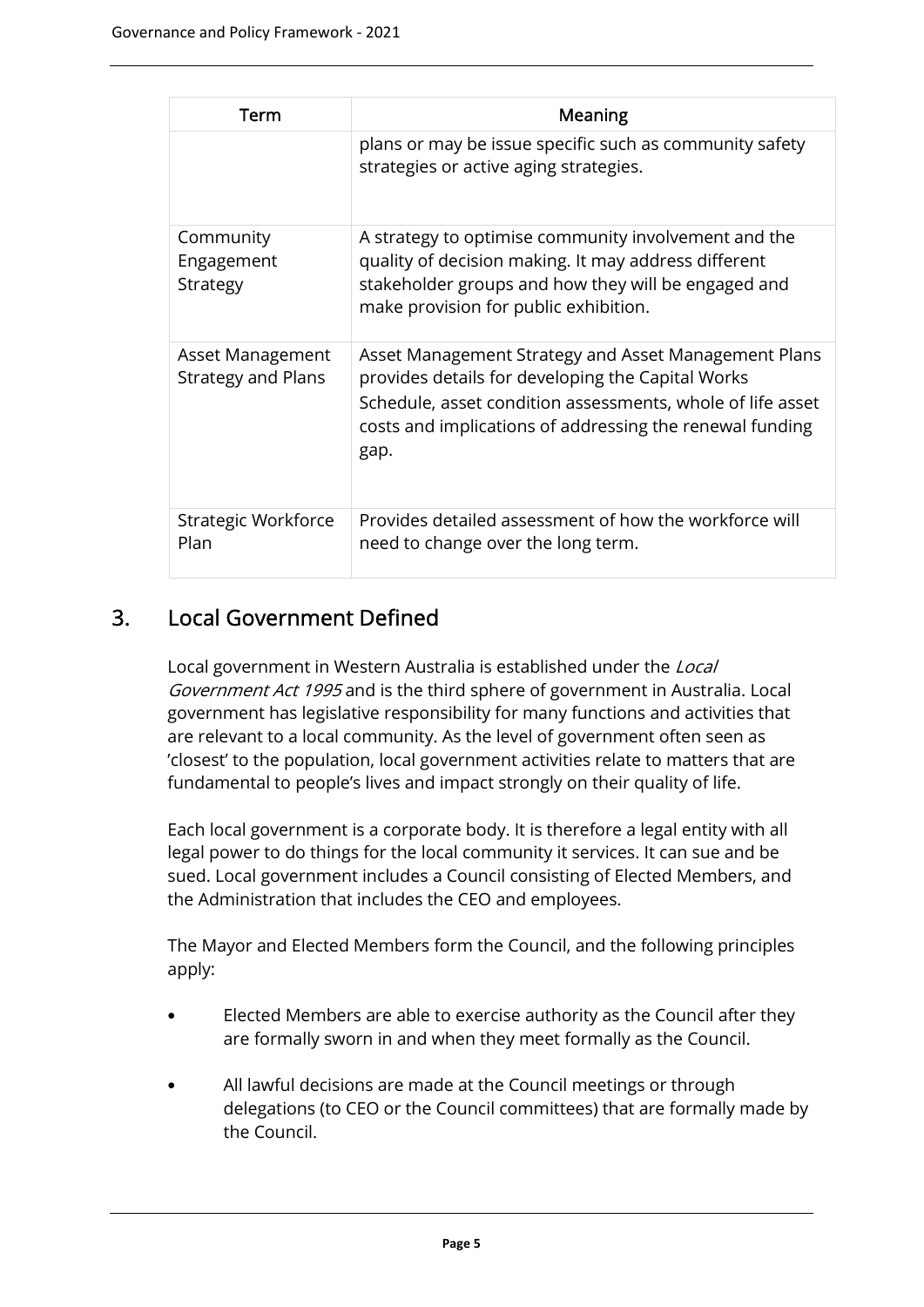The CEO is the only employee appointed by the Council. Employees are formally accountable to the Council through the CEO, whose role is detailed in Section 5.41 of the Act, and includes, but is not limited to:

- Advising the Council.
- Implementing the Council's decisions.
- Managing the services that the local government provides for its community.
- Being responsible for the day to day operations of the local government.

# 3.1 Role of Local Government

In order to consider the issues of good governance in local government, it is also necessary to consider the role and functions of local government. Local government has a number of fundamental roles:

## Planning and Monitoring Achievement

Planning for the development and wellbeing of the community is a critical role for Council. The Act requires Councils to implement the Integrated Planning Framework requiring the City to develop and adopt a "10 year strategic community plan" which sets overall directions for the CEO through long-term planning.



Figure 1 – Integrated Planning Framework

#### Lawmaking / Enforcement

Local government makes decisions in areas over which it has legislative authority but cannot duplicate or contradict Federal or State law. Laws made by local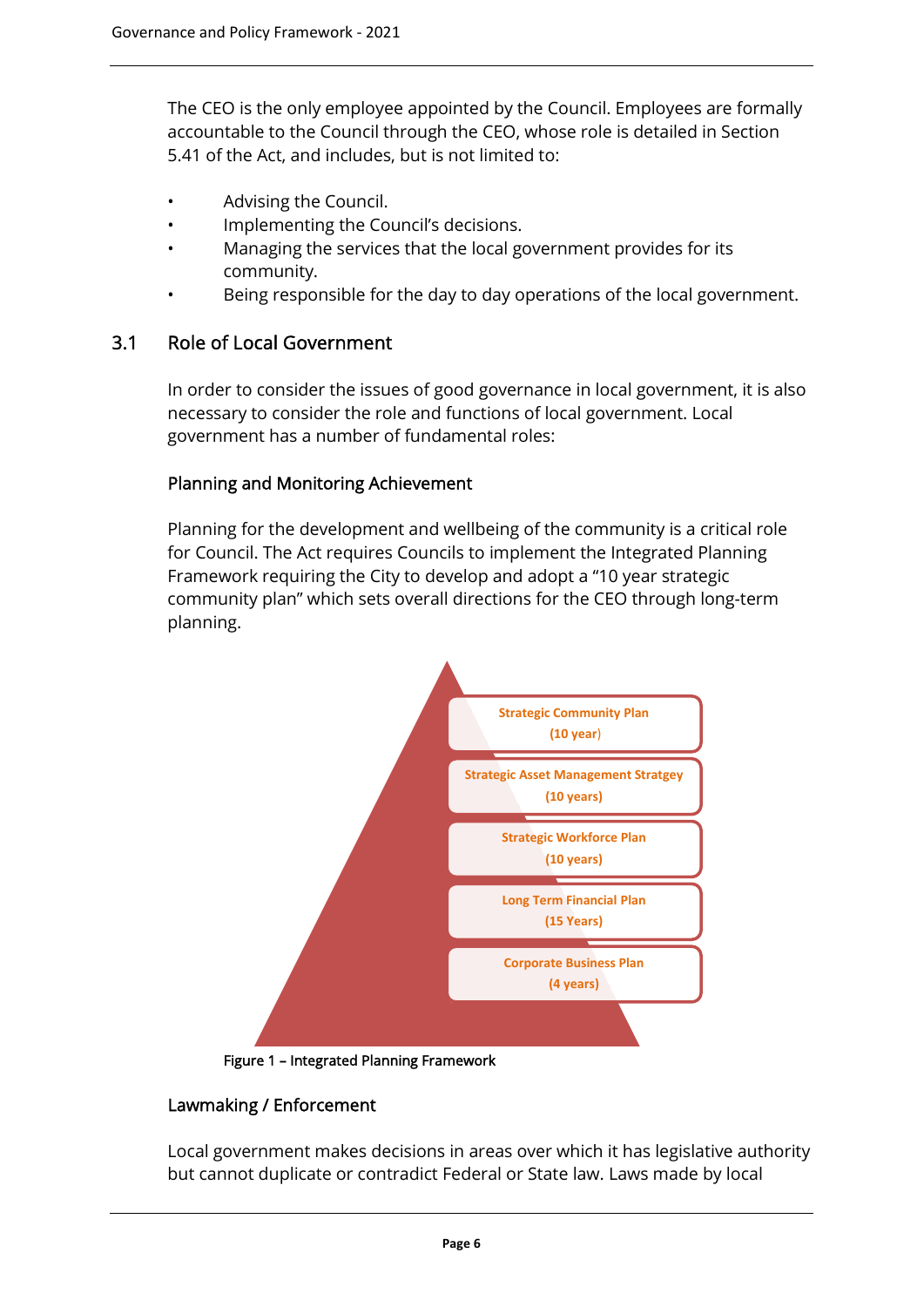government are called local laws and cover such issues as the activities permitted on public land, animal management, and use of infrastructure.

Local government is also responsible for enforcing local laws and other laws over which it has authority.

## Policy Development

One of the most important roles of Elected Members is to participate in making policy decisions on behalf of the community. An essential element of policy making is identifying community needs, setting objectives to meet those needs, establishing priorities between competing needs, and allocating appropriate resources. A Policy is a decision of the Council and sets out agreed views and decisions concerning a particular area of responsibility.

The City's Policy Framework is outlined in Section 10.

#### Representation

Individual Elected Members or the Council when formally meeting represent their constituents on matters of concern. Elected Members are to represent the interests of electors, ratepayers and residents of the district. Elected Members need to listen to and be interested in the wider community (not just the people in the ward who elected them).

#### Advocacy

Local government has a role advocating on behalf of its constituencies to other levels of government, statutory authorities and other relevant parties who have responsibility for the matter.

The Council has an adopted Advocacy Strategy that guide this process.

#### Service Delivery

Council must ensure that services are delivered in the most efficient and effective manner. The Act provides autonomy to Councils to determine policies, with their communities, about the nature and level of services provided. The Council must ensure the delivery of quality services for which they have responsibility.

# 3.2 Community Defined

An appreciation of the term community is integral to an understanding of what constitutes good governance at a local government level. When discussed in connection with good governance the term is often used as though it is a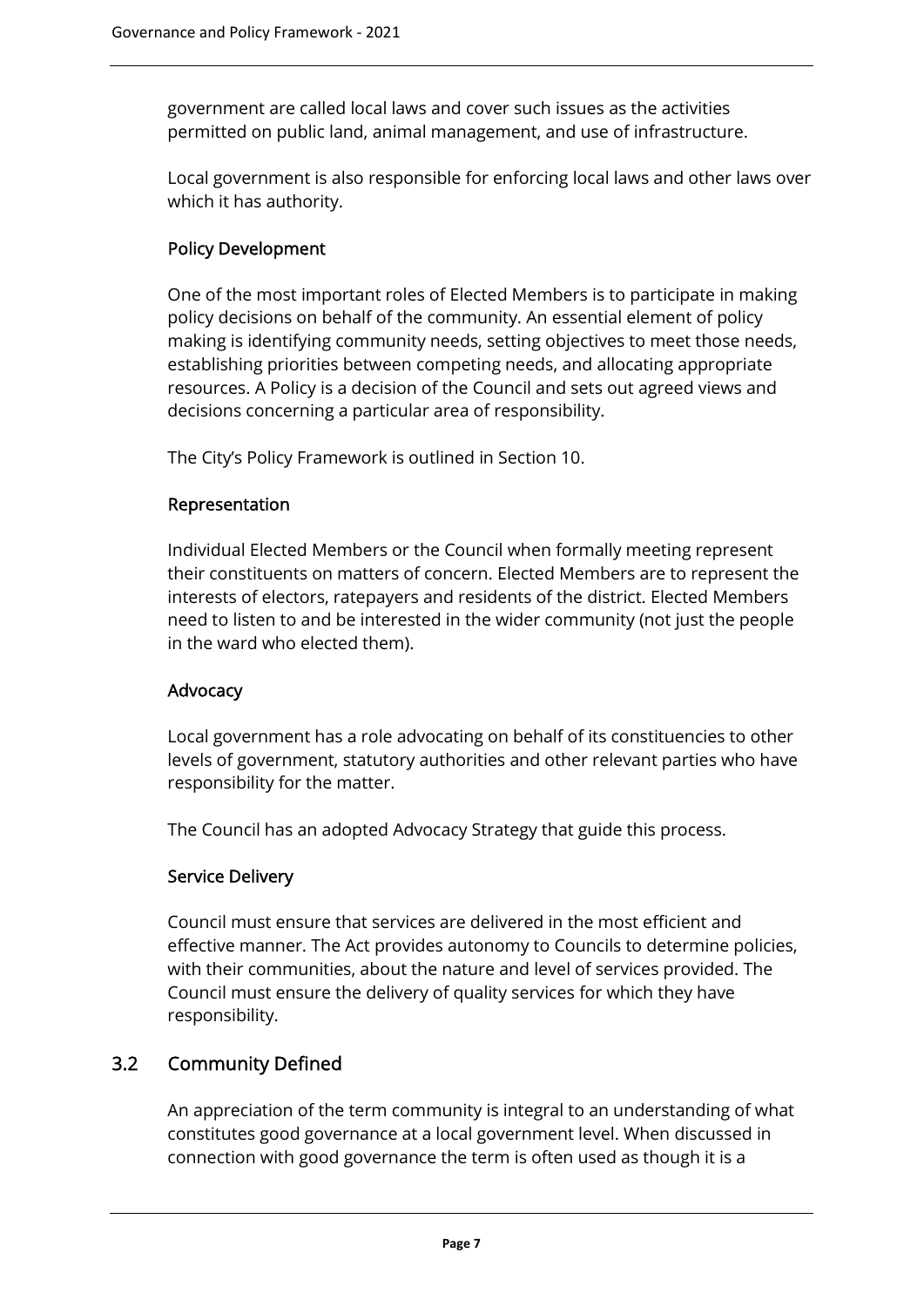homogenous entity and presupposes that there is a single community interest, community demand or community need.

The population of the City of Kalamunda consists of a large number of communities, for example, the business community, the visitor community, the art community and the resident community. These can be further broken down into subsets, for instance, the retail community, the developer community and the tenant community. Additionally, local communities can be defined by geographical area for example the Hills orchard area.

Often such diverse communities do not share the same aspirations, goals and interests. One of the challenges for all levels of government but particularly local government which defines itself as being closest to 'the community' is how to govern so that different, and often competing, interests are recognised, addressed and managed.

When referred to in this document the term 'community' means the many groups, individuals and interests represented in the City of Kalamunda.

# 4. Governance in Local Government

# 4.1 Definition of Governance

Governance is the process by which decisions are taken and implemented, the process by which organisations go about achieving their goals and producing their outputs and the process by which organisations are directed, controlled and held to account.

It encompasses:

- Authority.
- Accountability.
- Stewardship.
- Leadership.
- Integrity.
- Ethics and Values.
- Culture.

Democratic governance exists when a government governs for and on behalf of its community. Good democratic governance occurs when governments govern because of being elected. This provides the democratic basis, which is essential to an understanding of good governance in the local government sector.

Good governance involves a focus on:

• Clarity of roles and responsibilities.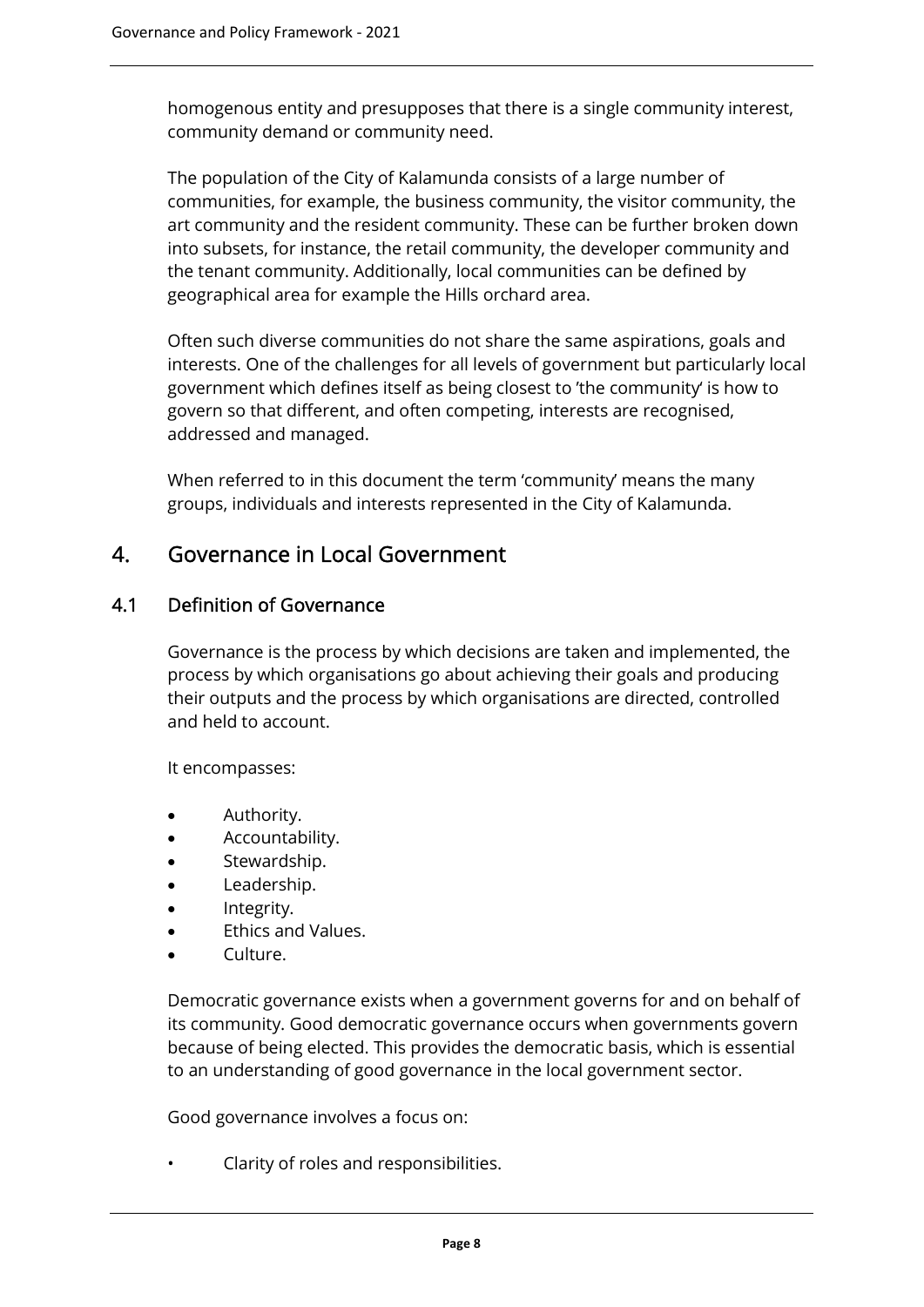- Robust systems which support both internal and external accountability.
- Public access to decision-making and information.

(Definition from Excellence in Governance for Local Government – CPA Australia)

# 4.2 Good Governance in Local Government

Good governance in local government combines the characteristics of good governance with the definitions and roles of local government through:

- Councils being elected by, representative of, and accountable to the community.
- Elected Members making decisions in the best interests of the residents of the local government.
- Policies and programs reflecting the mandate Councils have been given by their electors.
- Policy enactment arising from the Strategic Community Plan with appropriate performance management to assess the Council's progress.
- Community engagement and participation in governance.
- Mayor and Councillors providing leadership to the community and reflecting the community's collective aspirations.
- A management structure which implements the Council's goals in accordance with Council's priorities and approved budget.
- Provision of services which meet the community's needs (sometimes in partnership with other levels of government, business or community organisations).
- Local government being well placed to facilitate coordination and integration at a local level.
- Cooperation between local governments.

#### Good Governance in Practice

Good governance needs to be practiced both within local government, and between local government and the community. Key issues include: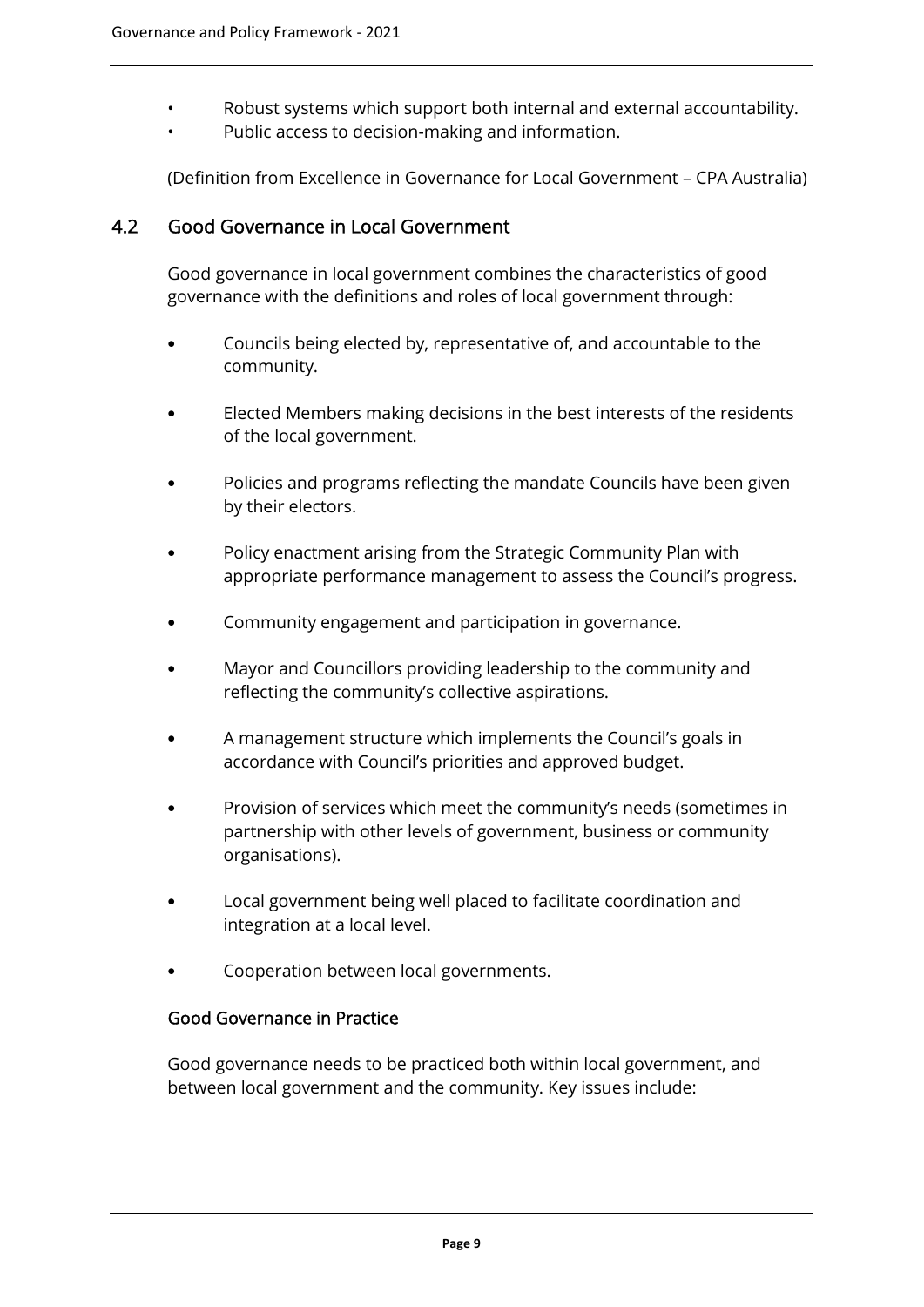#### Internal Issues

- Relationships are a key factor.
- Professional unbiased advice is crucial to good governance.
- Advice is provided through Council reports, Council Briefings, Strategy sessions, Council workshops and other means of communication.
- Good processes contribute to good decisions. Decisions also need to be accountable and transparent.
- Elected Members need information to perform their duties. Processes need to be developed to meet the legitimate information requirements of Elected Members.

#### External Issues

- To ensure that a Council and its community share a sense of direction and purpose, strategic planning is vital. This is particularly the case in local government and must be done in a way that all stakeholders feel they have ownership.
- Performance management enables local government to be accountable to its community. It assesses whether a local government has done what it said it would do with the resources with which it has been provided, and within the defined time frames.
- Balancing 'community-wide' and sectional interests is central to democratic governance.
- Accountability of a local government to its community is a key factor in good democratic governance.
- Good governance means a community feels engaged, knows what is going on, is included in decision making, and feels part of the governing process.
- Informed decisions are based on well-researched information, and some of the best information comes from the opinions of those who are affected by a decision or interested in an issue. Good consultation methods are needed to elicit these opinions.

Another important aspect of good governance is community leadership. Sometimes local governments need to lead or influence communities on issues.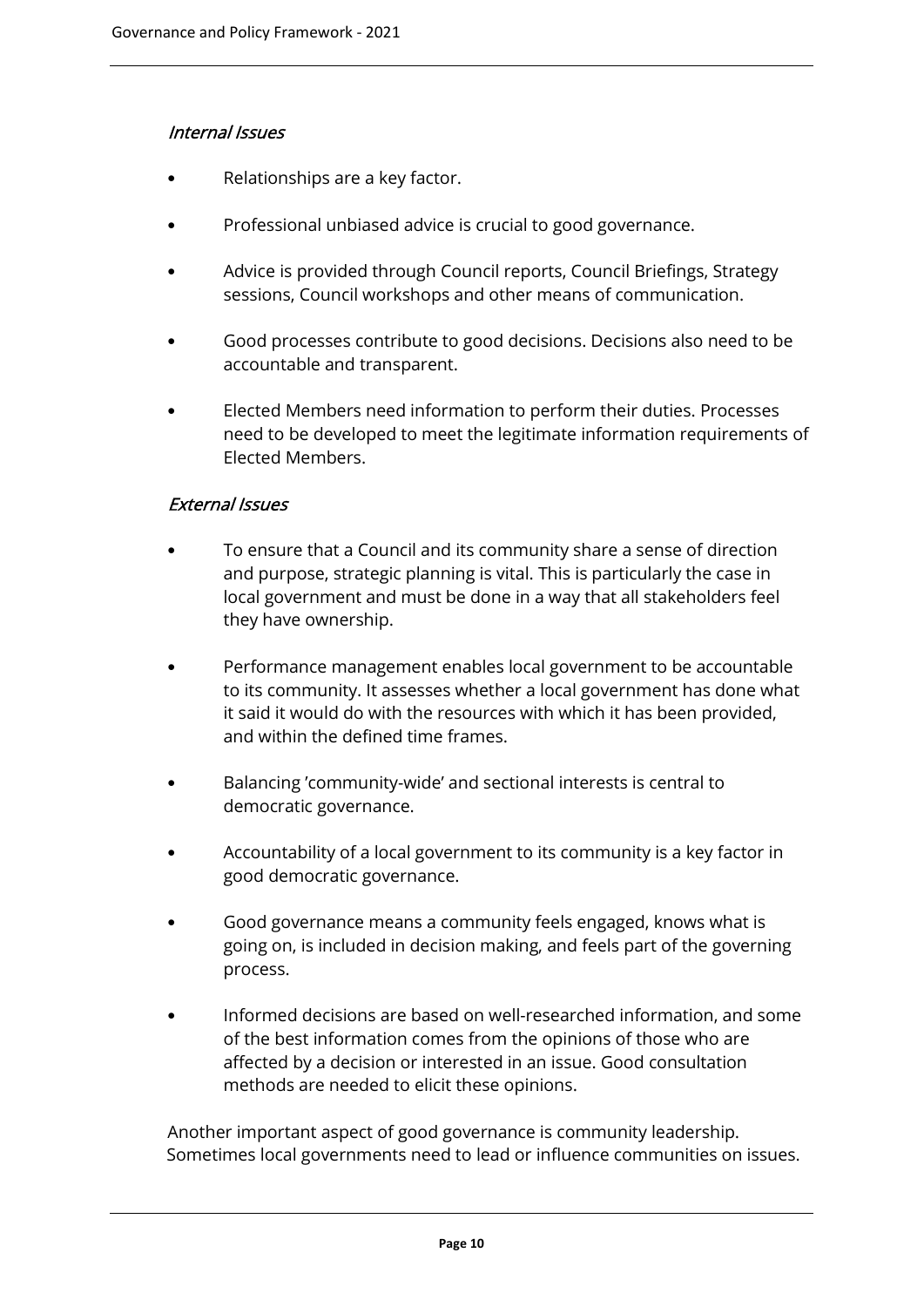Communities expect good services and systems. This is fundamental to good governance.

# 5. Governance Principles and Charter

The Principles provide the foundation for good governance and a means for assessing the extent to which good governance is occurring at the City of Kalamunda. The Principles are the 'what'. The Charter is the 'how'.

# 5.1 Principle One: Vision, Integrated Planning and Culture

There is a clear vision and strategic community plan that is produced through a comprehensive and inclusive process, which is owned by all sectors of the local government.

The City has complied with its responsibility to ensure it has strategic appropriate plans in place as prescribed by the State's Integrated Planning and Reporting Framework.

There is a positive culture within the Council and the City that promotes openness and honesty, in which constructive and respectful questioning is encouraged and accountability is clear. The culture is enhanced and protected through appropriate policies such as the Code of Conduct.

# 5.2 Principle Two: Roles and Relationships

There is clarity about the roles of local government and there exists a sophisticated approach to defining and implementing these.

There are effective working relationships that are promoted and supported within and between the Elected Members, CEO, and administration.

#### 5.3 Principle Three: Decision-Making and Management

There are effective decision-making processes in place that reflect the transparency and accountability which underpin excellence in local government.

There should be robust and transparent financial management established and maintained to meet the City's accountability to its stakeholders, particularly in terms of stewardship of community assets, both now and into the future.

An effective approach to the identification, assessment, monitoring and management of risks should be established and maintained.

Development and implementation of effective delegations is a key component in assisting effective decision making.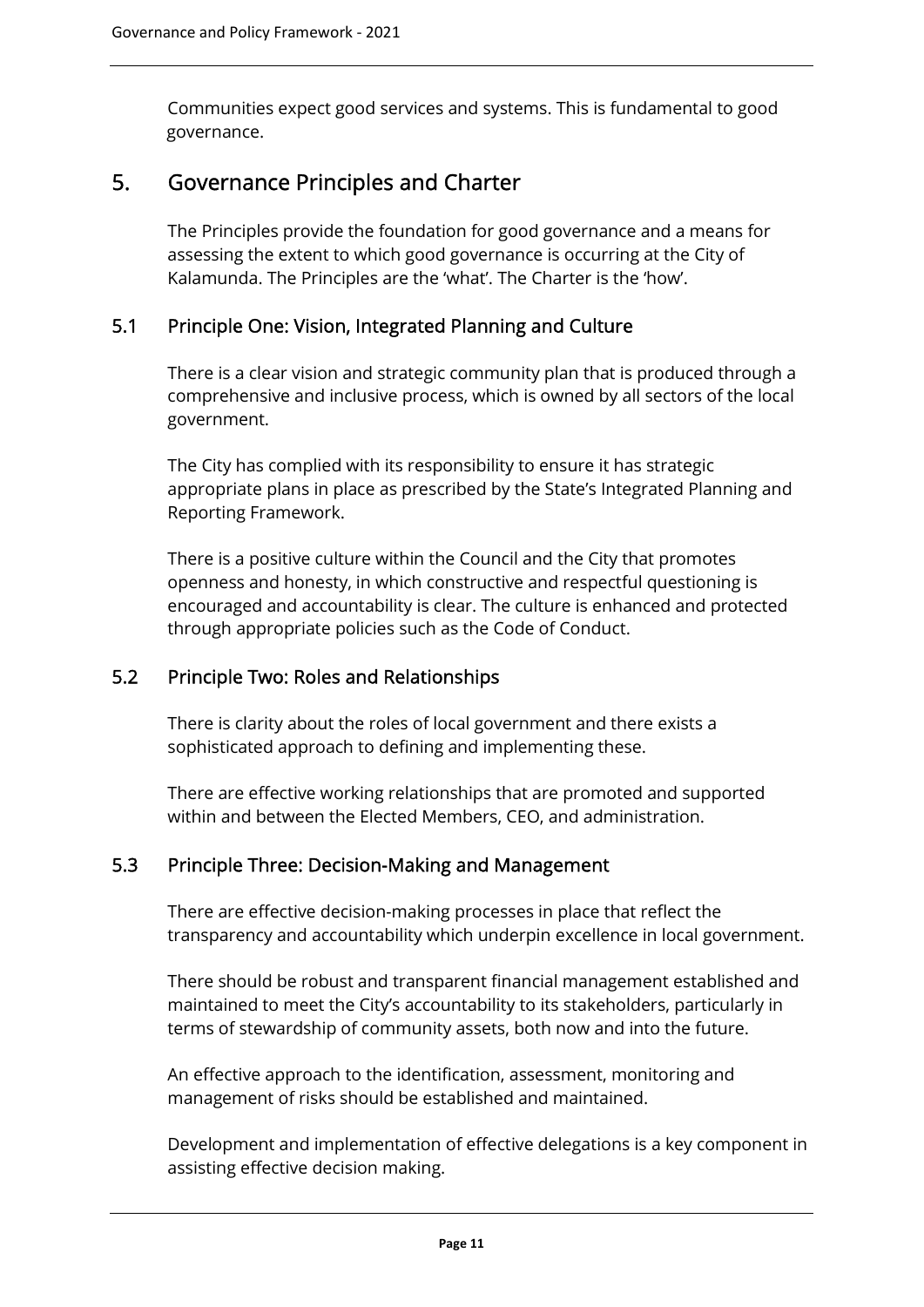# 5.4 Principle Four: Policymaking and Management

The City has in place a Policy Framework to provide context for establishing Council, CEO and Planning Policies and clarifying the relationship between the different governance instruments. The Policy Framework governs the development, implementation and review of all Council, CEO and Planning Policies and supporting documents to ensure they are relevant, authoritative and consistent with internal and external legislation and regulations.

# 5.5 Principle Five: Accountability

The City must account for its activities and have systems that support accountability. The City should have an active performance management system in place that enables Elected Members and management to be openly accountable for their performance.

The City should establish internal structures that provide for independent review of processes and decision-making to assist the Council to meet its accountability to stakeholders.

Consultation should be undertaken that is appropriate to the scope and potential impact of the matter. It should respect the position and opinion of all stakeholders. The outcomes of the consultation should be taken into account when the decision is made, and feedback should be provided to those who participated.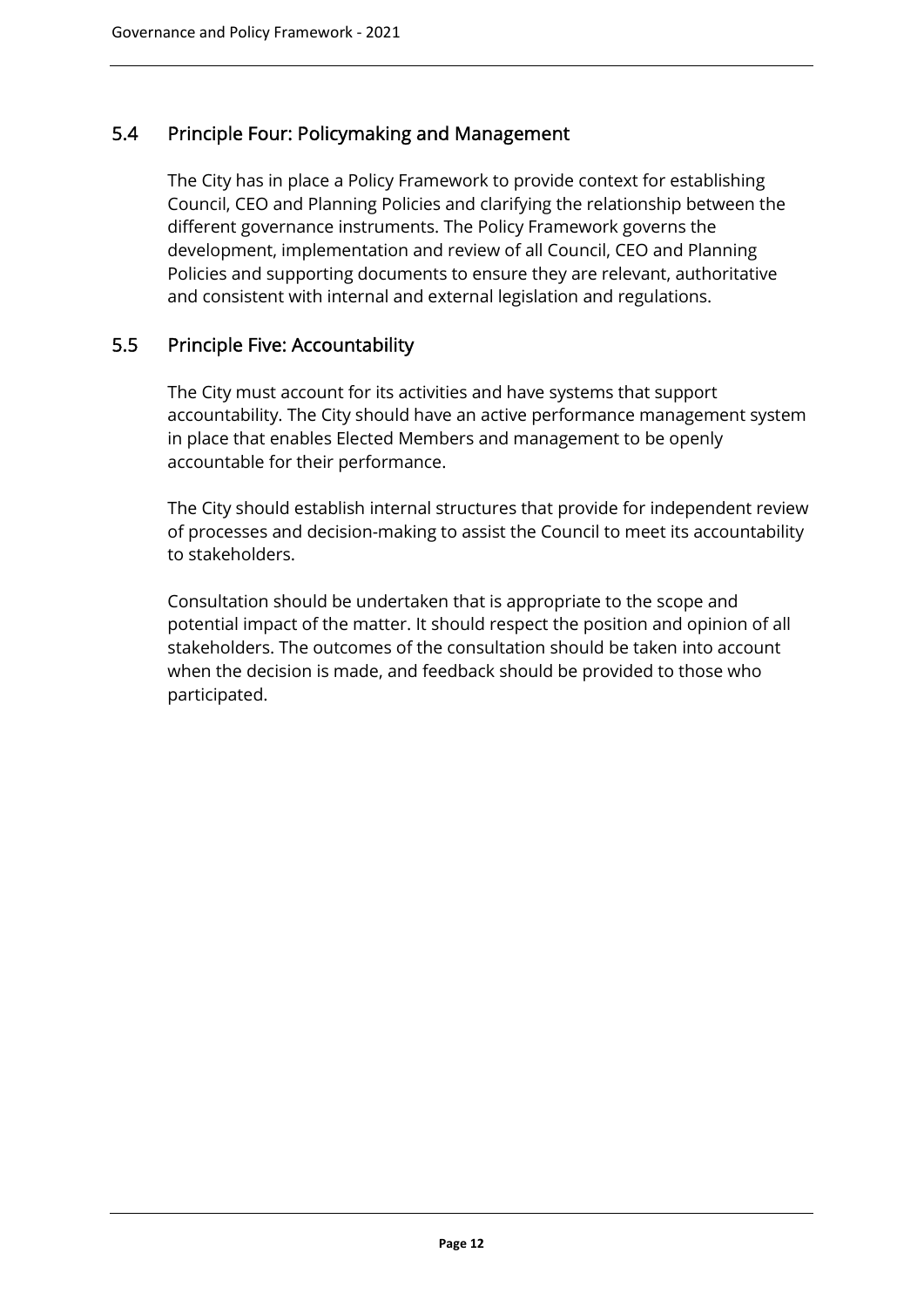# 6. Governance Framework

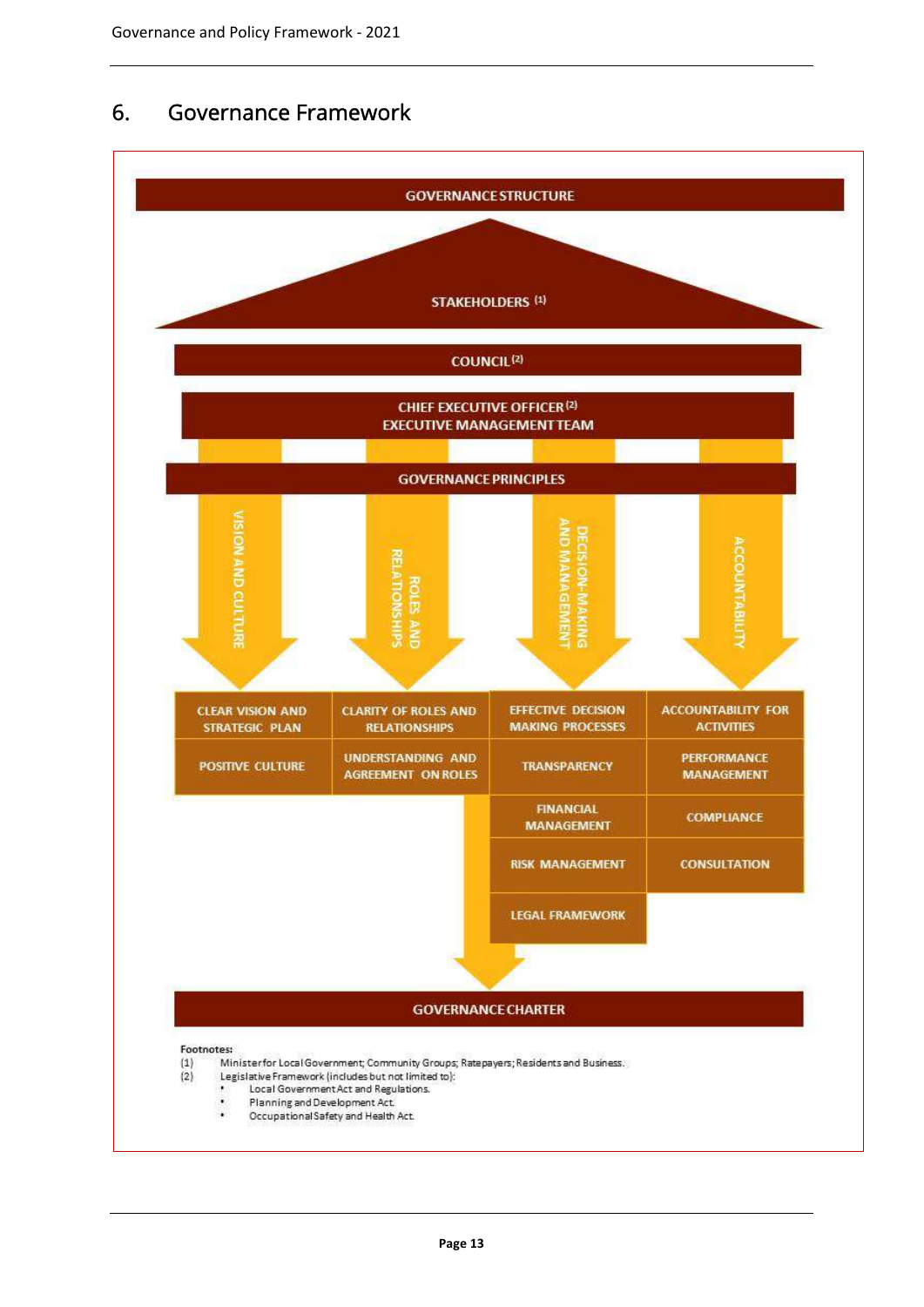# 7. Principle One: Vision, Integrated Planning and Culture

# 7.1 Vision

The City's Vision is for Connected Communities, Caring for Nature and Creating the Future together.

# 7.2 Integrated Planning

All local governments are currently required to produce a plan for the future under S5.56 (1) of the Act. Specific minimum requirements to achieve this have been prescribed in regulations.

This Integrated Strategic Planning Framework provides the basis for improving the practice of strategic planning in local government. It addresses the minimum requirements to meet the intent of the Act and outlines processes and activities to achieve an integrated strategic plan at the individual local government level.

There are three major parties to the development of an integrated strategic plan:

- The community participates in a community planning process to determine major vision or intended big picture directions and also participates in regular reviews of those directions.
- The Council signs off the Strategic Community Plan resulting from the community planning process, the four-year reviews updating that plan, and the annual budget.
- The local government administration supports delivery of the Strategic Community Plan, the 4-yearly reviews, and annual budget through its corporate business planning.

#### Strategic Community Plan

The Strategic Community Plan is the highest-level plan that a Council will prepare. The purpose of the Plan is to identify the community's main priorities and aspirations for the future and to plan strategies for achieving them.

In doing this, the planning process will consider the issues and pressures that may affect the community and the level of resources that will realistically be available to achieve its aims and aspirations.

While a Council has a custodial role in initiating, preparing and maintaining the Strategic Community Plan on behalf of the community, it is not wholly responsible for its implementation. Other partners, such as State agencies and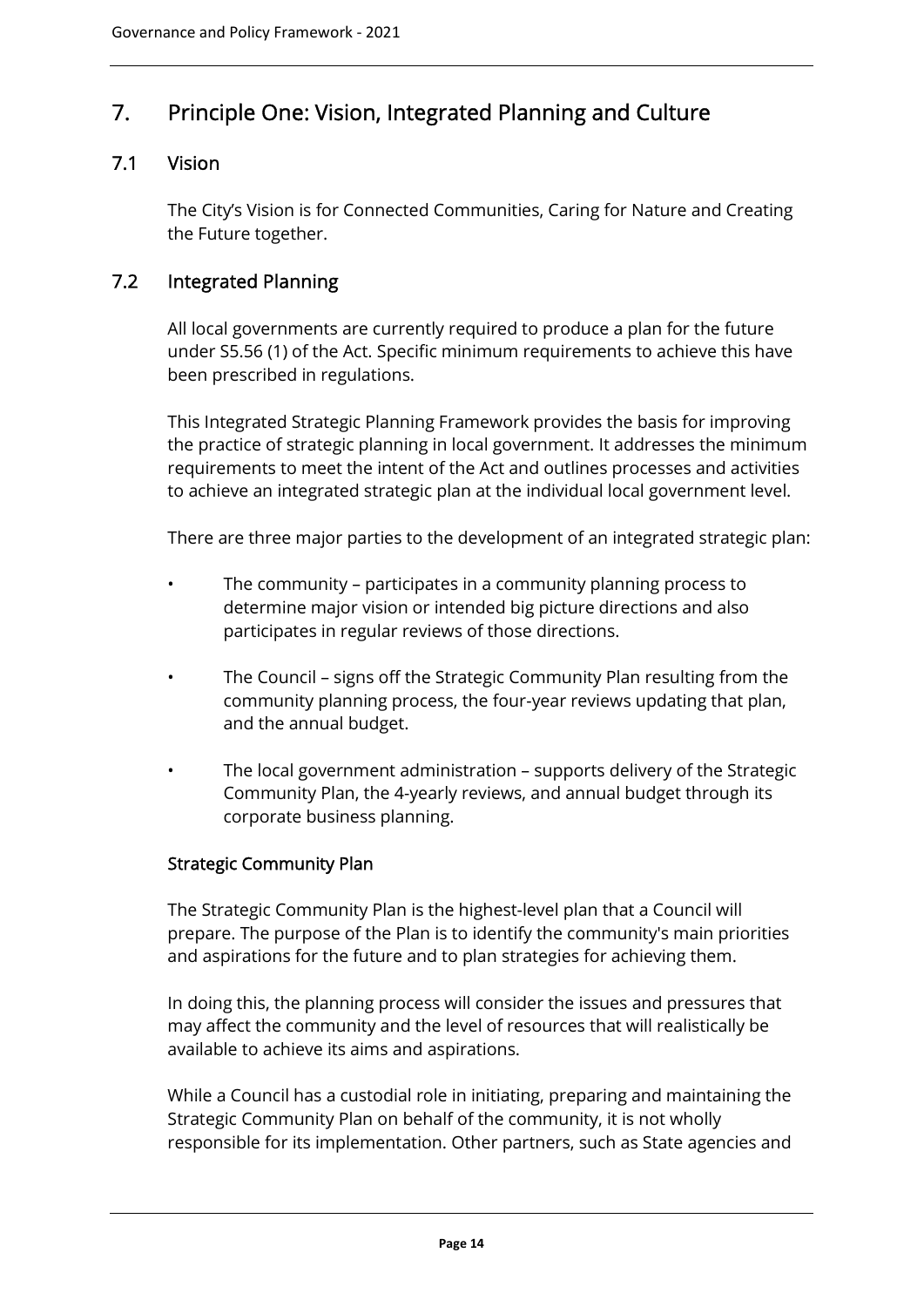community groups may also be engaged in delivering the long-term objectives of the plan.

The 4 Priorities outlined in the Strategic Community Plan – Kalamunda Advancing will guide the City through the next ten years will be:

| Priority 1 - Kalamunda                    | Looking after our people and providing our people                                                      |
|-------------------------------------------|--------------------------------------------------------------------------------------------------------|
| <b>Cares and Interacts</b>                | with social and cultural enjoyment                                                                     |
| Priority 2 - Kalamunda<br>Clean and Green | Delivering environmental sustainability and<br>maintaining the integrity of the natural<br>environment |
| Priority 3 - Kalamunda                    | Supporting our local economy and using our land                                                        |
| <b>Develops</b>                           | and assets diversely and effectively                                                                   |
| Priority 4 - Kalamunda<br>Leads           | Providing good government and leadership                                                               |

#### Corporate Business Plan

The City's Corporate Business Plan – Kalamunda Achieving is responsible for driving operational activities, which are developed in line with the priorities set in the Strategic Plan.

Issue Specific Plans enable key focus areas in the Strategic Plan to be more comprehensively articulated. Actions in these Plans are transferred as actions in the Corporate Business Plan and are measured against key performance indicators, which enable the City and the community to gauge success in the implementation of strategic objectives.

The Corporate Business Plan comprises actions derived from other plans such as:

- The Workforce Plan
- The Long-Term Financial Plan
- Asset Management Plans
- Community Development Plans
- Community Facilities Plans
- Environmental Plans
- Economic Development Plans
- Land Use development Plans
- Waste Management Plans
- ICT Plans
- Customer and Public Relations Plans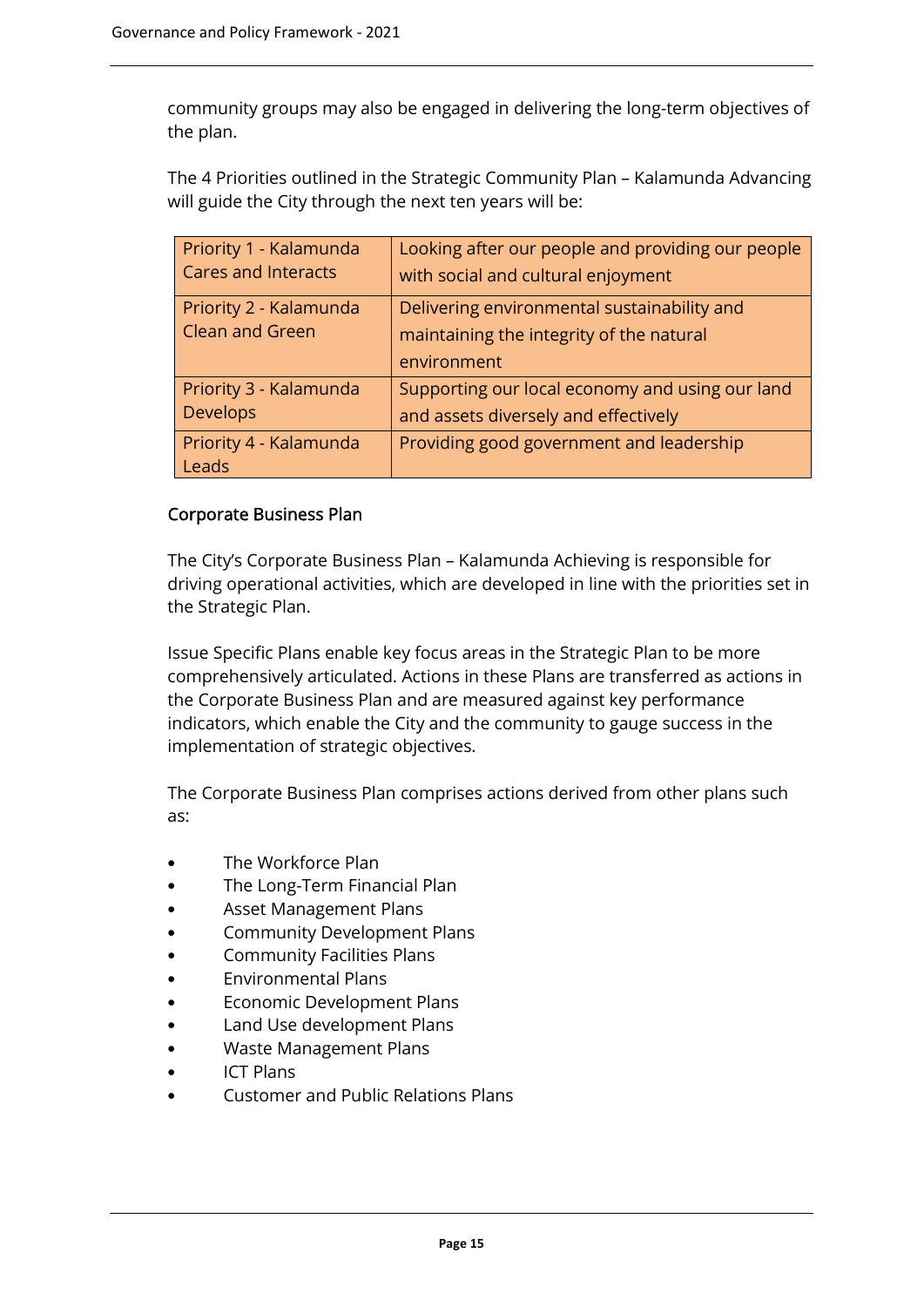#### Annual Planning Process

The City's Annual Business Plan focuses on the actions to be achieved within each of the Strategic Community Plan strategic priorities which have been articulated in the Corporate Business Plan. The Corporate Business Plan actions for each year are reviewed annually to ensure they are still relevant and align with Council priorities.

The City uses a Business Planning Software System to develop annual Business Plans for all service areas and the system enables monitoring of progress of all the actions on a monthly and quarterly basis throughout the year.

Quarterly progress reports against the Annual Plan and Corporate key [performance Indicators provide Council and the community with a full assessment of the City's progress in relation to the achievement of predetermined milestones for major projects and programs.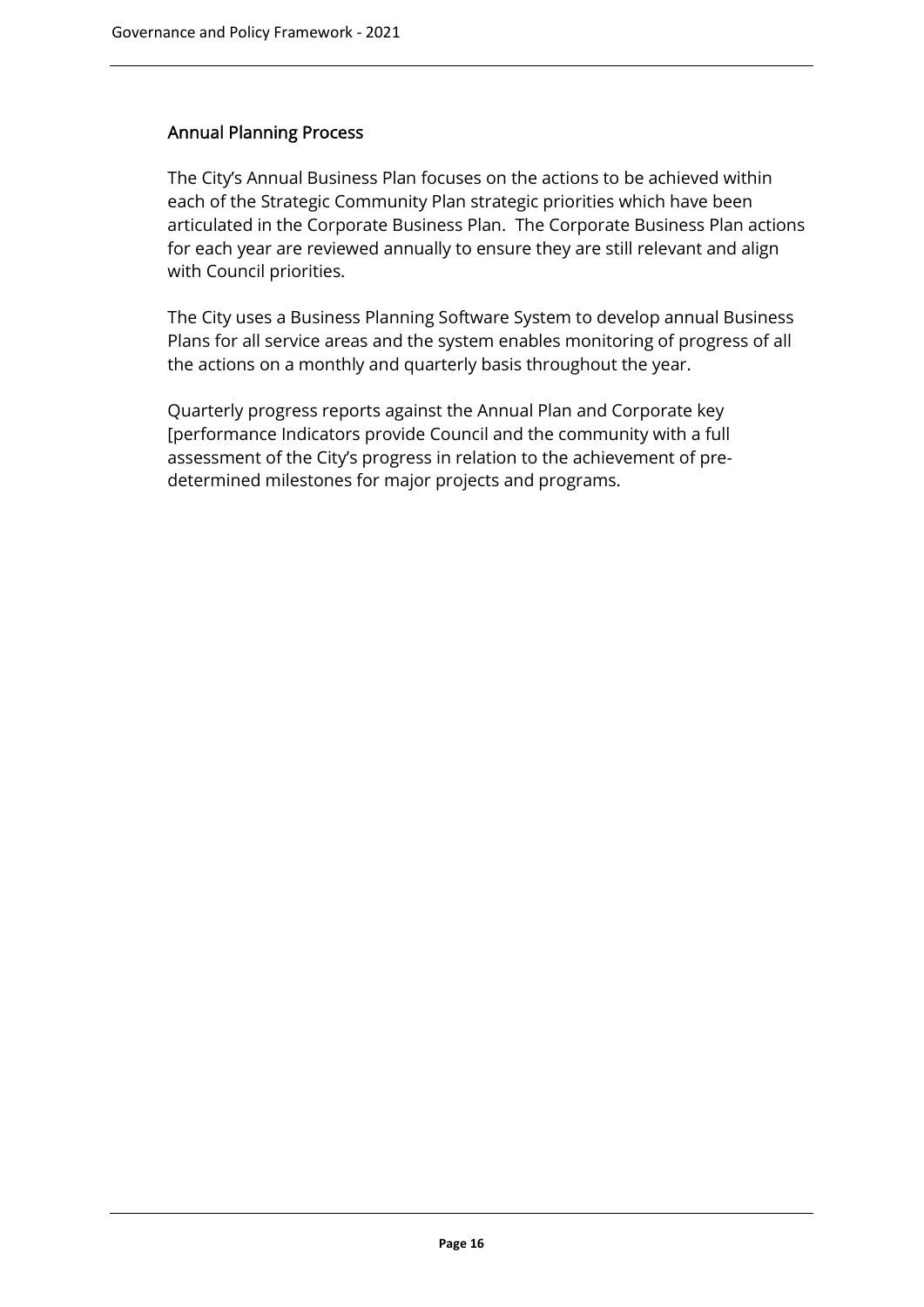



# 7.3 Culture

A positive culture promotes openness and honesty, makes accountability and responsibility clear and encourages debate on important issues. An organisation seeking excellence in governance should have the following elements in its organisational culture:

- Support for frankness, honesty and questioning.
- Encouraging creativity and innovation in all we do.
- A can-do attitude to problem solving.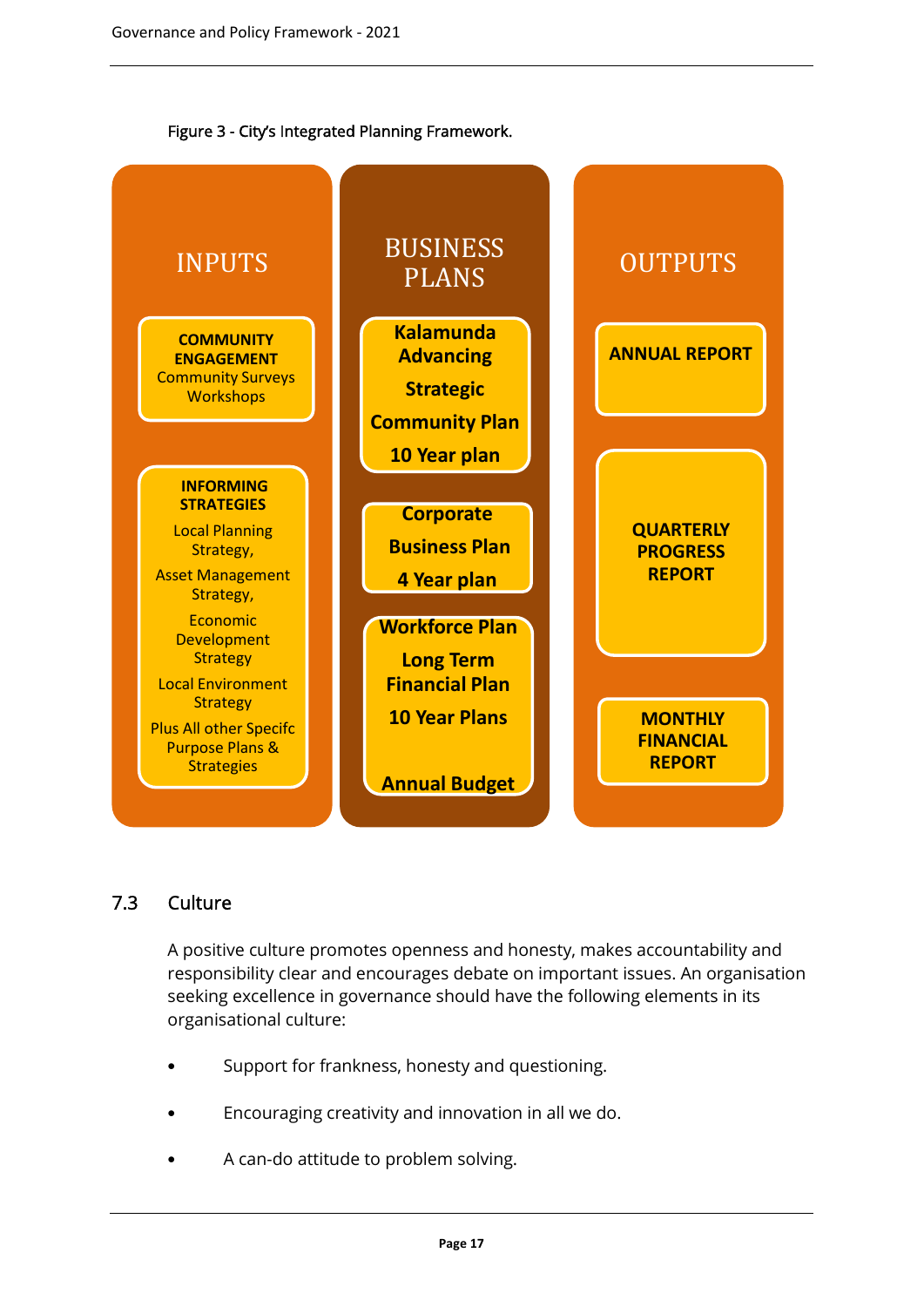- Effective management structures and practices to reinforce accountability and outcomes and incorporate the nurturing of people's capacities to do their jobs.
- Effective communications internally and externally, and be open to, and encourage, feedback from all stakeholders.
- Learning and feedback whereby the City invests in training both for Elected Members and employees and the learning will be focused on what is required to achieve organisational goals.
- Ethical behaviour characterised by honesty and integrity. Elected Members and employees will behave in a way that generates community trust and confidence and enhances the image of both the Council and local government generally.

For people to have confidence in those who govern and participate in the governance process, they must have trust that governments are acting for the common good. They need to believe that governance is characterised by honesty and integrity and that those in government will behave accordingly.

# Code of Conduct

The Act and Local Government (Model Code of Conduct) Regulations 2021, requires that every local government shall prepare or adopt a Code of Conduct to set out the standards of behaviour expected to be observed by all Elected Members, Committee Members and Candidates.

The City has adopted a Code of Conduct which outlines the principles, values and behaviours expected of all Elected Members and employees. It is not intended to control or prohibit the actions of Elected Members or employees, but simply to document the standards of conduct expected of all who serve the community.

The Local Government (Model Code of Conduct) Regulations 2021 now incorporates the previously adopted Local Government (Rules of Conduct) Regulations 2007 which provide a disciplinary framework to deal with individual misconduct by Elected Members. Previously, apart from prosecution, the only avenue for action in response to inappropriate behaviour was against the whole Council.

The Regulations provide a mechanism to take action against individual Elected Members where they do not comply with the 'rules' or they contravene particular laws applying to them in Acts and Regulations.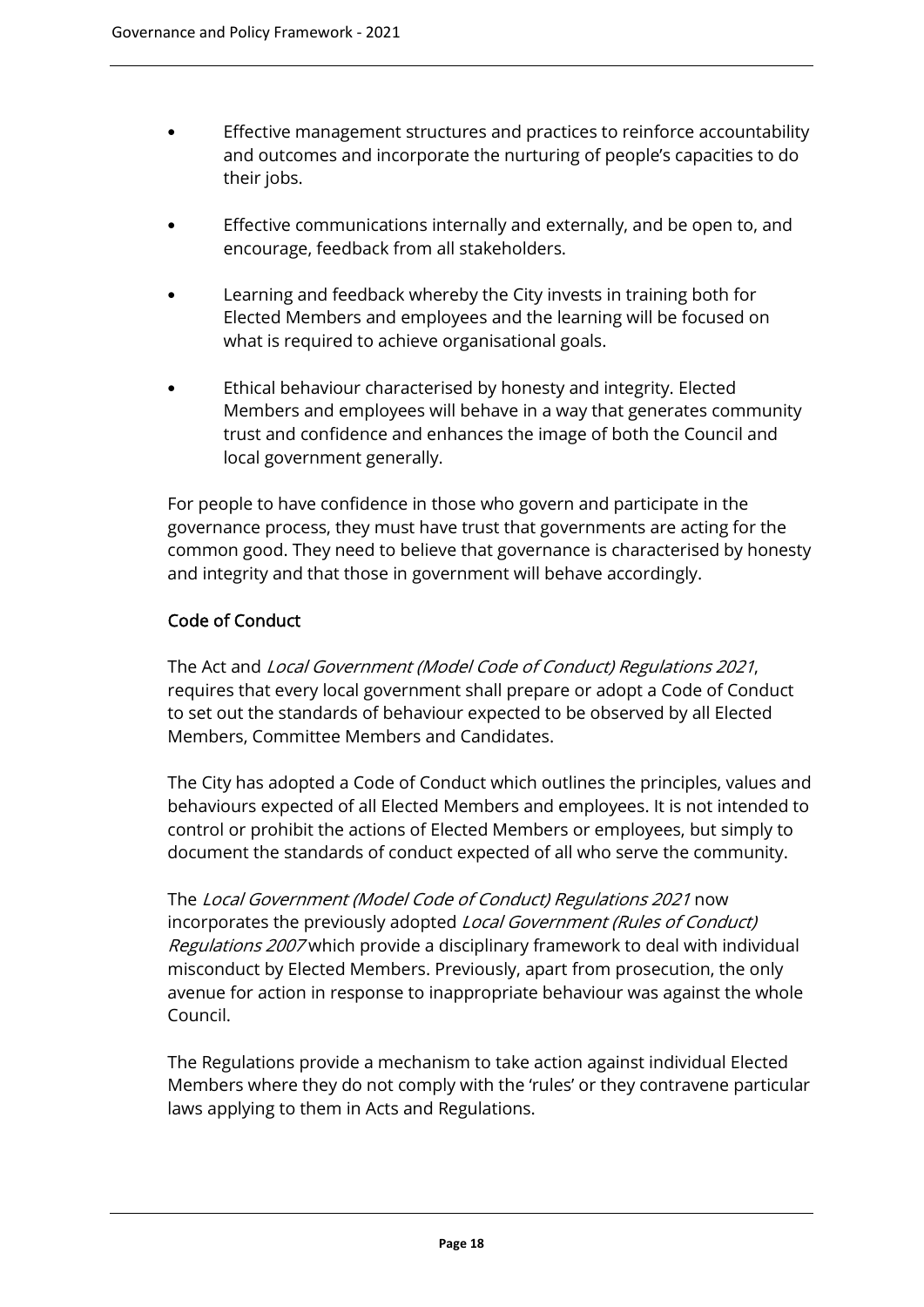The City Code of Conduct adopted in accordance with *Local Government (Model* Code of Conduct) Regulations 2021 prescribe the following uniform rules of conduct for Elected Members in relation to:

- Standards of general behaviour.
- Use of information.
- Securing unauthorised advantages or disadvantages.
- Disclosing certain interests (not financial).
- Restricting receiving, and disclosure of, certain gifts.

These Code of Conduct as well as the City's Standing Orders Local Law (relating to meeting procedures and conduct) are enforceable and disciplinary action can be taken for any breach.

## Confidentiality

Local government business involves vast amounts of confidential information. This information could be about commercial matters, individual citizens and legal issues. The Act states the following in relation to disclosure of confidential information:

"Council members, committee members and employees shall not use confidential information to gain improper advantage for themselves or another person or body in ways which are inconsistent with their obligation to act impartially in the public interest; or to improperly cause harm, detriment or impairment to any person, body, or the Council."

#### Conflicts and Disclosure of Interests

Council members, committee members and employees are to comply with the requirements for the disclosure of interest as described in the Local Government Act 1995.

Members and employees of the City should ensure that there is no actual or perceived conflict or incompatibility between the important fulfilment of their public or professional duties and either their personal interests, or those persons closely associated to them.

#### Induction Program

The City's positive culture is communicated to Elected Members and employees through effective induction programs and in their letters of appointment.

Induction and training for Elected Members is provided to assist in understanding local government, governance in local government and how to operate effectively to produce good outcomes for their community.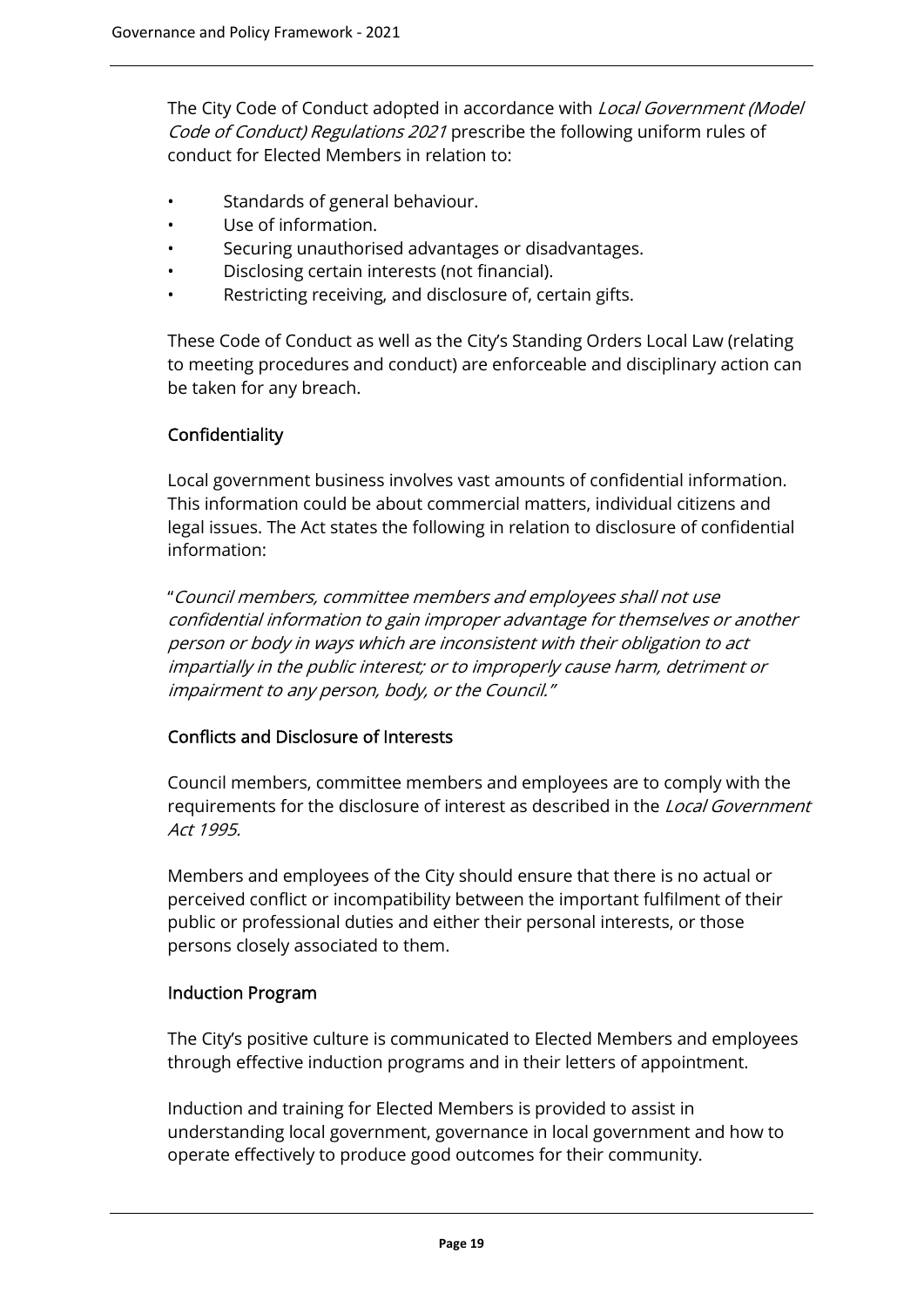The Induction Program focuses on:

- The differing but complementary roles of Elected Members and employees.
- Working relationships.
- Decision making processes.
- Responsibility, accountability and delegations.
- Code of Conduct.
- Organisational values and culture

#### Values

The City will establish a culture that is values-driven and will include an inspiring vision with effective strategies, a well-defined set of values with observable behaviours being displayed for each value and organisational wide processes and routines that reinforce the values.

The key to achieving a values driven culture will be to involve everyone so they truly embrace the vision and live the values each day.

Focusing on values increases performance levels, improves service, reduces employee variability, and supports sustainability. A values-driven culture not only helps an organisations bottom line, but also sets groundwork for establishing a powerful legacy that can have a positive social impact for generations.

The City has both core and aspirational values:

#### Core Values

| Service          | We deliver excellent service by actively engaging and listening to<br>each other                                           |
|------------------|----------------------------------------------------------------------------------------------------------------------------|
| <b>Respect</b>   | We trust and respect each other by valuing our difference,<br>communicating openly and showing integrity in all that we do |
| <b>Diversity</b> | We challenge ourselves by keeping our minds open and looking<br>for all possibilities and opportunities                    |
| <b>Ethics</b>    | We provide honest, open, equitable and responsive leadership by<br>demonstrating high standards of ethical behaviour       |

#### Aspirational Values

| Creativity | We create and innovate to improve all that we do                  |
|------------|-------------------------------------------------------------------|
| Courage    | We take risks that are calculated to lead us to a bold new future |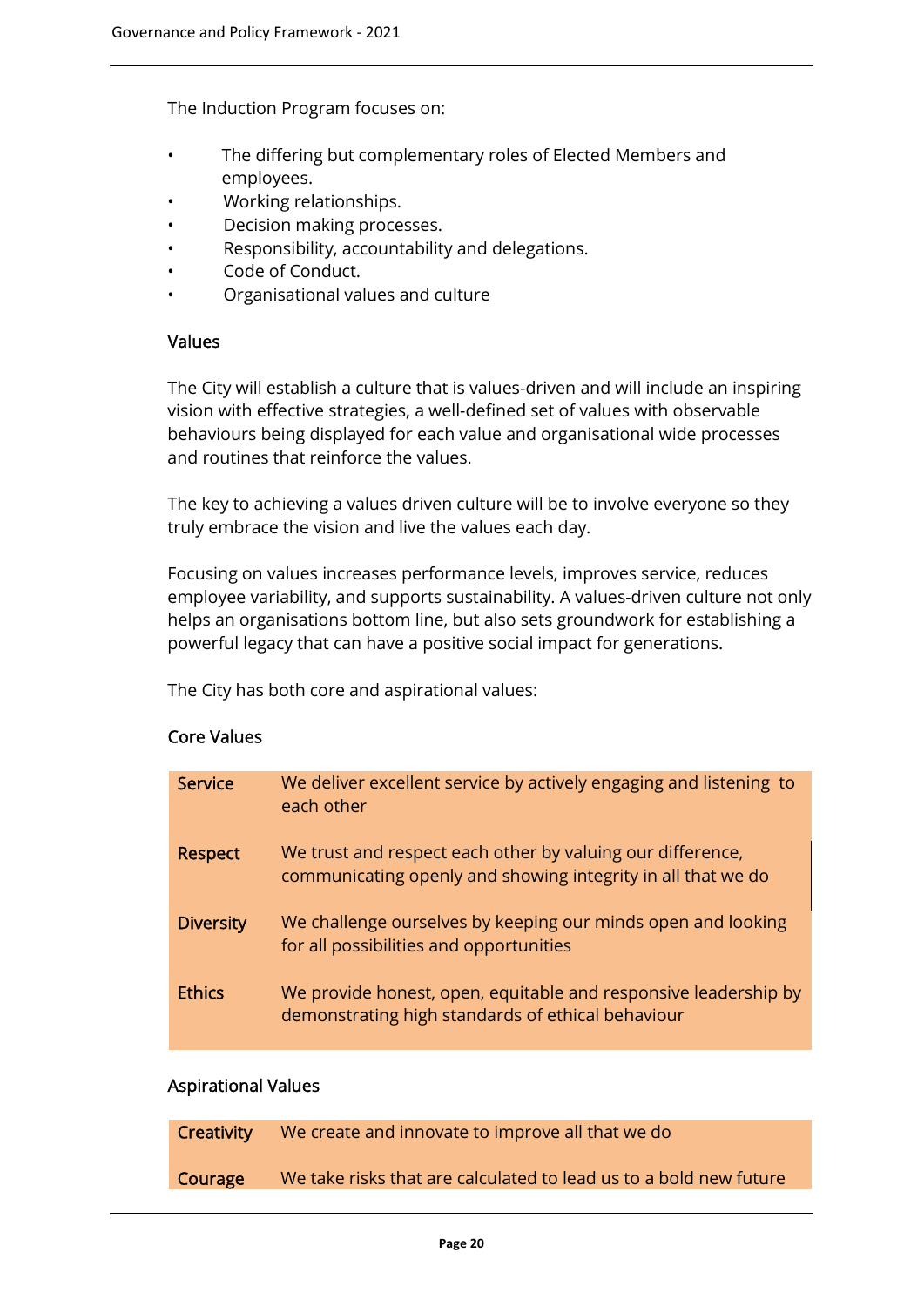| Prosperity | We will ensure our City has a robust economy through a mixture<br>of industrial and commercial development |
|------------|------------------------------------------------------------------------------------------------------------|
| Harmony    | We will strive to retain our natural asset in balance with our built<br>environment                        |

# 8. Principle Two: Roles and Relationships

#### 8.1 Roles

An understanding and acceptance of the different roles, and cooperation between all parties underpins good governance at the City. The relationships between Elected Members and the CEO respect the diversity of opinion and the rights of all points of view to be heard with courtesy and respect.

The City recognises that the Mayor has a general leadership role. The Act recognises the role of the Mayor, as the spokesperson for the City, to carry out civic and ceremonial functions of the Mayoral office, and to preside at meetings of the Council.

The City places great importance on the role of the Mayor as Presiding Member of the Council to facilitate good decision-making.

The City recognises that the Mayor's leadership role is very important when it comes to good governance. The Mayor is to seek to ensure that all Councillors are a part of the decision-making process, and help Councillors to balance their accountabilities to their constituents and their accountability to the Council as a whole and therefore to the whole community.

The Mayor should also facilitate good relationships between the Councillors and the administration and help to create an environment where good communication, systems and processes can thrive.

Elected Members are to focus on outcomes, policy and strategy and in so doing be expected to:

- Represent and advocate on behalf of their constituents at the Council level.
- Facilitate communication between Council and the community.
- Debate the issues in an open, honest and informed manner to assist the decision-making process.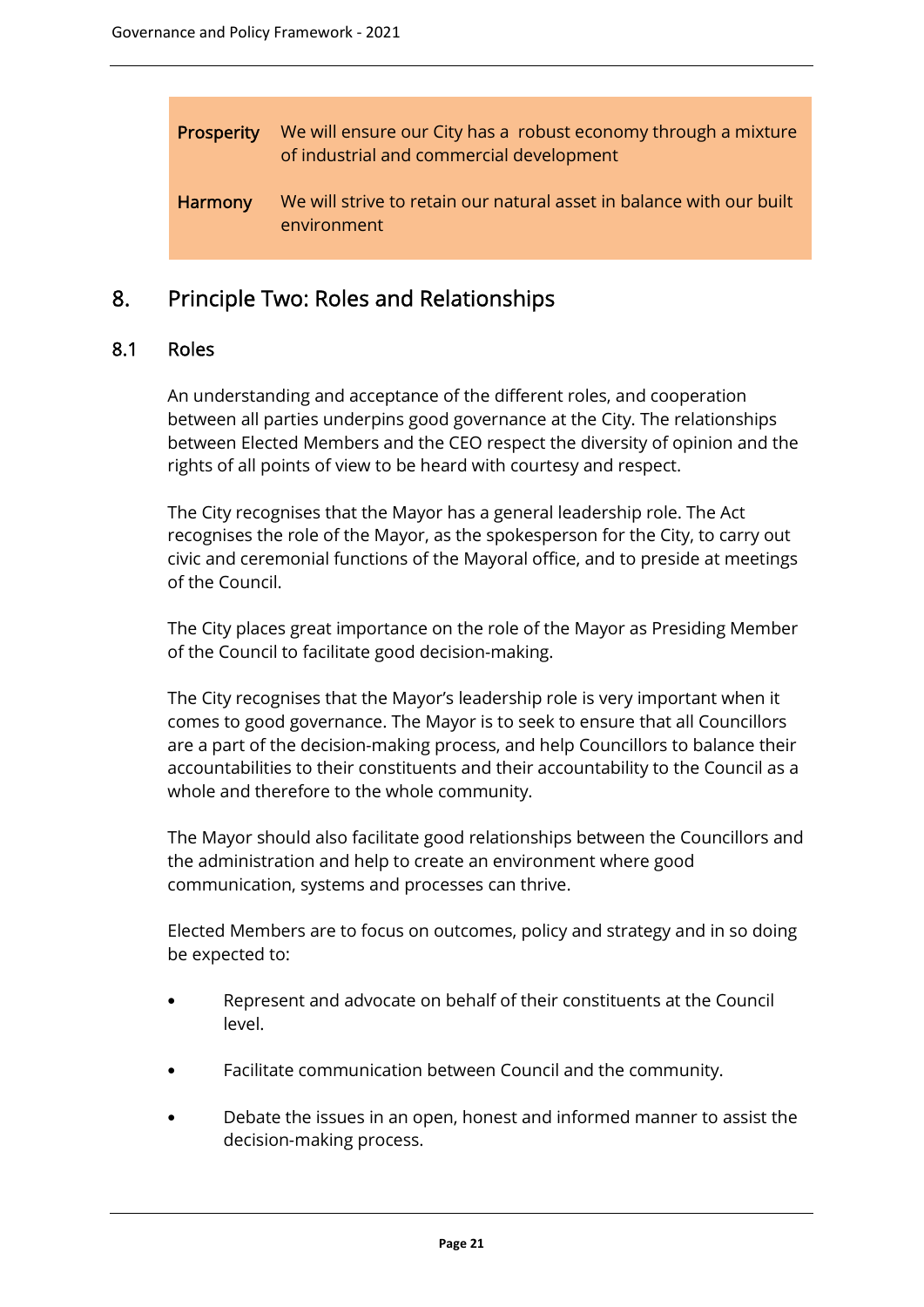- Keep the entire community in mind when considering and addressing issues and focus on the 'big picture'.
- Educate and involve the community in all local government activities and processes.
- Work together, cooperate and respect diversity.
- Provide model leadership and good governance.

Council recognises the CEO's role in managing the organisation to achieve the goals and strategies endorsed by Council, and the CEO is expected to fulfil these duties in a way that promotes an organisational culture of openness, accountability, fairness and good communication.

The Act sets out a framework for the way in which local governments in general are to operate. It specifies the roles and responsibilities that are to be undertaken within each local government. Specific roles are given to the Council, the Mayor, Councillors and the CEO.

#### The Role of Council

Under the Local Government Act 1995 the City of Kalamunda is a body corporate, represented by an elected Council, and is charged with the following responsibilities:

- Governs the City of Kalamunda's affairs.
- Is responsible for the performance of the City of Kalamunda's functions.
- Oversees the allocation of the City of Kalamunda's finances and resources.
- Determines the City of Kalamunda's policies.

The following guidance is provided on the range and scope of these responsibilities:

#### • Governs the City of Kalamunda's affairs

This role encompasses strategic planning mechanisms to ensure the continued sustainability of the organisation, the setting of strategic goals for the organisation and the monitoring of the City's performance against these strategic goals.

• Is responsible for the performance of the City of Kalamunda's functions

This role determines that Council has ultimate responsibility for the performance of the City's functions. Council can exercise this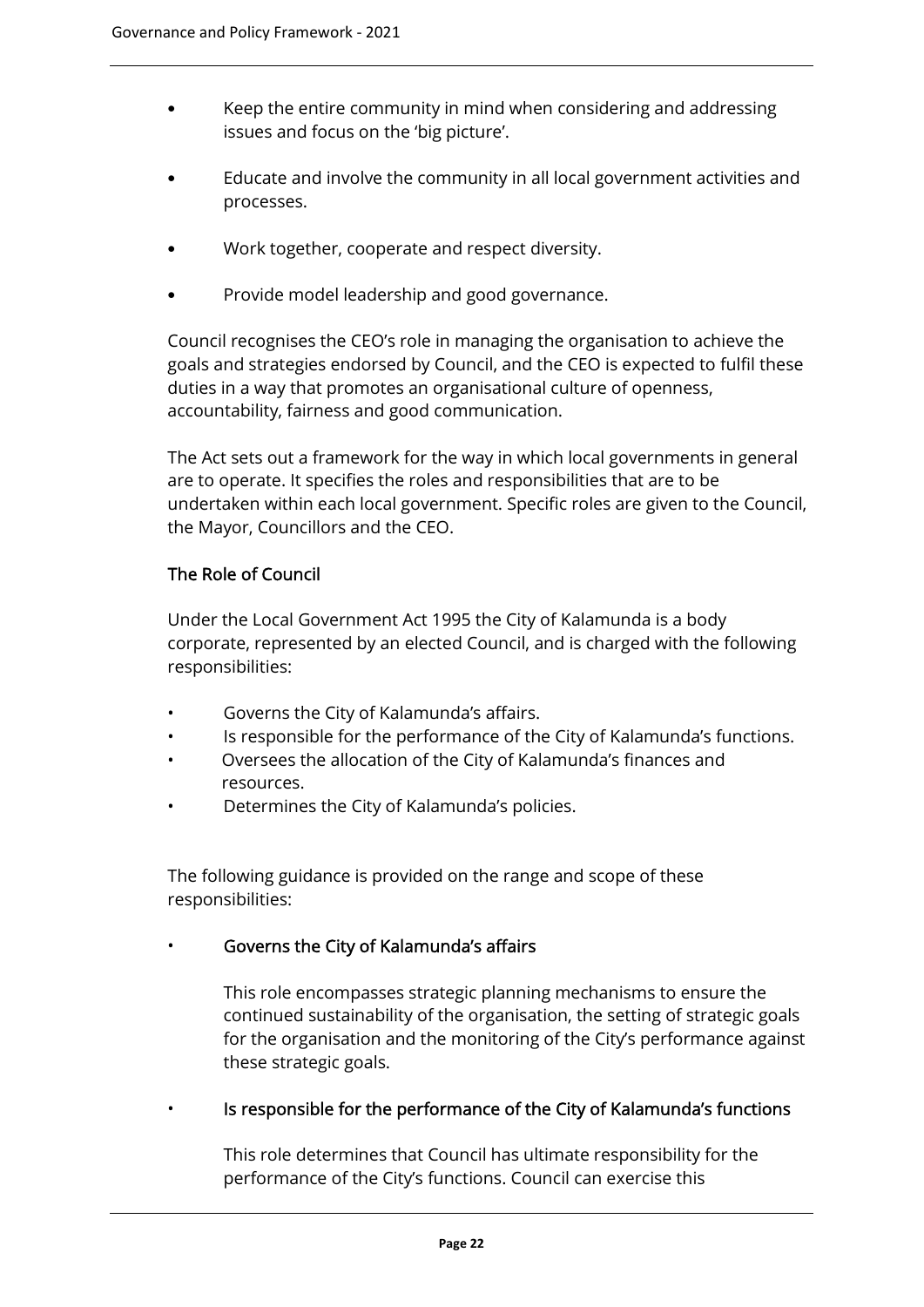responsibility through the development of appropriate governance frameworks including delegations of authority, the determination of an appropriate organisational structure, the provision of services and facilities, and regular reporting against objectives.

#### • Oversees the allocation of the City of Kalamunda's finances and resources

The Council exercises this role by overseeing and adopting the City's Long Term Financial Plan and Annual Budget. Council is advised by employees of the City who are responsible for the professional development of appropriate financial controls and strategic documents.

#### • Determines the City of Kalamunda's policies

The role of Council in setting policy is most effective when it is linked with a professional organisation that implements these policies through the development of appropriate management practices and work processes. The policies of the Council provide the direction for the ongoing management of Council activities.

The general function of local government is 'to provide for the good government of persons in its district'. This general function is the basis of the City of Kalamunda's powers.

#### Role and Responsibilities of the Mayor

Whilst there are a number of provisions within the Act outlining the role and functions of the position of Mayor it should be understood that he/she is a key public official. In the pursuit of good governance, from an internal and external perspective, the Mayor performs an important function. The Mayor is elected to represent the views and directions of the Council in the performance of the role.

Section 2.8(1) of the Act defines the role of the Mayor as follows:

"The Mayor:

- a. Presides at meetings in accordance with the Act.
- b. Provides leadership and guidance to the community in the district.
- c. Carries out civic and ceremonial duties on behalf of the local government.
- d. Speaks on behalf of the local government.
- e. Performs such other functions as are given to the Mayor or President by the Act or any other written law.
- f. Liaises with the CEO on the local government's affairs and the performance of its functions."

The Mayor, also has the following additional responsibilities, which are similar to Councillors and outlined in Section 2.10 of the Act: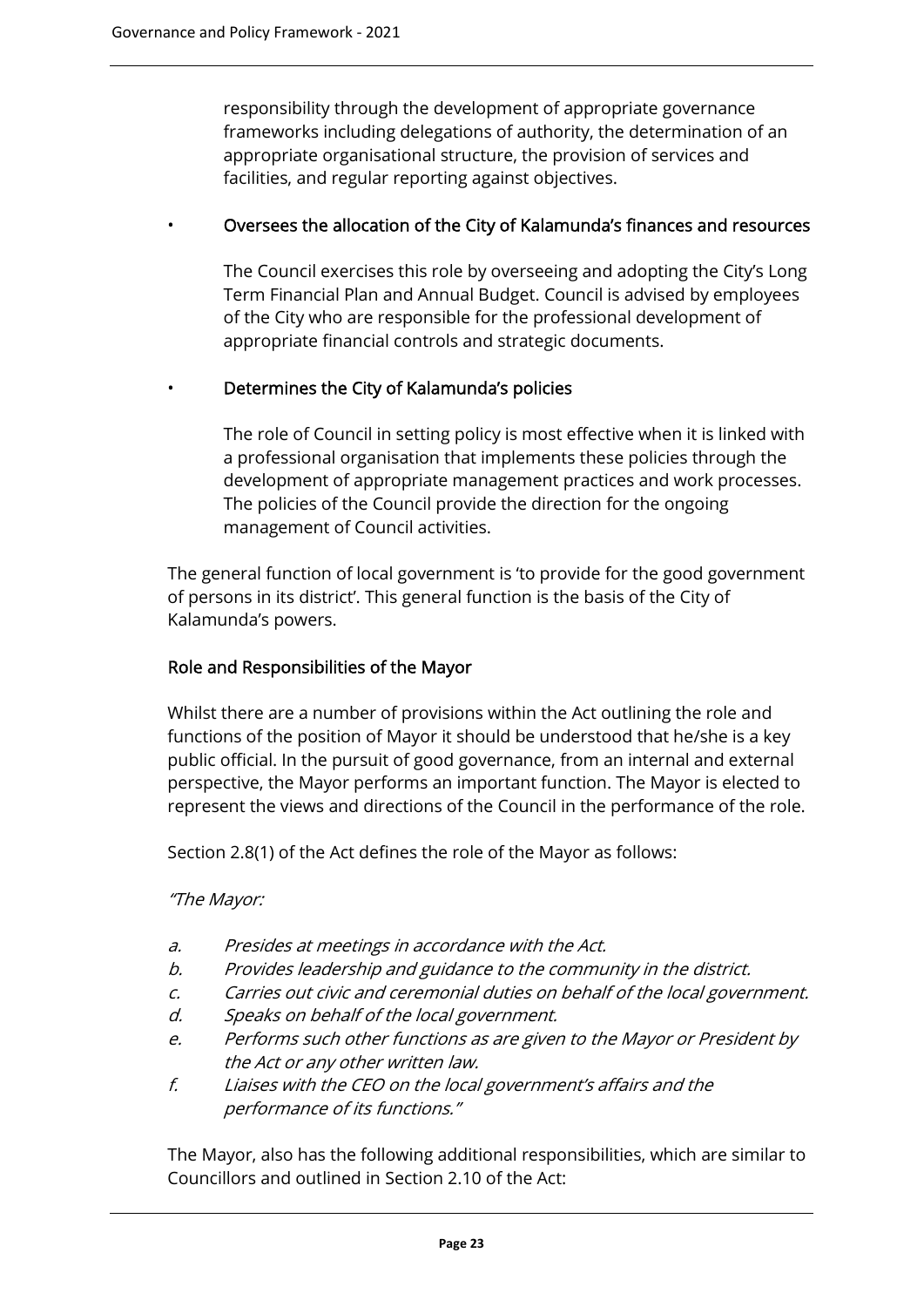- a. Represents the interests of electors, ratepayers and residents of the district.
- b. Provides leadership and guidance to the community in the district.
- c. Facilitates communication between the community and the Council.
- d. Participates in the local government's decision-making processes at Council and Committee meetings.
- e. Performs such other functions as are given to an Elected Member by the Act or any other written law."

The roles and duties of the Mayor can be categorised as:

- Governance.
- Presiding Member of Council.
- External relations.
- Media management.
- Supporting the community.
- Civic and Ceremonial.

The 'Governance' and 'Presiding Member of Council' functions of the Mayor are critical to good governance as they cover leadership of the City and the community, and ensure that the decision-making processes are fair, equitable and inclusive.

The Mayor should be seen to support good governance by modelling good behaviour and ethics in fulfilling the leadership roles. The Mayor has a pivotal role in both the pursuit and demonstration of good governance.

A very specific role that the Mayor has is in representing and advocating the decisions of the Council. Section 2.8(1) (d) of the Act provides that the Mayor speaks on behalf of the City.

The position of Mayor is pre-eminent and when they speak they are considered by the community to be articulating the Council's views. The Mayor must put aside their individual views and clearly outline the views of the Council decision in an all-inclusive way.

Where the Mayor desires to speak contrary to the position of the Council they should preface the comments that they are expressing as an individual opinion.

#### Role and Responsibilities of the Deputy Mayor

The Deputy Mayor may perform the functions of the Mayor if:

- a. The office of Mayor is vacant; or
- b. The Mayor is not available or is unable or unwilling to perform the functions of the Mayor."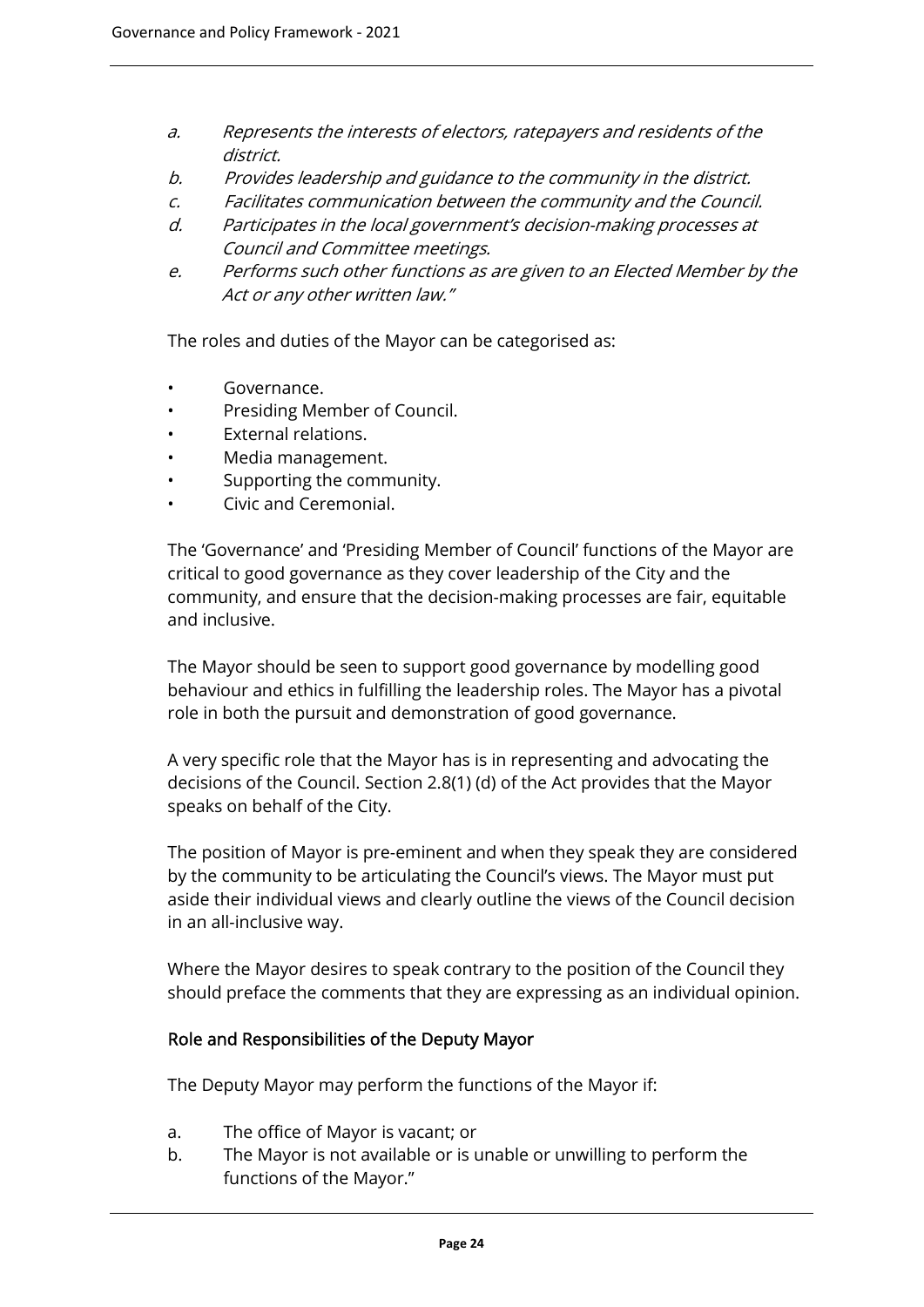(Section 5.34 Local Government Act 1995)

#### Roles and Responsibilities of the Elected Members

At the outset it is necessary to understand the legislative framework within which the Elected Members operate and from where they derive specific details of their roles and responsibilities.

It is important to note that an individual Elected Member, unless delegated, as a part of a Committee arrangement, has no authority to participate in the day-today management or operations of the Council, including making any form of representation on behalf of the Council.

It is important to note that Elected Members have no direct authority over employees with respect to the way in which they perform their duties.

Within the Act, Section 2.10 outlines the role of Councillors as follows:

- "A Councillor:
- a. Represents the interests of electors, ratepayers and residents of the district.
- b. Provides leadership and guidance to the community in the district.
- c. Facilitates communication between the community and the Council.
- d. Participates in the local government's decision-making processes at Council and Committee meetings. and
- e. Performs such other functions as are given to a Councillor by the Act or any other written law."

The Council and Elected Members have a number of roles to undertake and they must do this with the support of the CEO. One of the challenges for good governance from an Elected Member viewpoint is to be provided with the opportunity to raise specific issues so as to get a fair hearing. Many of these issues may have been the platform on which the Elected Member was elected. The Mayor and CEO all have an important role to play in this process as well as the fellow Elected Members.

#### Role and Responsibilities of the Chief Executive Officer

The functions of the CEO are outlined in Section 5.41 of the Act. Earlier reference was made to liaising with the Mayor.

The full range of defined functions of the CEO is:

- "a Advise the Council in relation to the functions of a local government under the Act and other written laws.
- b. Ensure that the advice and information is available to the Council so that informed decisions can be made.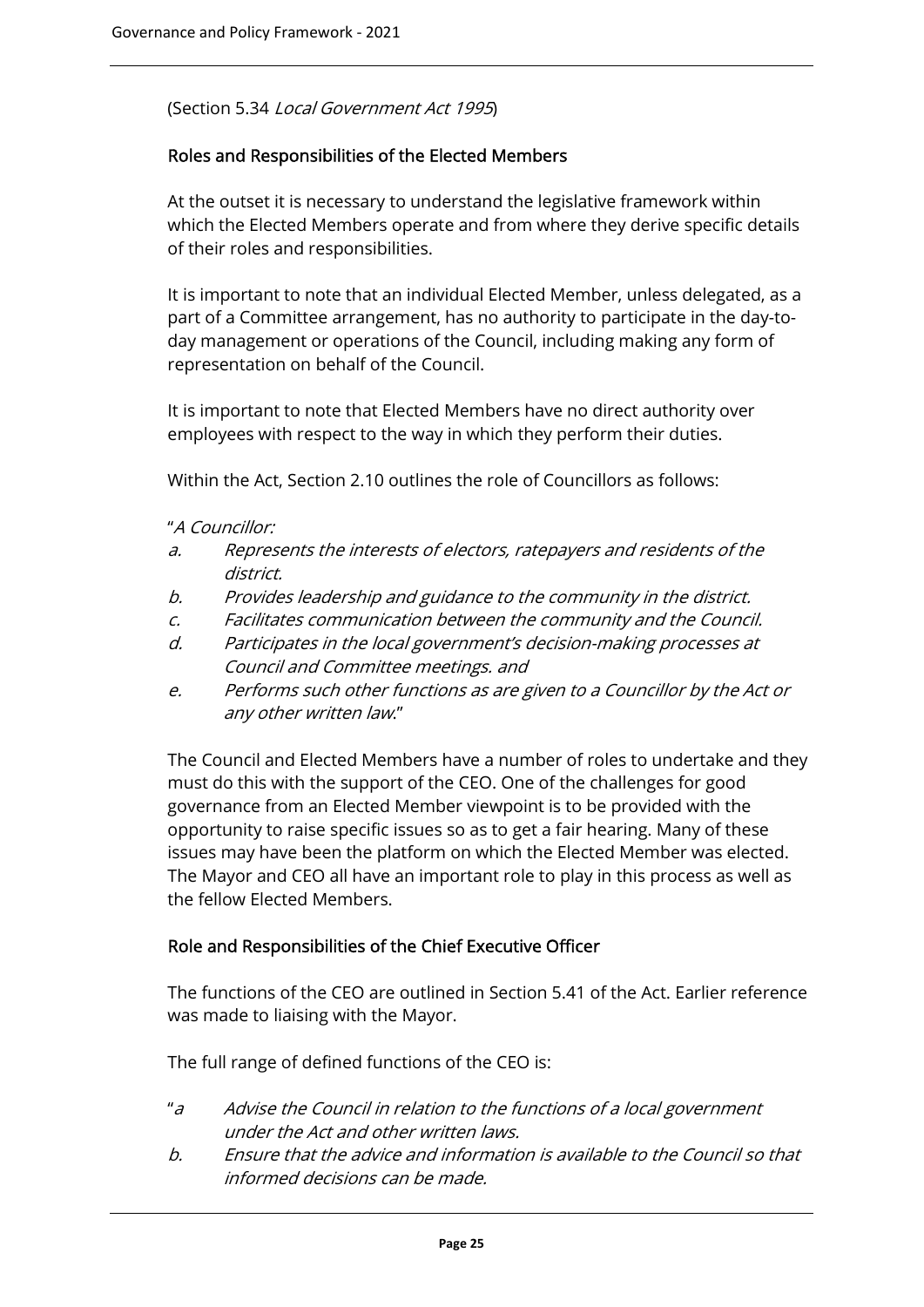- c. Cause Council decisions to be implemented.
- d. Manage day to day operations of the local government.
- e. Liaise with the Mayor or president on the local government's affairs and the performance of the local government's functions.
- f. Speak on behalf of the local government if the Mayor or President agrees.
- g. Be responsible for the employment, management supervision, direction and dismissal of other employees (subject to section 5.37(2) in relation to senior employees.
- h. Ensure that records and documents of the local government are properly kept for the purposes of the Act and any other written law.
- i. Perform any other function specified or delegated by the local government or imposed under the Act or any other written law as a function to be performed by the CEO."

The CEO has a statutory responsibility to manage the organisation through the implementation of objectives and strategies that have previously been approved by the Council. The most important role the CEO plays in promoting good governance is through the development of a culture that sees the Elected Members and the Council as the peak decision-making body and that management exists to support the Council in the delivery of good governance.

A key accountability of the CEO is financial management. While Council has overall accountability, the administration and its key management have critical responsibilities for managing the organisation soundly from a financial perspective and reporting the results to the Council.

Under the Act both the Council and the CEO are given certain functions and duties to be discharged. Council may delegate in writing authority to perform some of its functions and duties to the CEO, with the following exceptions:

- "a. Actions in which a decision of an absolute majority of the Council is required.
- b. Acceptance of a tender, which exceeds an amount as determined by the Council.
- c. Appointment of an auditor.
- d. Acquisition or disposal of any property valued at an amount exceeding an amount determined by the Council for the purposes of this paragraph.
- e. Any of the Council's powers under Sections 5.98, 5.99 or 5.100 (determining fees, allowances and expenses of members and Committee members).
- f. Borrowing money on behalf of the City.
- g. Hearing or determining an objection of a kind referred to in Section 9.5.
- h. Carrying out any power or duty that requires the approval of the Minister or the Governor. a. The power under Section 9.49A (4) to authorise a person to sign documents on behalf of the Council.
- i. Such other powers or duties as may be prescribed."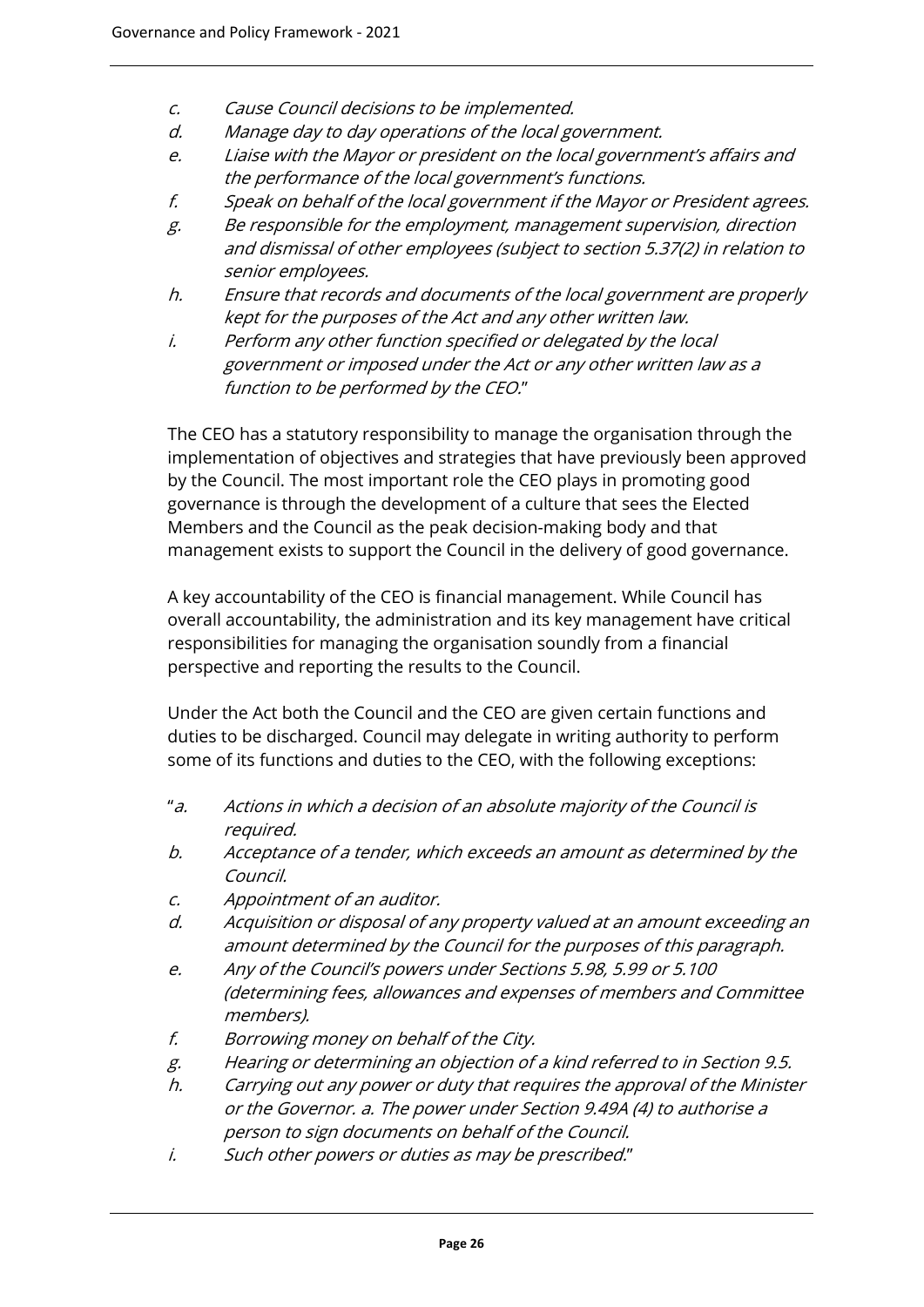Delegations of authority are required to provide employees of the City with the power to exercise duties and make determinations. It is essential that the City's delegations are performed in a manner that is in accordance with the adopted governance framework and is compliant with the relevant legislation. The City is required to keep records on the exercise of its delegations.

The CEO may delegate to any other employee the authority to perform functions and duties that are exercisable by the CEO under the Act or that have been delegated to the CEO by the Council (with the exception of the power to delegate).

This is in accord with the governance framework whereby employees are responsible to the CEO and the CEO is responsible to Council. Similarly, the implementation of Council decisions and instructions are conducted by the CEO, who may delegate some of this responsibility to other employees of the City.

All delegations by the Council are reviewed on an annual basis.

The use of delegated authority means that routine matters can be acted on promptly and this facilitates efficient service delivery to the community. Delegated authority also allows Council to concentrate on policy development, representation, strategic planning, and community leadership. In summary the CEO is responsible for:

- Putting in place appropriate systems to achieve accountability and integrity.
- Implementing and maintaining a management structure which can achieve Council's vision and Strategic plan.
- Managing relationships between the various elements in the local government.
- Ensuring that the organisation is staffed by suitably qualified and motivated employees and policies are in place that promotes this.
- Ensuring that employees are aware that the administration is working for a democratically elected Council and that Council decisions form the basis for the administration's activities.

The table below depicts the separation of roles between the Council (governing the affairs of the local government) and the CEO (managing day-to-day operations)

| Council        | <b>CEO</b>                          |
|----------------|-------------------------------------|
| Sets direction | Provides professional and technical |
|                | advice to the Council               |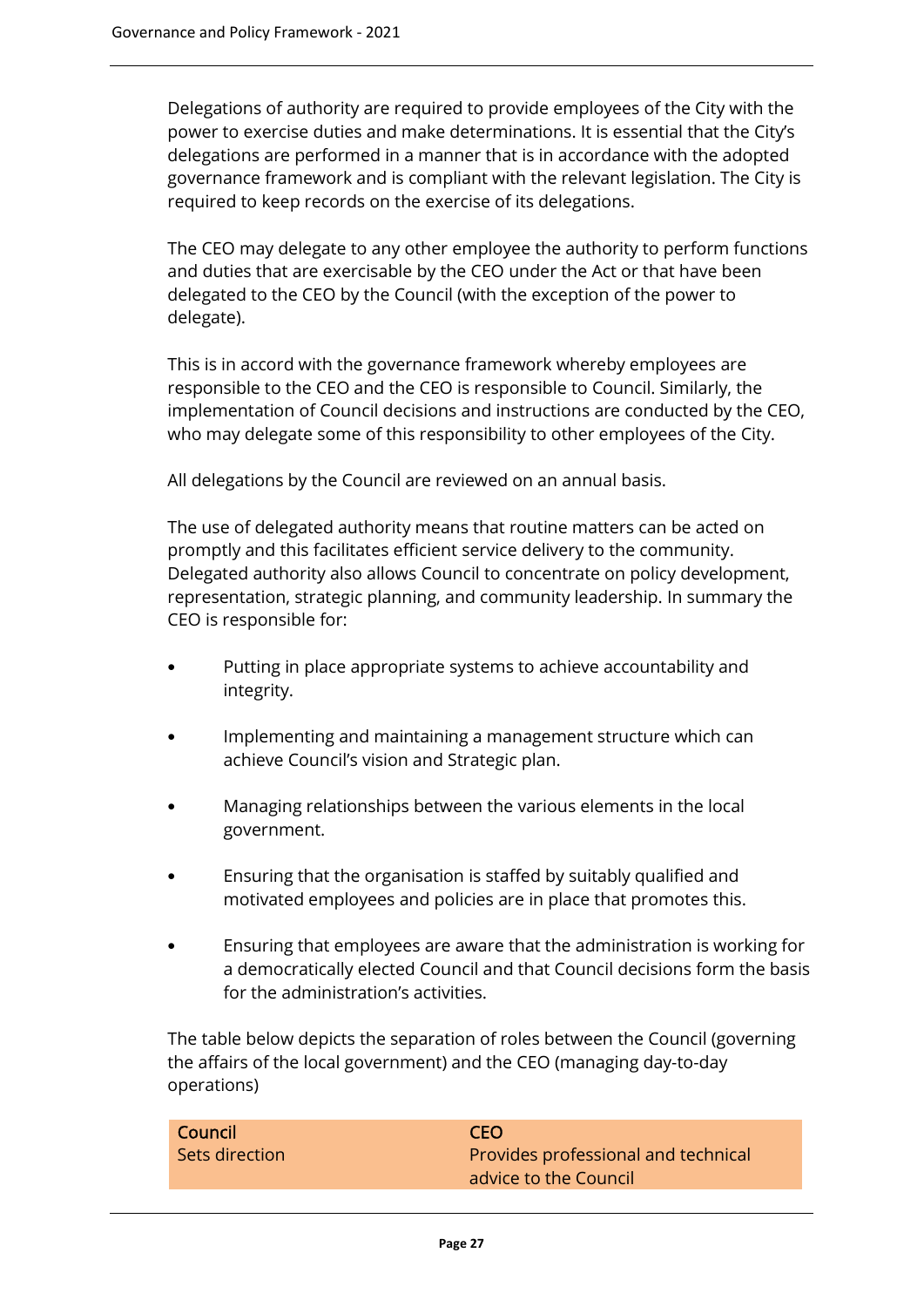| Responsible for the performance<br>of the City of Kalamunda's<br>functions                                                       | Implements the decisions of Council                           |
|----------------------------------------------------------------------------------------------------------------------------------|---------------------------------------------------------------|
| Decide on matters of policy                                                                                                      | Liaises with the Mayor                                        |
| <b>Ensure that services and facilities</b><br>are integrated with and do not<br>unnecessarily duplicate other<br>public services | Manages the day-to-day operations                             |
| Oversee the allocation of the City<br>of Kalamunda's finances and<br>resources                                                   | Responsible for the employment and<br>management of employees |
| Monitor performance through the<br>CEO to ensure efficiency and<br>effectiveness in service provision                            |                                                               |
| Mayor to liaise with the CEO and<br>preside at Council Meetings                                                                  |                                                               |

# 8.2 Working Relationships

Elected Members are members of a team, elected by their communities to work collectively in the interest of the whole community. The achievement of good outcomes for the local area is dependent on a mature and constructive working relationship between Elected Members.

Elected Members should behave in a manner that generates community trust and confidence in them as individual Elected Members and enhances the role and image of both the Council and the local government generally. Elected Members are expected to:

- Conduct their ongoing relationship with other Elected Members, Council employees and the community with respect and courtesy.
- Act within the law at all times.
- Act in good faith and not for improper or ulterior motives.
- Act in a reasonable, just and non-discriminatory manner.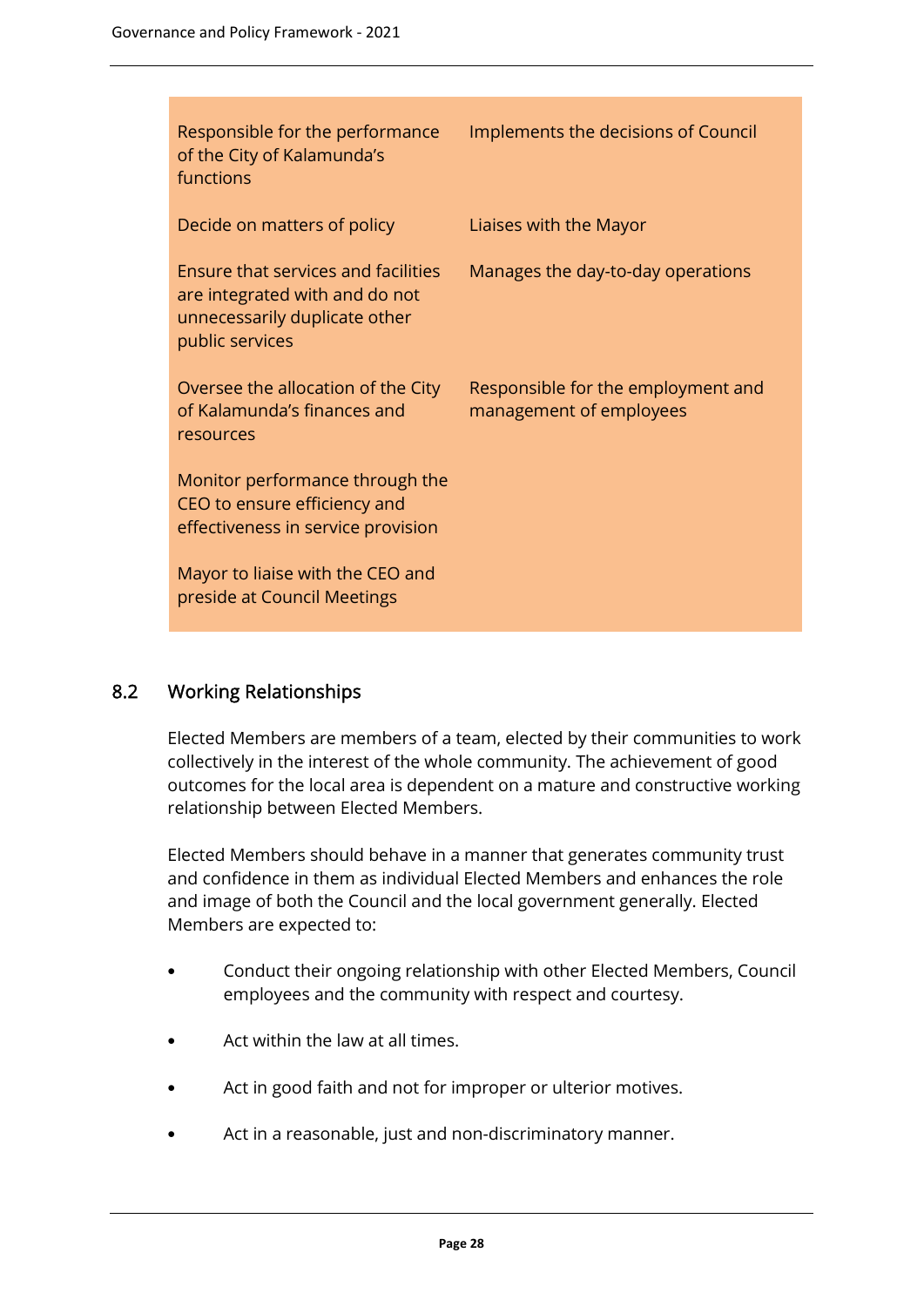• Undertake their role with reasonable care and diligence.

As previously referred to, the Act requires Council to prepare and adopt a Code of Conduct to be observed by the members of the Council. The Code of Conduct is a public declaration of the principles of good conduct and standards of behaviour that the Council agrees individual Elected Members should conform to when carrying out their role. It also provides guidance to Elected Members about carrying out their duties and responsibilities.

## Working Relationship between Mayor and Councillors

The relationship between a Mayor and Councillors is critical to good governance. An effective relationship between the Mayor and Councillors will help to promote the successful delivery of the Strategic Plan and the credibility of the City.

In summary the important aspects of the Mayor/Councillor relationship are the following:

- The Mayor is the Presiding Member of the Council and this role should be respected by all Councillors.
- The Mayor should facilitate an inclusive approach to decision-making and involvement in Council activities in general.
- The Mayor should assist Councillors to get their issues considered by the Council.
- The Mayor should take some responsibility for Elected Member training and development and should work with the CEO to ensure that Elected Members receive necessary training opportunities.

The Mayor as the Presiding Member of the Council needs to play an integral and influential role both within the meetings and outside of the formal process by facilitating and encouraging all points of view to be expressed and respected. This will enable Elected Members who may not have their point of view supported by the majority, satisfied that they have been given a fair hearing and the process is transparent.

Through this facilitation role, the Mayor can manage conflict and differing opinions in a constructive manner. The complexity and diversity of opinion in the community, and therefore of Elected Members, can be made to work in the broader interest of the local government as a whole, rather than be a source of division.

The Mayor is also a first point of contact for Councillors who wish to achieve a particular goal. This is especially true for newly elected Councillors. Amongst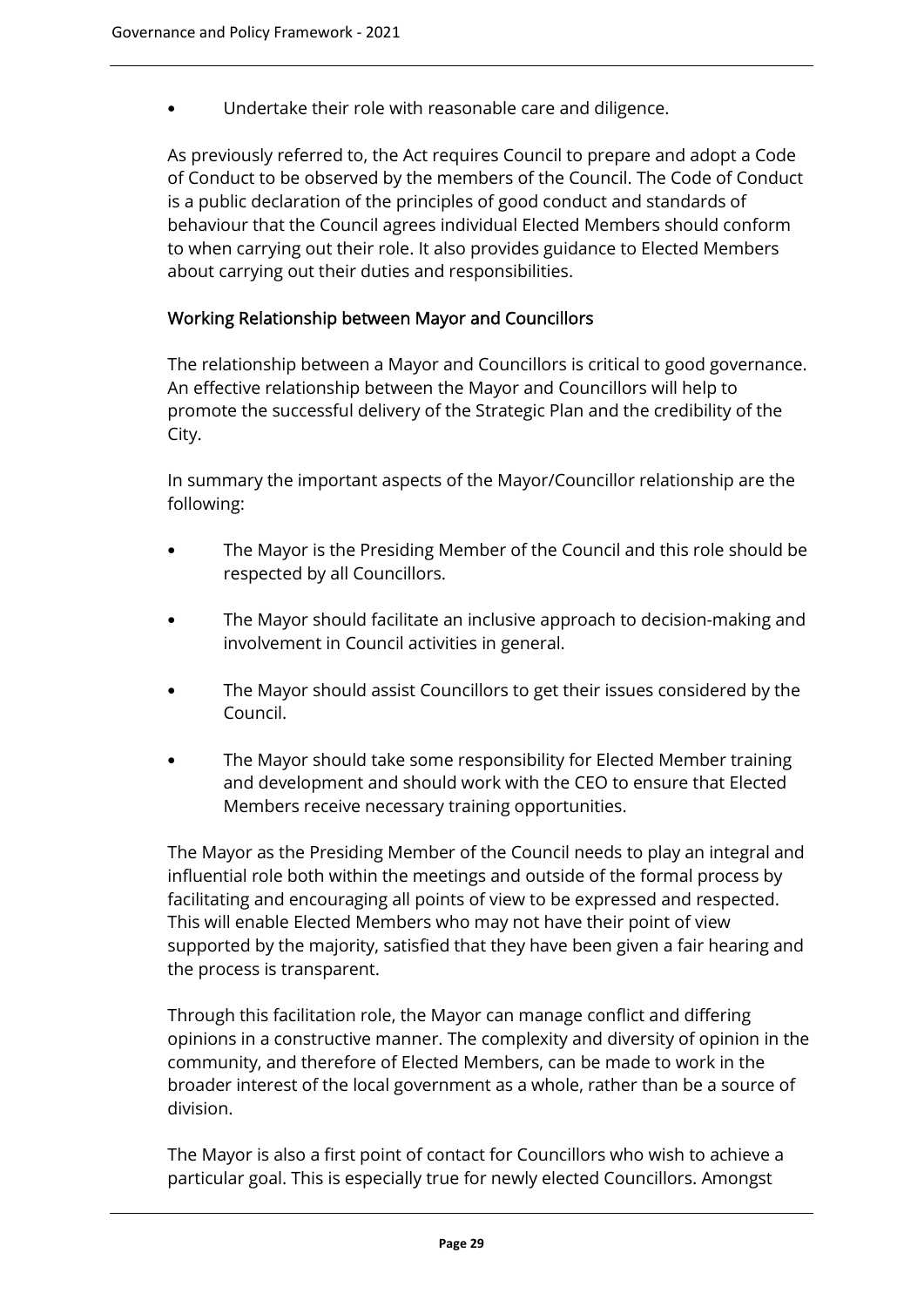other things, local government involves the need to bring many diverse and sometimes-conflicting goals together. By advising, supporting and facilitating negotiations, the Mayor can assist this process considerably, and in so doing, assist Councillors to meet their accountabilities to their communities.

This advisory and support role of the Mayor is possibly the single most important contribution to good governance a Mayor can make. It requires great skill and experience and as such, is critical to the overall operation of Council.

The Mayor's role of presiding at all meetings of the Council is an onerous one in order to achieve a balance of opinion and an outcome that demonstrates leadership by the Council in the community. The most important aspect of the role is a good understanding of meeting procedures and a detailed knowledge of the City's Standing Orders Local Law. This will enable the Mayor to provide impartial interpretations and to ensure the smooth flow of the meeting. Training programs are available and the Administration encourages Elected Members to participate in such programs on an ongoing basis in order to assist with an understanding and knowledge of the processes of local government.

As a community leader the Mayor represents the Council at many civic and ceremonial functions including the role as "host" of many Council activities. The Mayor should be familiar with etiquette and protocol arrangements and familiarise themselves with the expectations of greeting guests in a formal manner. Any speeches made on these occasions should not be used to present a point of view contrary to a decision of Council.

# Working Relationship between Mayor and CEO

The Mayor and CEO work closely together and the relationship should be characterised by openness and good communication, with each keeping the other informed about important and relevant issues.

The functions of the CEO are outlined in Section 5.41 of the Act. Two of these functions specifically relate to the CEO relationship with the Mayor:

- a. Liaise with the Mayor or President on the local government's affairs and the performance of the local government's functions.
- b. Speak on behalf of the local government if the Mayor or President agrees.

It should be noted from the above extracts of the Act that both the Mayor and the CEO have a role to liaise with each other on the local government's affairs and the performance of the local government's functions. They also have a crossover of responsibilities in relationship to speaking on behalf of the City. Whilst this right rests with the Mayor there are occasions when it is considered prudent for this function to be undertaken by the CEO.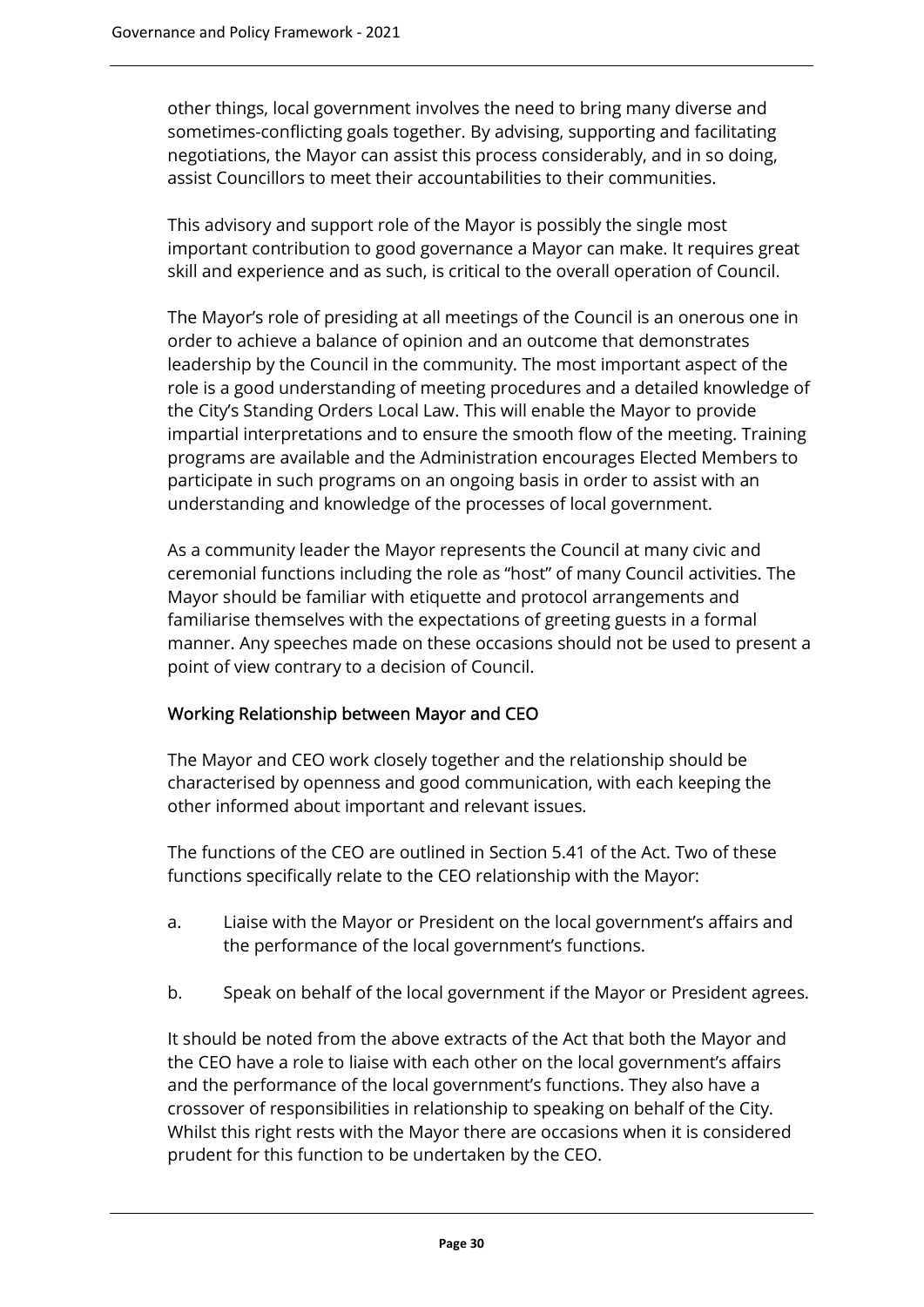Both of these matters involve the development of a clear relationship and an understanding of the limits of each other's authority.

The Act does not detail how the liaison is to occur and as such the Mayor and the CEO of the day of the City of Kalamunda are to adopt an approach that suits their circumstances. The overall essential principles that should be followed are the ability to effectively communicate and to have a large degree of trust in each other as well as respecting each other's opinion and role in delivering good governance to the people of the City of Kalamunda.

The essential principles for an effective Mayor/CEO relationship are:

#### Communication

- Both parties are in a position to brief and inform the other about information each is privy to and which would assist the other in doing their job. Deciding on what information is important and what should be passed on to each other must be negotiated and understood.
- Regular meetings over and above those scheduled to discuss specific issues or problems – are necessary to enhance planning and communication.
- The 'no surprises' principle should apply. The Mayor and CEO should brief one another so that neither is caught off guard within other forums.

#### Role clarity

- The Mayor and the CEO need to understand and respect one another's role. A clear understanding of their different roles is crucial and should be a subject of ongoing discussion.
- There is a power of differential, which should be acknowledged. While the Mayor has status and leadership capacity, the position has no direct authority in its own right. On the other hand, the CEO has direct authority through the Act. It can be frustrating for the Mayor and Elected Members that they cannot just 'fix' problems that come to their attention, while the CEO has this capacity.

Features of a good and effective relationship between the Mayor and the CEO are:

- The need to work closely together and put energy into achieving a good working relationship.
- A relationship characterised by consistency, openness and good communication. Each has the responsibility to keep the other informed about important and relevant issues. Open communication ensures that an understanding develops about what is important and relevant.
- An understanding that each has different roles and authorities. While the Mayor is the leader of the local government, this position generally has no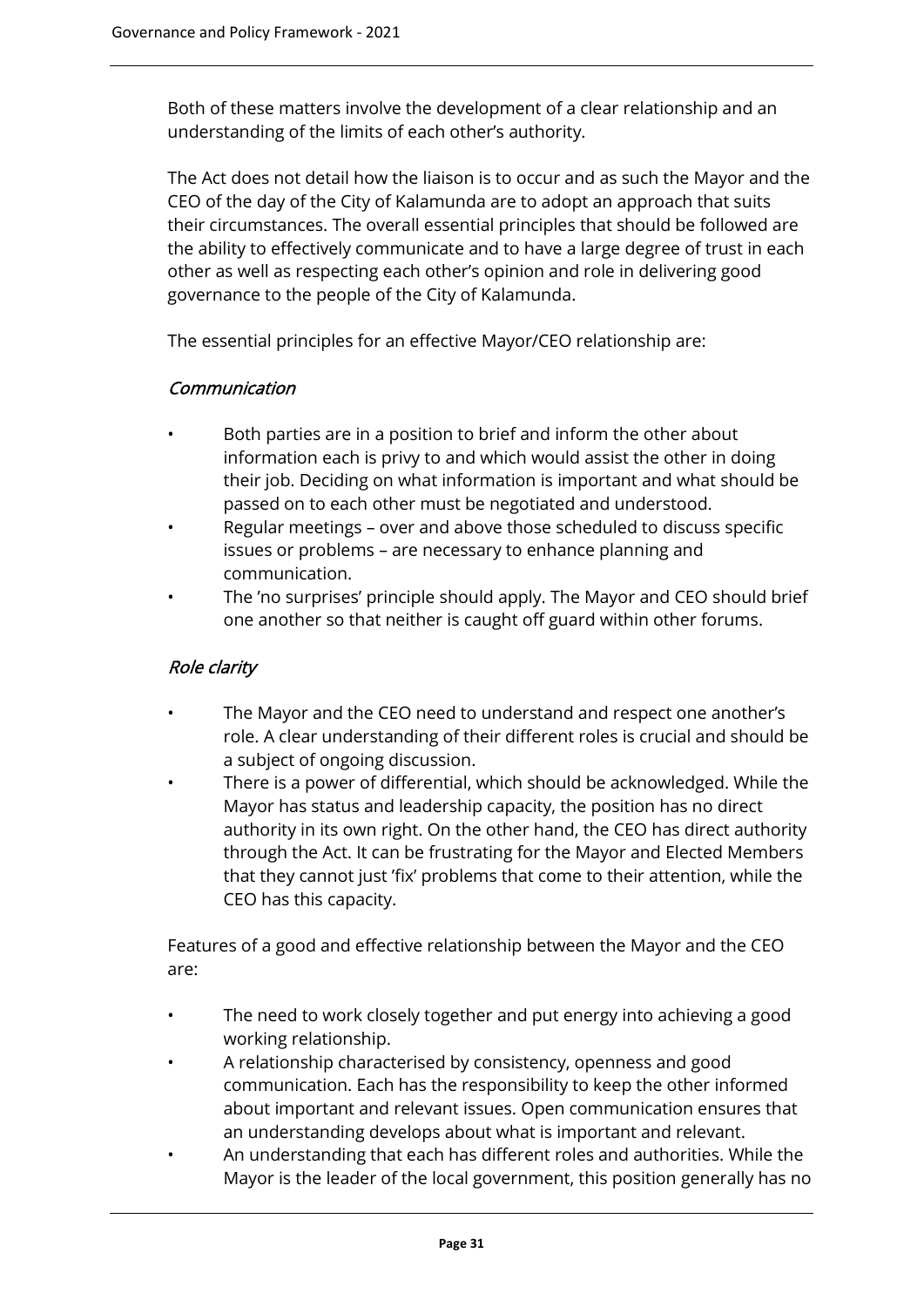specific authority while the CEO has particular authorities under the various sections of the Act.

- The need for the relationship between the Mayor and the CEO should aim to facilitate involvement and inclusion amongst the elected representatives and the administration. It does not seek to concentrate power in the relationship.
- Consistent communication and regular fixed meetings.

#### Working Relationship amongst Elected Members

All Elected Members have issues of particular concern and interest to them. Given the open nature of the local government system and the absence of structures, which exist at the State, and Federal levels of government, Elected Members need to work together to achieve satisfactory outcomes.

Given this interdependency, Elected Member relationships should be characterised by mutual respect and an acknowledgement that, while they may not agree on all issues, they are all doing important and often difficult work.

When thinking of a Parliament, people often envisage an adversarial environment in which political groupings try to beat their opponents through debate and often abuse. In contrast, the 'small group' nature of the Council ideally features an environment where good relationships, respect and an appreciation of constructive diversity lead to good decision making and an opportunity for each Elected Member to deliver on their individual platforms.

A Council is best off when seeing themselves as team and working together as a team.

At times, the very nature of local government leads to conflict. How this conflict is addressed has implications for good governance. The role of the Mayor has been discussed, and this role, together with an appreciation of the particular dynamics at play, should assist in facilitating good governance.

Regarding behaviour in the Council Chamber, Elected Members should model good constructive relationships and show personal respect for one another. There is not the requirement to agree with every Elected Members' opinion, but there is the need to respect those opinions and allow other members to be free to express their opinions.

Elected Members need each other to achieve their individual and collective goals.

Effective relationships between Elected Members assist in achieving a successful Council, a pleasant working environment, and a Council with public credibility.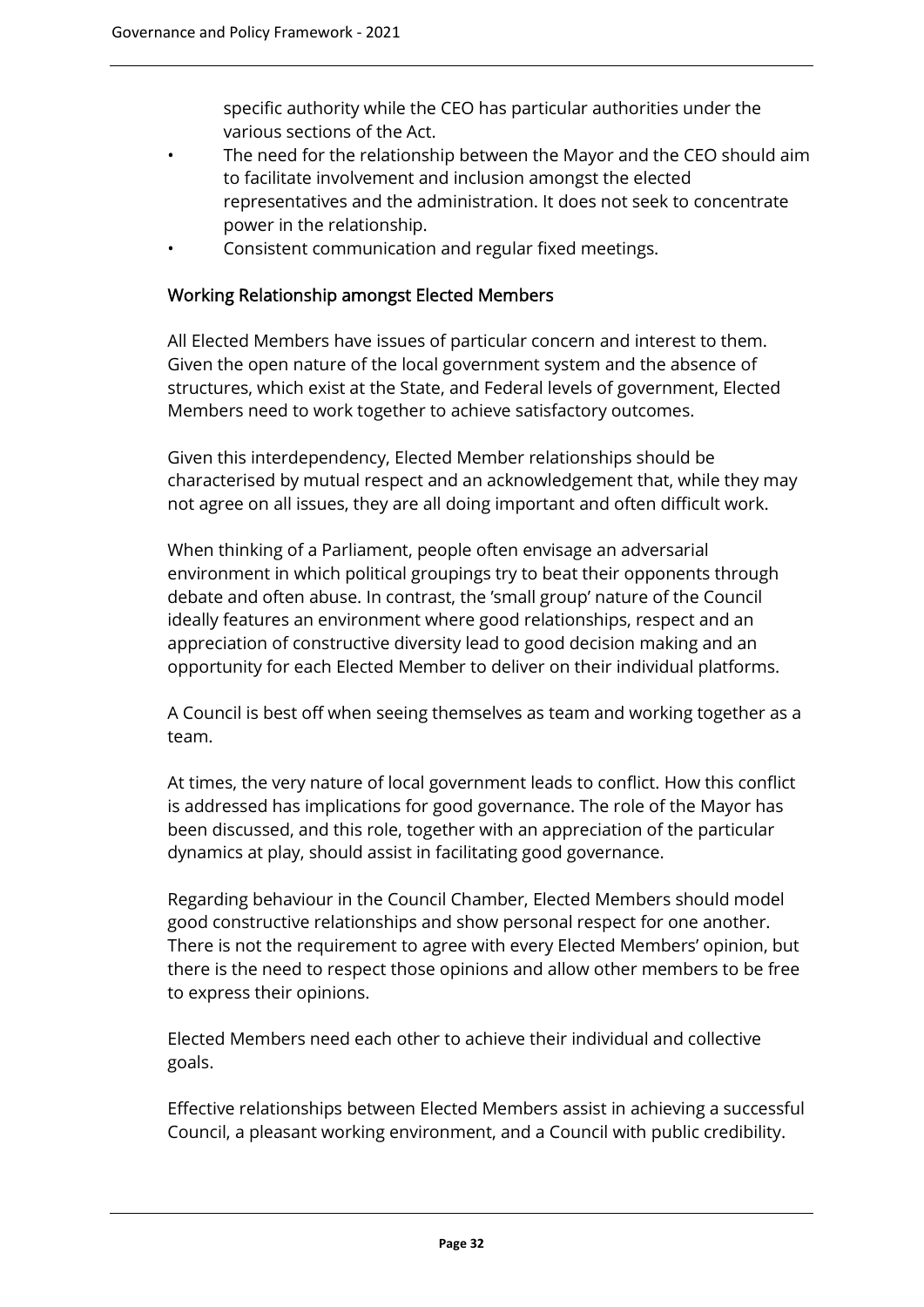Features of an effective relationship are:

- While they may have different views, Elected Members should treat each other with respect and courtesy.
- Disagreements, if they must be aired, should be expressed in ways that are not personal attacks, and do not cause detriment to individual Elected Members or the Council as a whole.
- Elected Members should not undermine each other, either within the local government or in public.
- Elected Members must have effective working relationships in order to succeed individually and collectively.

#### Working Relationship between Elected Members, the CEO and Employees

One of the most complex issues in local government that is critical to good governance is the relationship between the Elected Members and the CEO and employees.

Elected Members need support to manage pressures in such a way that their constituents feel their issues or concerns are being heard but also must appreciate that their demands cannot always be met. Advice and support on consultation and engagement, good systems that refer complaints and queries to the relevant area for addressing, and responsive services and processes all assist in furthering good governance.

A clear understanding is needed by the Elected Members that the role of the CEO and employees is to implement Council's objectives, strategies and services and to advise and support the Council, is important in fully understanding the process by which local government operates.

The CEO and Elected Members are likely to be in regular contact about issues, problems and information. As with the Mayor/CEO relationship, a level of trust needs to be fostered which in turn, is based on good communication and understanding of each other's roles and functions.

Several factors contribute to a good relationship between Elected Members and the CEO and employees. These include:

- Goodwill.
- A clear understanding of each other's roles.
- Good communication.
- Agreed structures and protocols.
- An appreciation of legislative requirements.
- Clear delegations.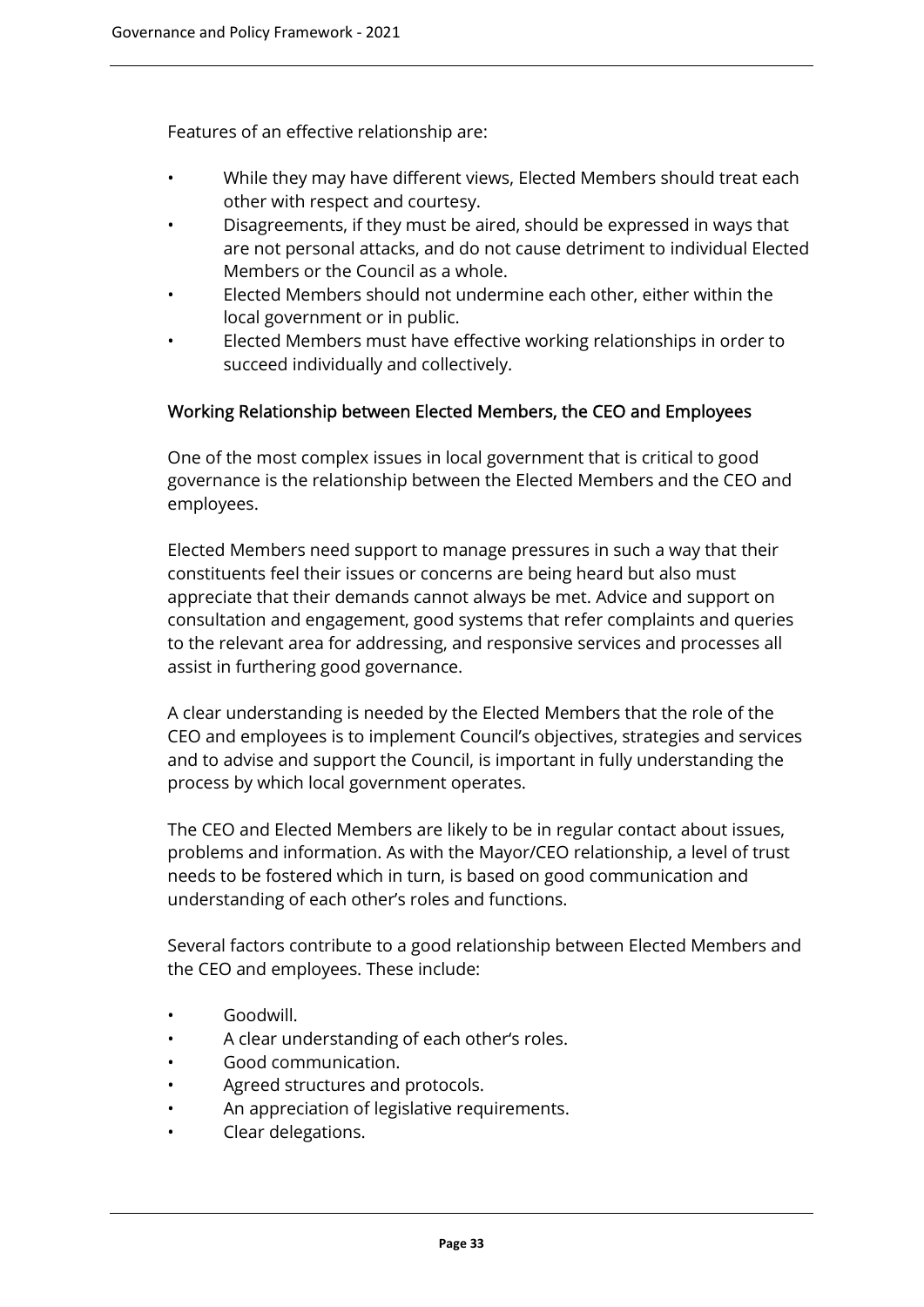While the Elected Members and the CEO and employees have different roles, this is not to say that each does not have a legitimate interest in the other's role.

It is crucial that appropriate channels for information, discussion and consultation be developed to allow for the legitimate interest the Elected Members have in the role in the CEO and the employees, and the legitimate interest of the CEO and employees in the role of the Elected Members

#### Relationship and Contact between Elected Members and Employees

The City of Kalamunda, like most other Councils, grapples with the issue of direct contact between individual Elected Members and employees versus contact through the CEO and Directors.

Individual Elected Members should not seek to foster special relationships with employees for the sole purpose of seeking information that may not otherwise be available to all Elected Members. Elected Members and employees are entitled to privacy and protection from inappropriate behaviour. This includes unauthorised access to the Council administration area.

Some issues to consider are:

- Elected Members need to understand that seeking advice needs to go through an organisational process. Advice must be sought through the CEO or Directors.
- Elected Members should not seek advice from other employees as the employee may have a particular interest in promoting the issue but may not be in command of the full facts of the issue. Employees are accountable, through the CEO, to the whole Council. They are not accountable to individual Elected Members and are not required to take direction from them.

It is important to note Clause 20 of the City of Kalamunda Code of Conduct, which deals with relationships between Elected Members and employees.

#### 20 Relationship with local government employees

- 1. In this clause
	- Local government employee means a person –
	- (a) employed by a local government under section 5.36 (1) of the Act; or
	- (b) engaged by a local government under a contract for services.
- 2. A council member or a candidate must not
	- (a) direct or attempt to direct a local government employee to do or not do anything in their capacity as a local government employee, or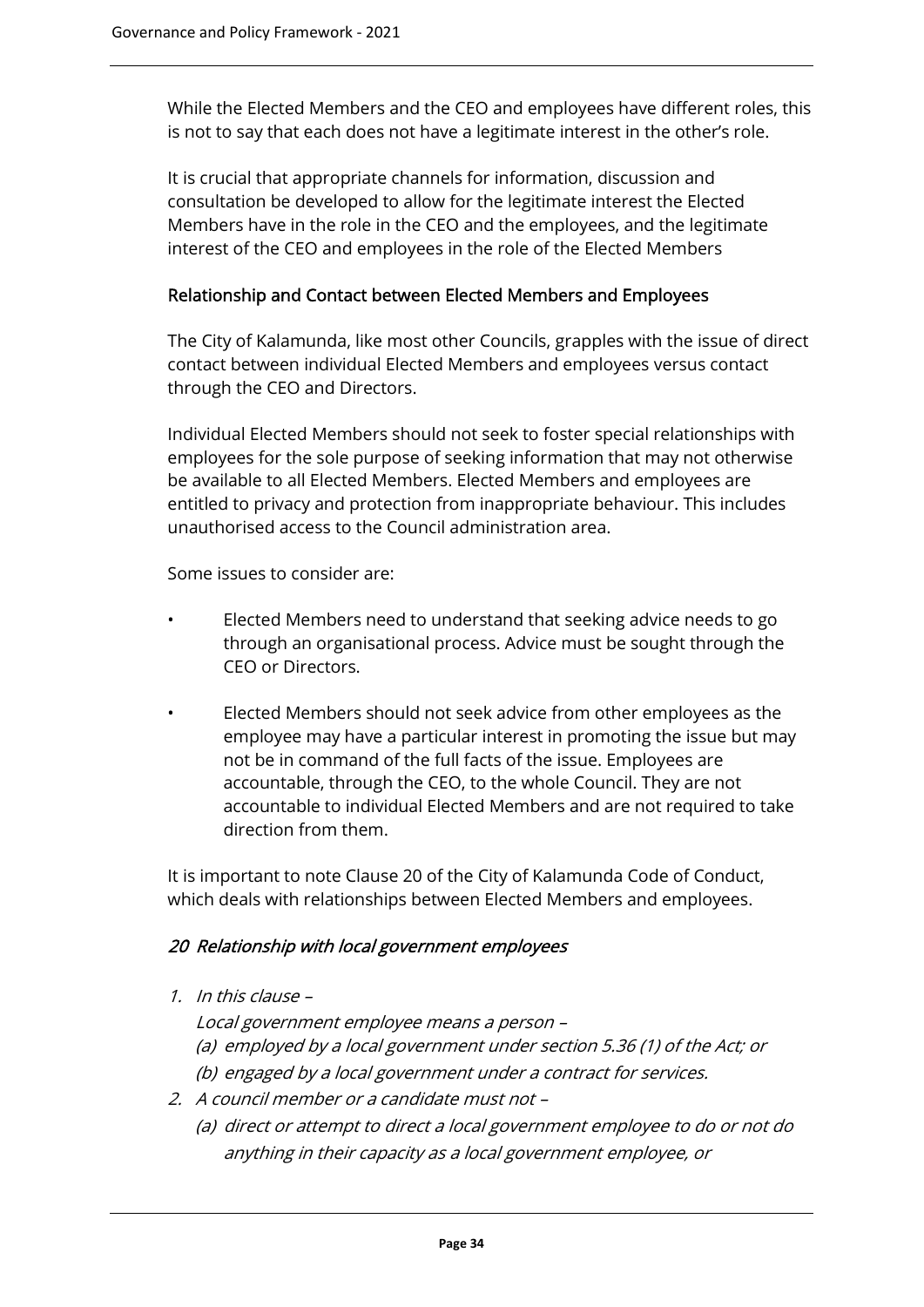- (b) attempt to influence by means of a threat or the promise of a reward, the conduct of a local government employee in their capacity as a local government employee; or
- (c) act in an abusive or threatening manner towards a local government employee.
- 3. Subclause 2. (a) does not apply to anything that a council member does a part of the deliberations at a council or committee meeting.
- 4. If a council member or candidate, in their capacity as a council member or candidate, is attending a council or committee meeting or other organised event (for example, a briefing or workshop) the council or candidate must not orally, in writing or by any other means –
	- (a) make a statement that a local government employee is incompetent or dishonest; or
	- (b) use an offensive or objectionable expression when referring to a local government employee.
- 5. Subclause 4. (a) does not apply to conduct that is unlawful under the Criminal Code Chapter XXXV.

# Elected Members Access to Staff

Elected Members should be cognisant that staff may not always be available at short notice and prior contact to arrange an appointment with the relevant staff member/s will assist in ensuring positive working relationships. Should it be difficult to arrange a suitable appointment, assistance should be sought through the CEO or the relevant Directors.

The City has established a Council Policy - Elected Member Communication and Contact with Staff Policy. This Policy provides detailed guidance to Elected Members on how and who they can contact.

The purpose of the Policy is to ensure that appropriate protocols and guidelines are in place to:

- Provide clearly defined communications and contact channels between Elected Members and shire staff.
- Ensure that duplication and loss of productive time is minimised.
- Facilitate Elected Members performing their role effectively.

# Elected Member Access to Information

One of the areas that cause many issues is the access by Elected Members to information that enables them to undertake their role as an Elected Member.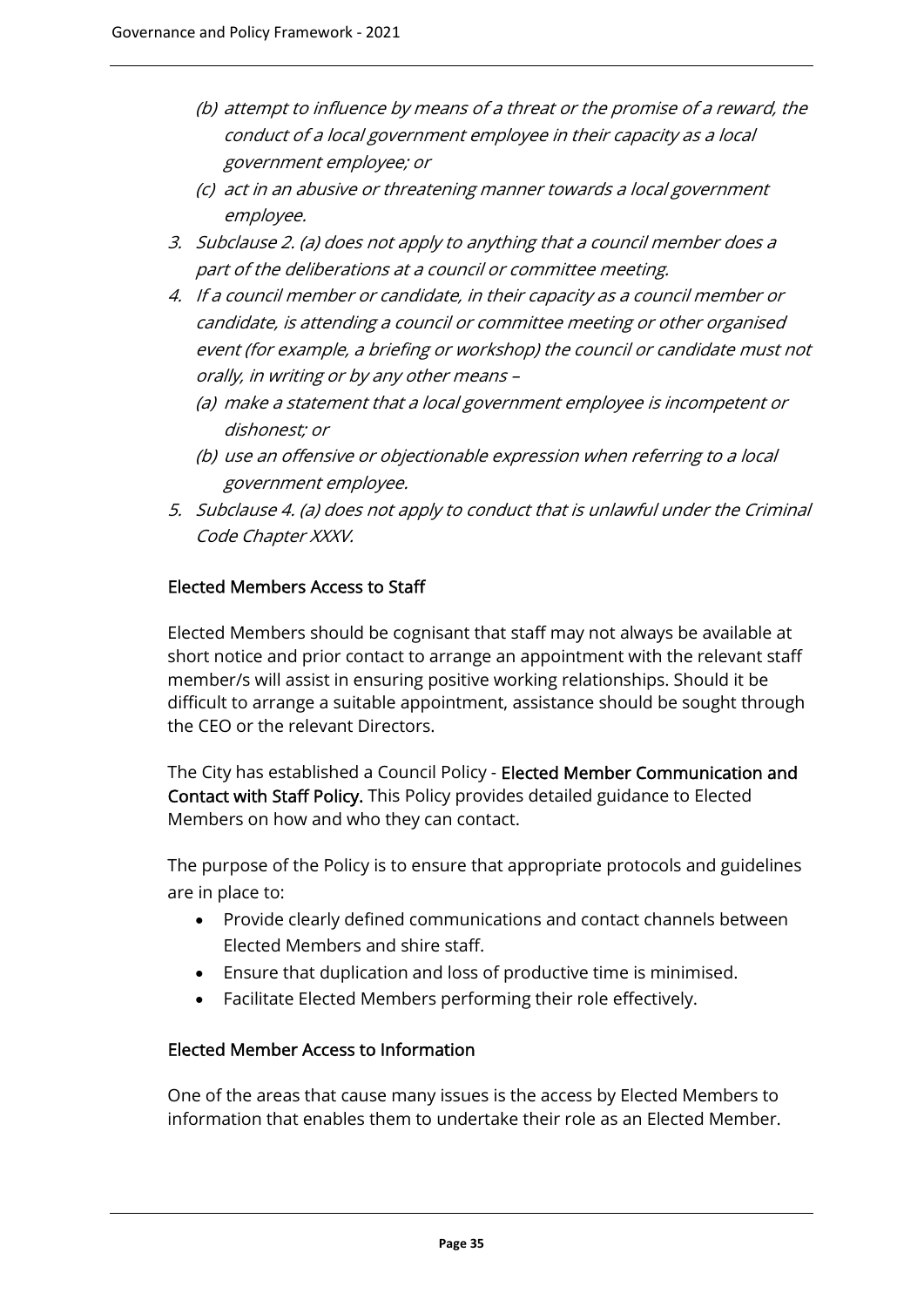Elected members and members of Council Committees have information access rights that are additional to those given to the public.

These rights are to ensure that members are properly informed on matters that are relevant to their functions.

Section 5.92 of the Act provides that Members can access the following additional information held by a local government:

- All written contracts of the local government.
- All documents relating to written contracts which the local government proposes to enter.
- Any information that is relevant to their functions.

The functions of members are not defined, but are likely to include:

- Any function that a member is appointed or authorised to carry out by the Council [eg attend a meeting or conference];
- Preparation for an upcoming meeting; or
- Anything the member is doing in carrying out his or her role as Mayor or elected member.

The access provisions do not give members unlimited licence to seek information held by a local government.

Members may only seek access to information that is relevant to the performance of a particular function.

Access arrangements should be made through the CEO or Directors.

#### Effective Relationships – Summary

The comment on the role of the Elected Members in this section is to provide an insight into the role that they need to play in their relationships with their fellow Elected Members, CEO and employees.

The fundamental role differences between the Council and the CEO and employees underpin the relationship. The focus of the Council and Elected Members should be on strategy, policy and outcomes. That is, who is to benefit from the local government's activities and in what way. The CEO and employee's role is to focus on advice, implementation and operations.

Considering these role differences, the features of an effective relationship between the Elected Members and the CEO and employees are: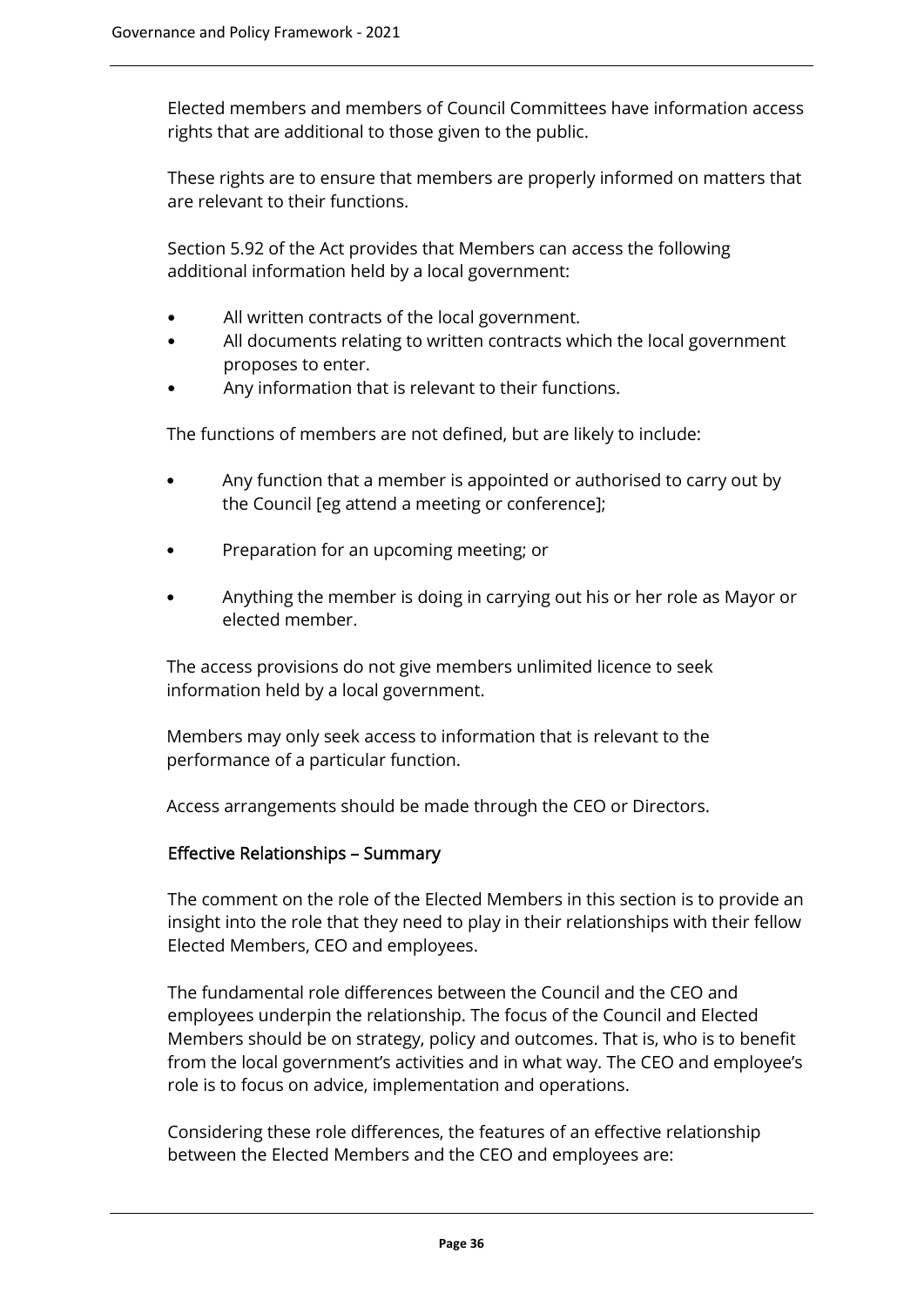- A mutual understanding, acceptance and respect for each other's' roles.
- A preparedness to identify, discuss and resolve issues and problems if they arise.
- On the part of the administration, a respect for and commitment to democratic governance and the primacy of Council in the local government structure.

# 9. Principle Three: Decision-Making and Management

Decision-making is the most important activity undertaken by Council. Effective decision-making processes increases the likelihood that the decisions themselves will be in the best interests of the entire community.

The City has an effective and efficient strategic planning process in place, and processes to ensure that Council Plans are properly implemented.

A responsibility of the CEO is to ensure that Council receives quality and timely reports with all the necessary information, options, and clear recommendations, including financial impacts and any associated risks.

# 9.1 Decision Making Forums

#### Council Schedule

An Elected Member's most important function as part of the governing body of Council is to attend and participate in the decision-making processes of Council.

The decisions made by Elected Members at formal Council meetings provide the direction and authority for the ongoing operation of the Council. The decisions of the Council give direction to the CEO to act.

The Council is a corporate body and as such it can only make decisions by resolution, that is, a motion has to be put to a properly convened meeting and passed by the required majority.

Council operates a monthly meeting cycle, (except in January when Council is in recess) as follows:

- Week 1 Strategy Sessions (if required).
- Week 2 Public Agenda Briefing Forum.
- Week 3 –Strategy Session. (if required)
- Week 4 –Ordinary Council Meetings.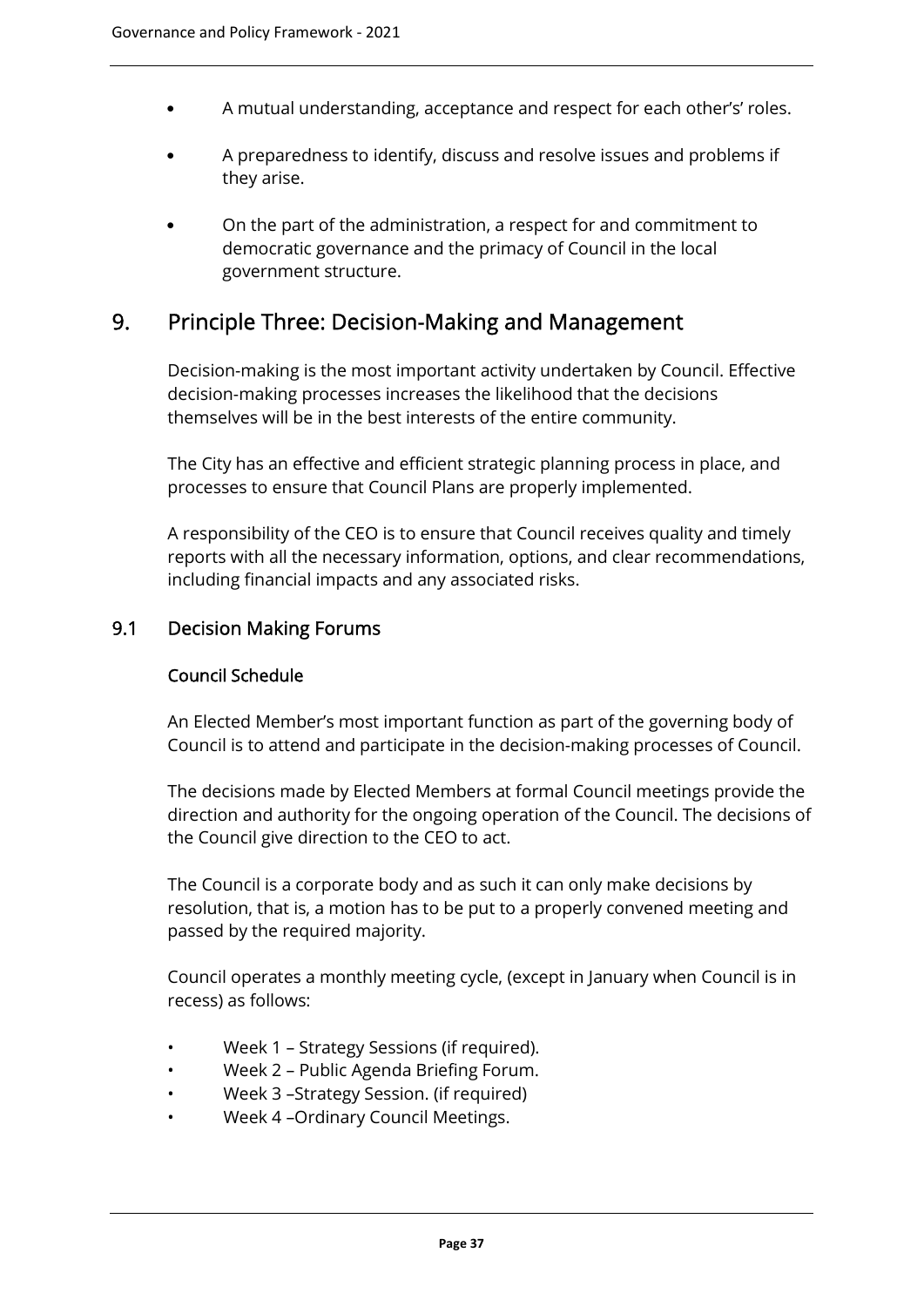# Council Meetings

Council meetings are formal meetings of the Elected Members as a body defined under the Act and are required to be open to the public although under certain conditions; Council meetings can be closed under provisions of the Act. In order to promote transparency and accountability required for good governance these provisions should be applied as infrequently as possible.

Good decision making at a Council Meeting is enhanced when the meeting is well run. This requires a clear and informative agenda paper, good chairing and facilitation, adherence to meeting procedures and adherence to statutory requirements. There should also be a strong commitment to the principle of Council meetings being open to the public so that they are fully informed and, where appropriate, involved in the decisions and affairs of the Council.

## Public Agenda Briefing Forums

Are open to the Public and provide an opportunity for the Community and Councillors to receive details on the reports that will be presented to the OCM for decision by the Administration.

A briefing session is an opportunity for Councillors and community members to ask questions of the officers about reports to be presented to Council for decisions. Members of the Community can also make deputations.

No decisions or debating will occur and standing orders will still apply for ensuring an orderly standard of conduct is upheld.

#### Strategy Sessions

Are closed to the Public and are used by the Administration to provide Councillors with information about issues that may need development or require a level of formulation or feedback before a decision can be made.

Strategy Sessions provide an opportunity for strategies and policies to be discussed and considered before they are finally developed and adopted. They also provide an opportunity for external parties who wish to make proposal or share information with the Council to discuss their proposals in a confidential environmental.

All information provided at a Strategy session is confidential and Elected Members must not share any such information with external parties without prior approval of the CEO.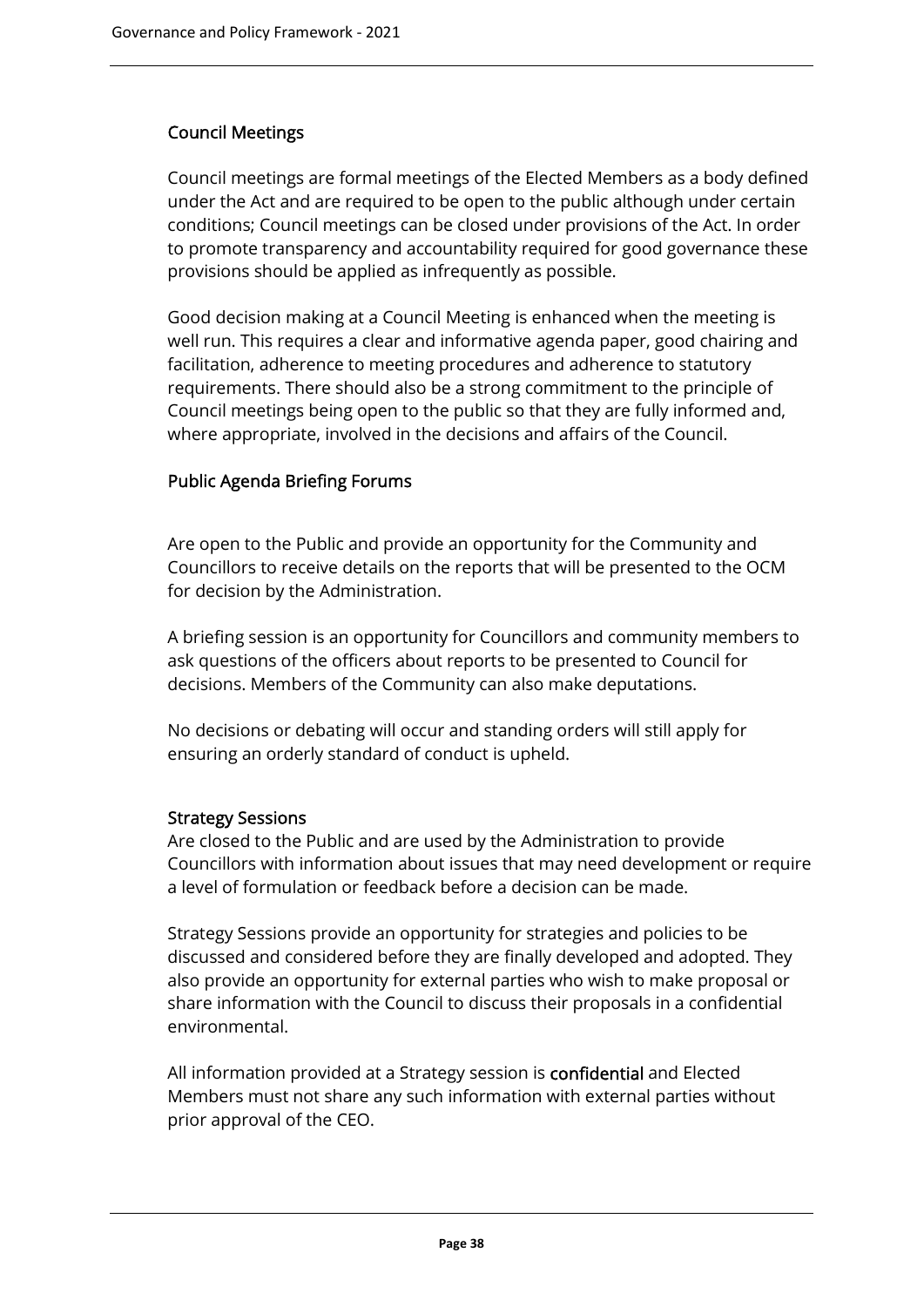#### Standing Committees of Council

The work of a Standing Committee is significant in local government due to the wide range of activities and functions of the Council. Standing Committees report to the Council and are subject to the requirements of the Act.

When a Council establishes a Standing Committee comprising Elected Members, it must determine the reporting and other accountability requirements that are to apply in relation to that Committee.

The role and tasks of Standing Committees are varied. Councils establish Standing Committees to:

- Inquire into matters and to provide and make recommendations to the Council on matters within the Council's responsibilities.
- Carry out a specific project or task on behalf of the Council.
- Exercise, perform or discharge delegated powers, functions or duties.

The list below details the current Standing Committees of Council:

- Audit and Risk Committee.
- Chief Executive Officer Performance Review Committee.
- Behaviour Complaints Committee

#### Advisory/Management Committees

Council has established Advisory and Management Committees to provide a vehicle for facilitating and improving community input and participation in the City's decision-making processes.

The role of the Advisory Committees facilitates greater community consultation in accordance with the Act. Advisory Committees comprise community representatives and are resourced by the City.

Committees that are established by the Council provide Council with the opportunity to obtain the views of community representatives and enable Elected Members to network with a wide range of community representatives on issues of common interest. The opportunity to obtain such view serves to assist Elected Members to address strategic issues and priorities.

The role of Management Committees is to enable Elected Members and representatives of user groups to oversee the day to day management of a range of the City's community and recreation facilities and have input into the long term development of the facilities.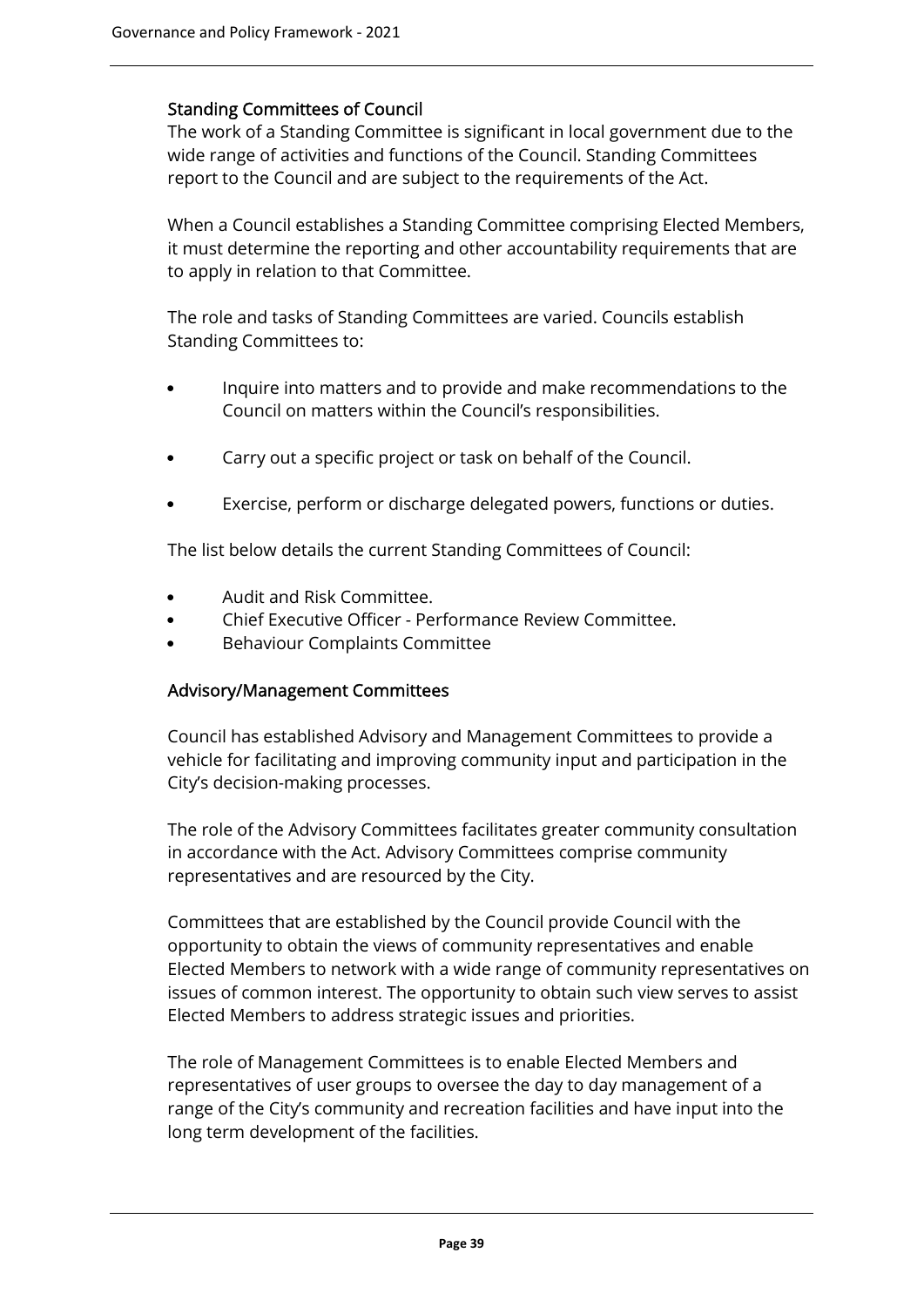In effect, the Advisory and Management Committees act as advisory bodies to Council by enabling the community to have a clearly defined mechanism for communication with Council.

These Committees are able to make recommendations to the Council as part of the decision-making process. Prior to these recommendations being submitted to the Council, the CEO, as part of their role in advising the Council, is to ensure employees of the City provide professional advice, which may include alternative recommendations to those submitted by the Committees in the report to Council.

#### Apologies and Leave of Absence

Elected Members who are going to be absent from a meeting of the Council should submit an apology. For extended periods of absence, Elected Members should apply to the Council for a Leave of Absence. The Council may, by resolution, grant leave of absence to an Elected Member (Section 2.25 Local Government Act 1995).

Leave is not to be granted to an Elected Member in respect of more than six consecutive ordinary meetings of the Council without the approval of the Minister of Local Government (Section 2.25 (2) Local Government Act 1995).

An Elected Member who is absent, without first obtaining leave of the Council, throughout three consecutive ordinary meetings of the Council is disqualified from continuing his or her membership of the Council (Section 2.25 (3) Local Government Act 1995).

# 9.2 Agendas and Minutes

Agendas are made available to Elected Members and the public before the Public Agenda Briefing Forums and Council meetings. In most circumstances, agendas of the various Committees of Council are also available.

Agendas are comprised of reports prepared by employees. Reports are structured to include information on the background, details, summary, and funding of the proposal under consideration. All reports are the professional advice of employees and contain recommendations from the CEO. The decision to adopt, amend or reject a recommendation rest with the Council.

Unconfirmed Council and committee minutes are to be made available to the public. The minutes of a meeting comprise all items considered at the meeting and include attendances, all motions, their movers and seconders and the results of the motions.

# 9.3 Declarations of Interest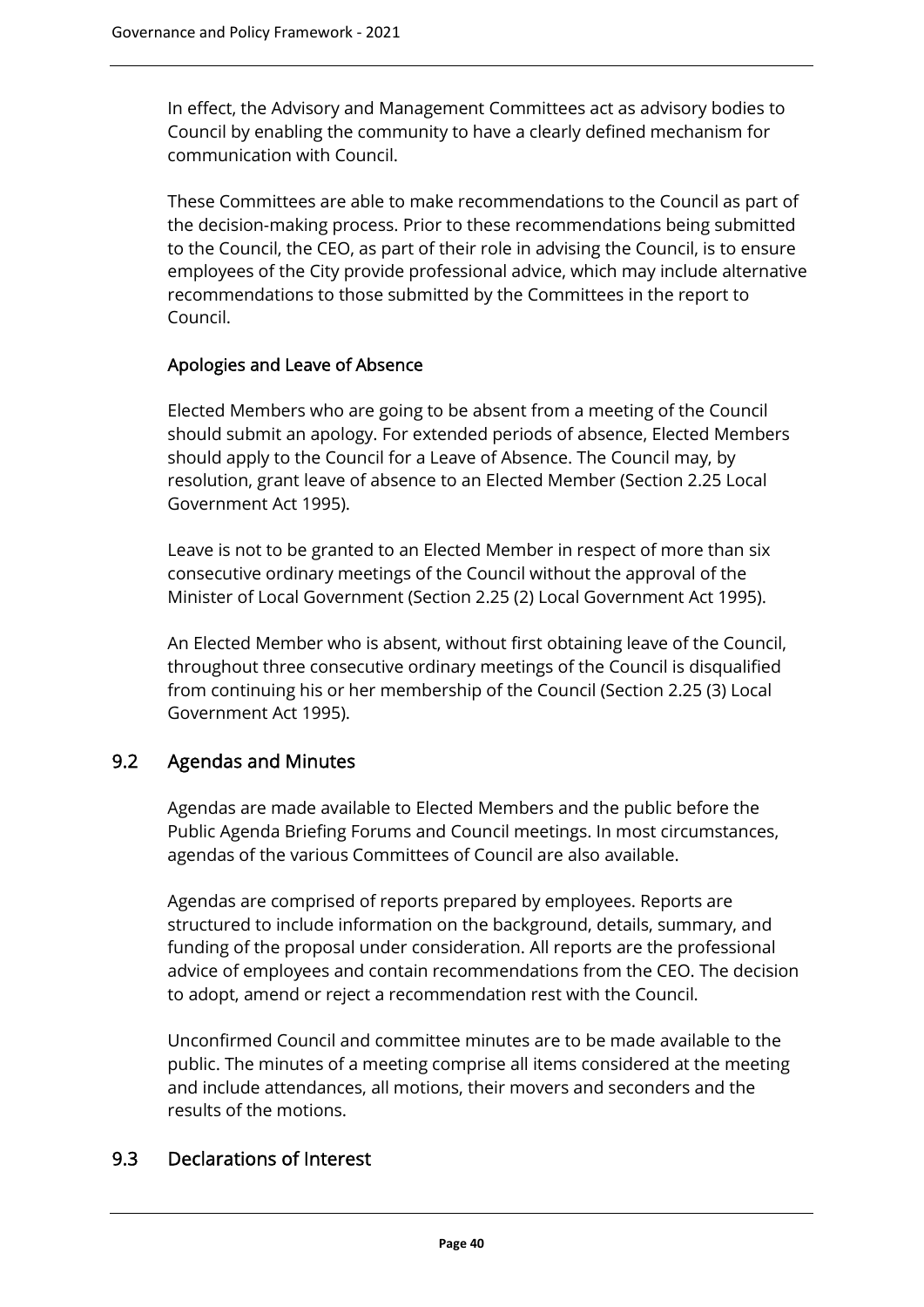#### Financial Interests

It is the fundamental statutory obligation and duty of an Elected Member of the Council to vote on every item of business discussed at meetings of the Council. However, an Elected Member may be prohibited from presiding and voting in the meeting if that Elected Member, or a closely associated person, has a direct or indirect financial interest in the subject under discussion.

Elected Members' attention is drawn to Division 6 of Part 5 - Disclosure of Financial Interests, Local Government Act 1995 which details disclosure of financial interests or proximity interests in matters affecting local government decisions. This division defines financial and proximity interests, closely associated persons, and interests that need not be disclosed by Elected Members.

"An Elected Member who has an interest in any matter to be discussed at a Council or Committee meeting that will be attended by that Elected Member must disclose the nature of the interest:(a) in a written notice given to the Chief Executive Officer before the meeting; or(b) at the meeting immediately before the matter is discussed." (Section 5.65 (1) Local Government Act 1995)

"An Elected Member who makes a disclosure under Section 5.65 must not:(a) preside at the part of the meeting relating to the matter; or (b) participate in, or be present during, any discussion or decision-making procedure relating to the matter, unless, and to the extent that, the disclosing Elected Member is allowed to do so under Section 5.68 or Section 5.69." (Section 5.67 Local Government Act 1995)

Sections 5.68 and 5.69 of the Act detail the circumstances in which Council, Committees and the Minister may allow Elected Members disclosing interests to participate in meetings.

Failure to comply with certain sections of Division 6 of the Act can result in a penalty of \$10,000 or imprisonment for two years.

There are additional obligations set out in the City's Standing Orders Local Law 2015.

The Publication 'Financial Interest Handbook' published by the Department of Local Government provides a comprehensive guide to identifying and declaring financial interests and steps to take in safeguarding liability. It is an Elected Member's responsibility to decide whether or not to declare an interest.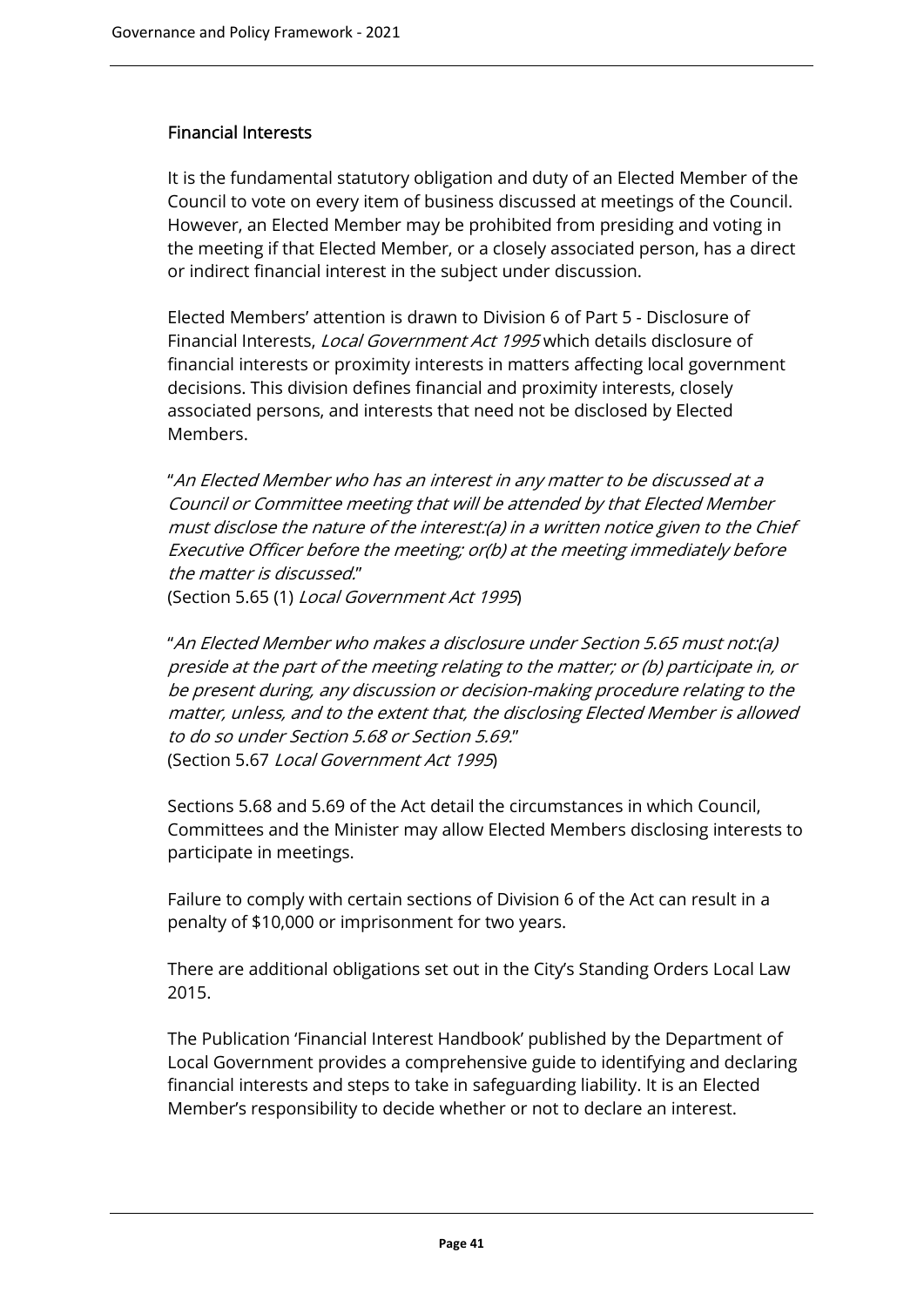### Interest That May Affect Impartiality

Elected Members are required to disclose any interest, where they believe that the public may have a perception that their impartiality may come into question. The disclosure must occur when the matter is to be discussed at a Council or Committee meeting where the person who has the interest will be in attendance and/or has given, or will give, advice.

The disclosing of an interest that may affect impartiality is to be made immediately before the matter is discussed or at the time the advice is given, and shall be recorded in the minutes of the Meeting.

The disclosure of an interest that may affect impartiality does not affect the ability of the Elected Member to discuss or vote on the matter.

Elected Members' attention is drawn to Clause 22 of the City of Kalamunda Code of Conduct which deals with disclosure of interests that may affect impartiality.

## 22 Disclosure of interests

1. In this clause –

#### Interest –

- (a) means an interest that could, or could reasonably be perceived to, adversely affect the impartiality of the person having the interest; and
- (b) includes an interest arsing from kinship, friendship or membership of an association.
- 2. A council member who has an interest in any matter to be discussed at a council or committee meeting attended by the council member must disclose the nature of the interest –
	- (a) in a written notice given to the CEO before the meeting; or
	- (b) at the meeting immediately before the matter is discussed.
- 3. Subclause 2 does not apply to an interest referred to in section 5.60 of the Act.
- 4. Subclause 2 does not apply if a council member fails to disclose an interest because the council member did not know –
	- (a) that they had an interest in the matter; or
	- (b) that the matter in which they had an interest would be discussed at the meeting and the council member disclosed the interest as soon as possible after the discussion began,
- 5. If, under subclause 2 9b), a council member discloses an interest in a written notice given to the CEO before a meeting, then –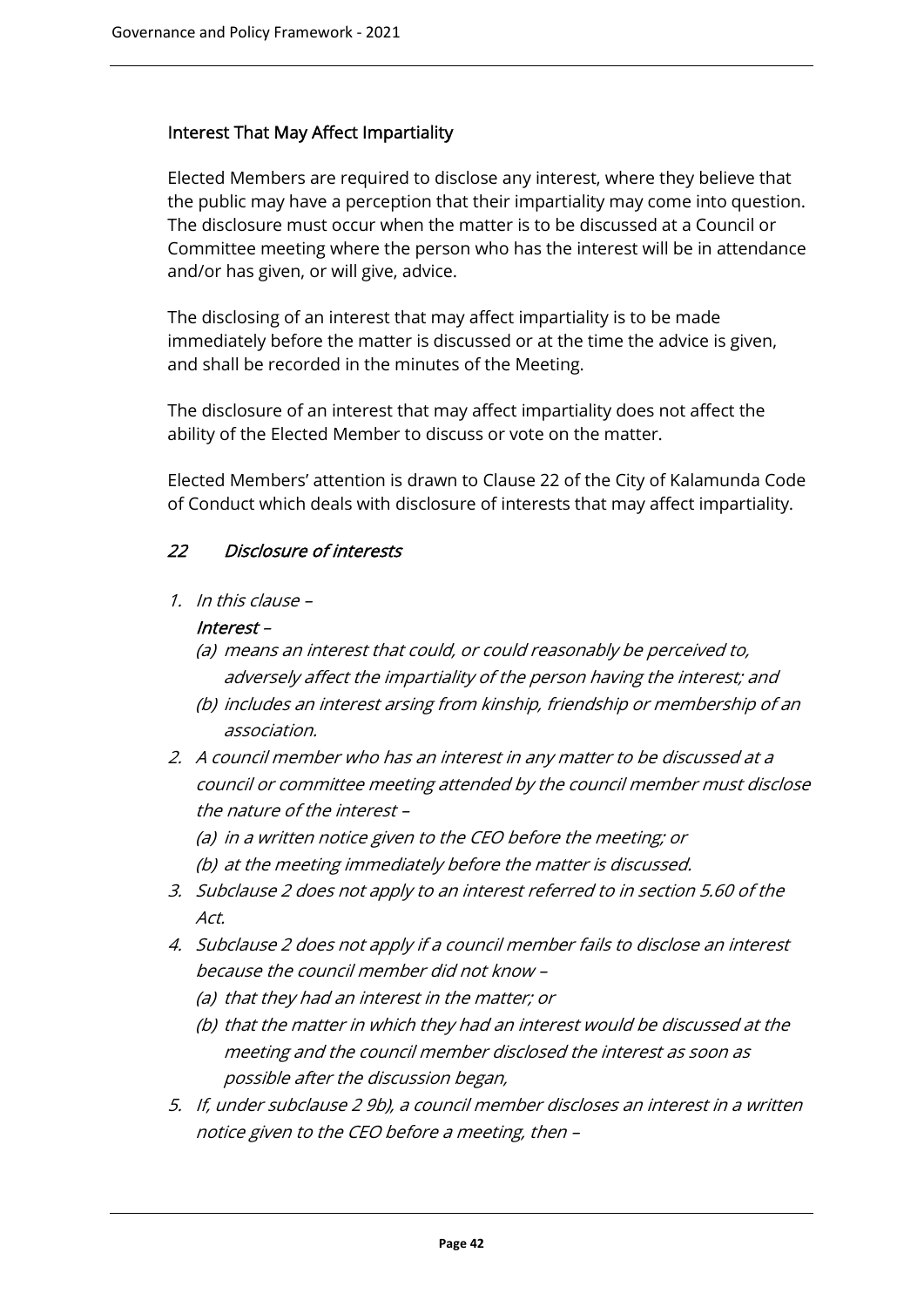- (a) before the meeting the CEO must cause the notice to be given to the person who is to preside at the meeting; and
- (b) at the meeting the person presiding must bring the notice and its contents to the attention of the persons present immediately before any matter to which the disclosure relates is discussed.
- 6. Subclause 7 applies in relation to an interest if (a) under subclause 2 (b) or 4 (b) the interest is disclosed at a meeting; or (b) under subclause 5 (b) notice of the interest is brought to the attention of
	- the persons present at a meeting.
- 7. The nature of the interest must be recorded in the minutes.

Note: The Local Government Act 1995 and the City's Code of Conduct require all interests to be declared at the meeting at which the matter is to be discussed, and are to be declared immediately prior to the matter being raised.

# 9.4 Qualified Privilege

Members of the Federal and State parliaments have absolute privilege. This means that they cannot be sued for defamation for anything they say inside their respective parliaments. Elected Members have what is known as 'qualified privilege'. This means that they cannot be sued for defamation for what they say inside the Council Chambers (or Committee Rooms) provided what they say is in 'good faith', or without malice.

Malice is evident (and will lead to the Elected Member being vulnerable to a defamation action) if said statement is:

- Irrelevant to the issue being debated or discussed.
- Said in the knowledge that it is untrue.
- In circumstances where there has been recklessness as to whether it is true.

Outside the Council Chambers (or Committee Room), qualified privilege may still provide basic protection so long as the Elected Member is discussing a matter considered to be related to the business of the local government.

Qualified privilege may also protect Elected Members when making comments to the media or to public gatherings. However, this protection may be lost if malice exists.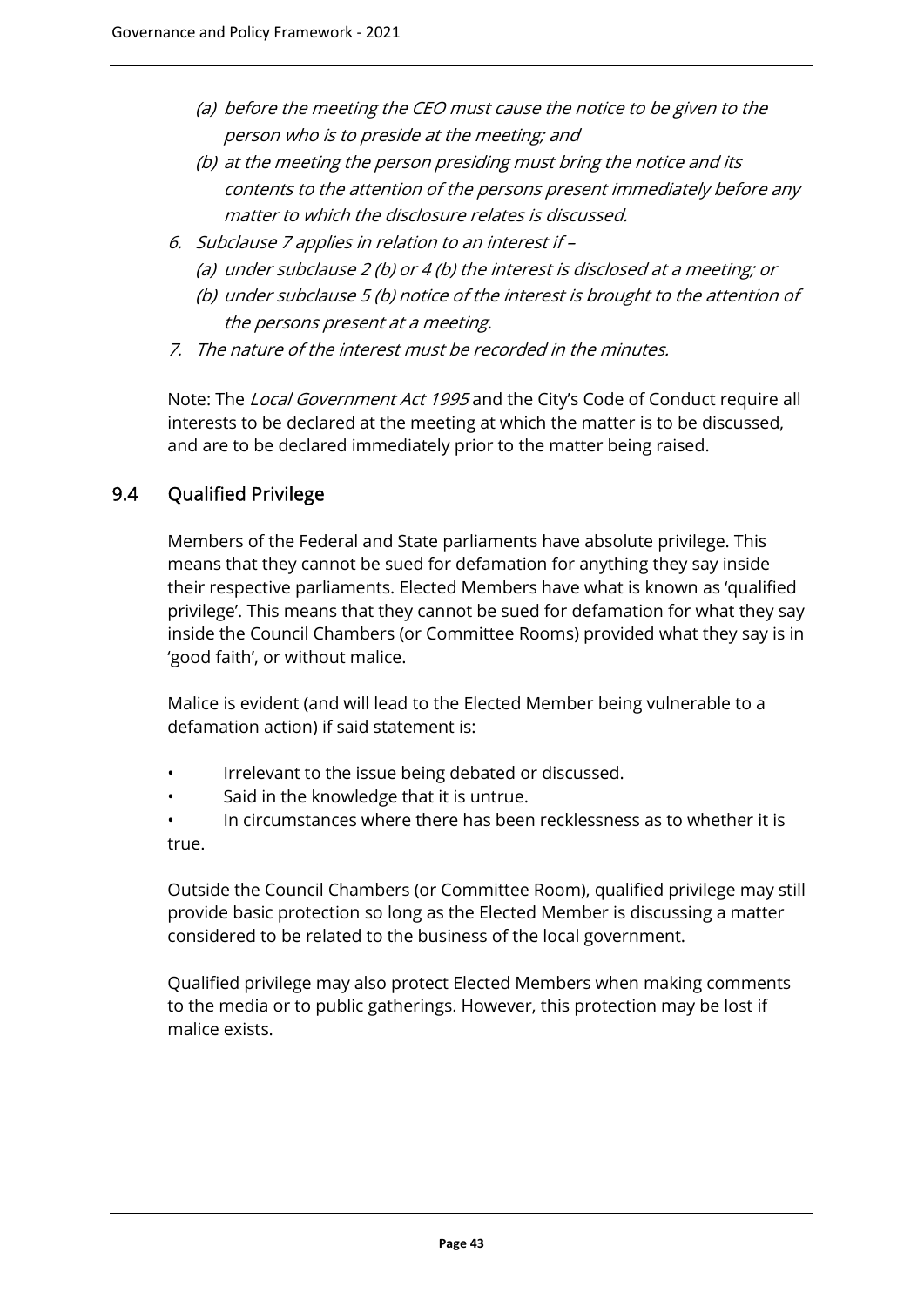# 9.5 Financial Management

### Financial Management Planning and Principles

The Council is ultimately responsible for the financial management of the City of Kalamunda. Good financial governance requires both Council and the administration to play their roles.

Council is to develop a long-term financial plan (Strategic Financial Plan) that is consistent with the Strategic Community Plan. Community input is to be sought at the draft stage so that such input can help to shape the plan.

Council is to ensure that it receives sufficient reports and other information to adequately monitor its performance, resource allocation, expenditure and activities, and the efficiency and effectiveness of its service delivery.

There should be robust and transparent financial management established and maintained to meet local government's accountability to its stakeholders, particularly in terms of stewardship of community assets, both now and into the future.

The Council is ultimately accountable for the financial management of the local government, and it is important to identify the roles different parts of the City of Kalamunda have in achieving sound financial management. There is an emphasis is on the role of the Elected Members in delivering their accountability for the financial state of the local government, which is accomplished through the City's Audit Committee, the role of which is to:

# External Audit

Develop and recommend to Council:

1) A list of those matters to be audited; and 2) the scope of the audit to be undertaken; Note: Provision should be made to review the scope of the audit on a regular basis.

- Develop and recommend to Council an appropriate process for the selection and appointment of the person as the City's auditor; Note: A person is to be appointed the auditor not a firm.
- Develop and recommend to Council a written agreement (contract) for the appointment of an auditor. The agreement to include:
- i. The objectives of the audit.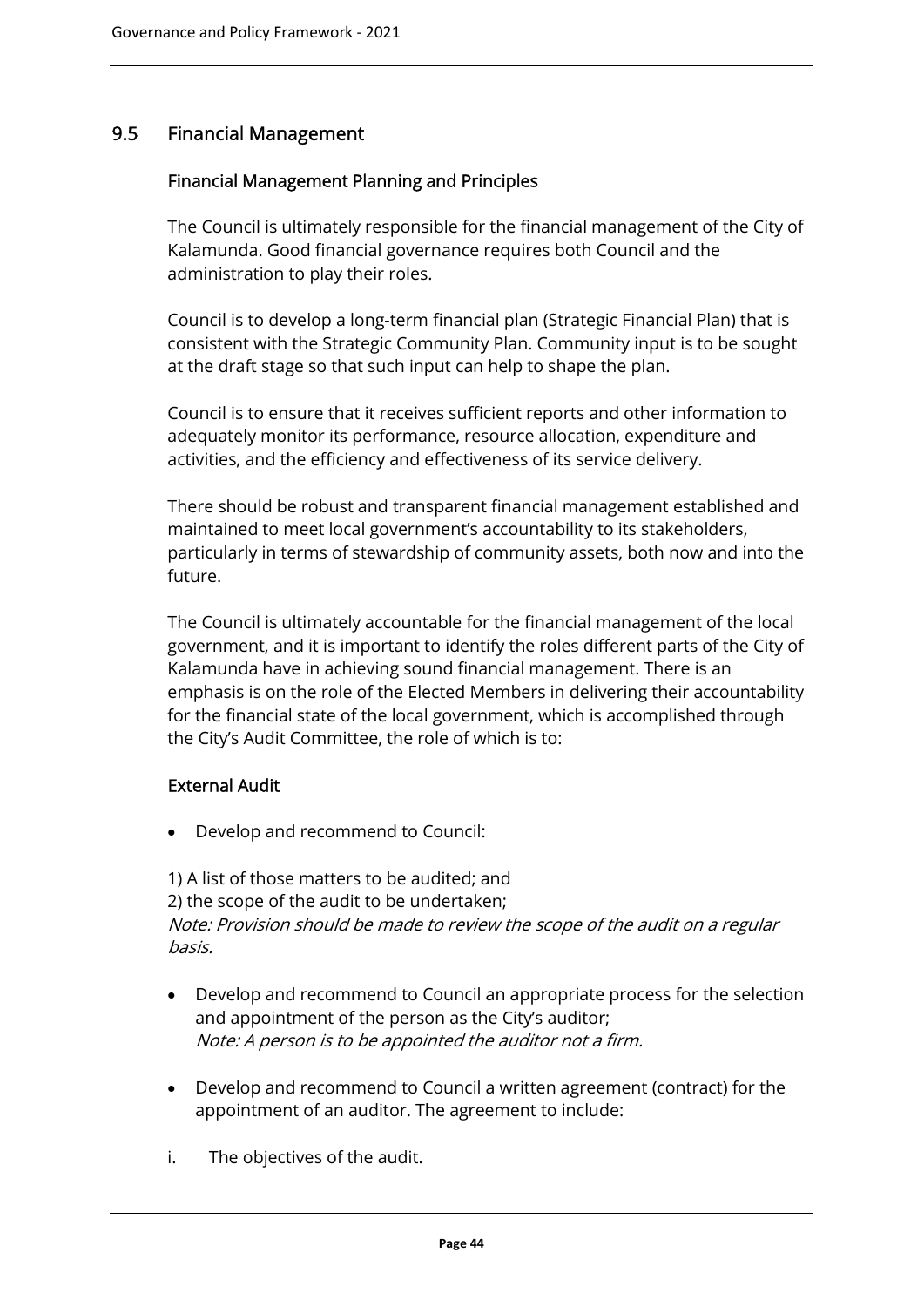- ii. The scope of the audit.
- iii. A plan of the audit.
- iv. Details of remuneration and expenses to be paid to the auditor.

v. The method to be used by the City to communicate and supply information to the auditor.

vi. An evaluation program in relation to the adequacy of the financial control systems in operation at the City.

- Meet with the auditor at least once every year and report to Council on the matters discussed and the outcome of discussions.
- Examine the reports of the Auditor together with accompanying reports of the Chief Executive Officer or Chief Financial Officer – to ensure that adequate measures have been taken in respect of any matters of concern raised.
- Review the draft annual report focusing upon:
- i. Accounting policies and practices.
- ii. Any changes to the accounting policies and practices.
- iii. The processes used in making significant accounting estimates.

iv. Significant adjustments to the financial report (if any) arising from the audit process.

- v. Compliance with accounting standards and other reporting requirements.
- vi. Significant variances from prior years.

#### Internal Audit

To ensure adequate control processes are in place:

a. Council will receive regular reports from the Chief Executive Officer and/or the Internal Auditor on the relevance, appropriateness and adequacy of the internal audit processes being utilised at the City.

b. The CEO will review and make recommendations to Council on the completed Compliance Audit Return after receiving a report detailing:

- staff explanation regarding non-compliance (if any) or
- where full compliance has not been received; the CEO will ensure future compliance through remedial actions being implemented.

Note: the report presented to the Audit & Risk Committee should specifically highlight those cases of non-compliance which have occurred.

- Review and ensure appropriate action is being taken in respect to:
	- o Monthly bank reconciliations are up to date.
	- o The ratio of collections in respect of sundry debtors is reasonable.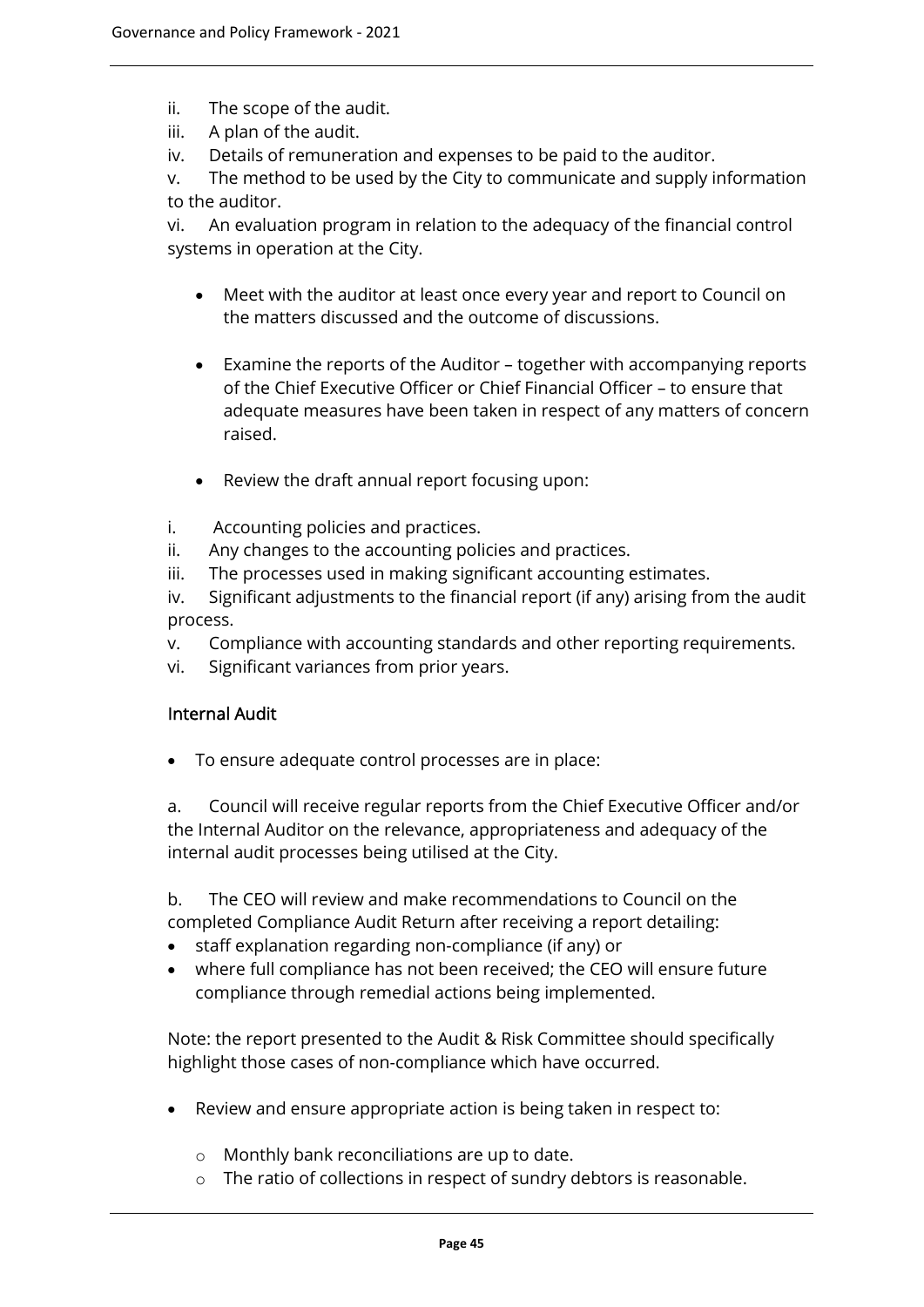- o The ratio of rate collections is reasonable.
- o Inventory (stock takes) are regularly undertaken and reconciliations effected.
- o Waste Management (both household rubbish and recycling) accounts are reconciled.
- o Accounts are expeditiously rendered to debtors.
- o Funds are being appropriately invested.
- o Review Council and internal policies.
- o Taxation issues (eg GST) are being appropriately dealt with.
- o Other matters deemed appropriate.
- Receive and make recommendations to Council in respect of reports from the Chief Executive Officer or the Internal Auditor which deal with such matters as those listed above.
- Review the completed Compliance Audit return and consider the following:
- o Staff explanations regarding cases of non-compliance (if any) or where full compliance has not been achieved.
- o Remedial action that has been taken or will be taken to ensure future compliance.
	- The Audit Committee will not have delegated authority to decide matters on behalf of Council.

An assessment of risk management practices, policies and procedures used as part of operational planning processes and procedures

#### The Annual Budget

One of the primary responsibilities of Council is to set the Annual Budget, which, under the *Local Government Act 1995*, Council is required to prepare and adopt. The budget can be viewed as the annual articulation of the longer term strategic financial planning framework, based on leadership by the Council, the determination of Council priorities, and the allocation of resources to these priorities.

Local governments are also required to prepare a Corporate Business Plan and a Long-Term Financial Plan indicating the resources required for the achievement of the City's strategies. Each year of these Plans are used as the starting point for development and finalisation of the annual budget.

The City has adopted a practice to regularly review it annual budget and this is undertaken on a quarterly basis and reported to Council.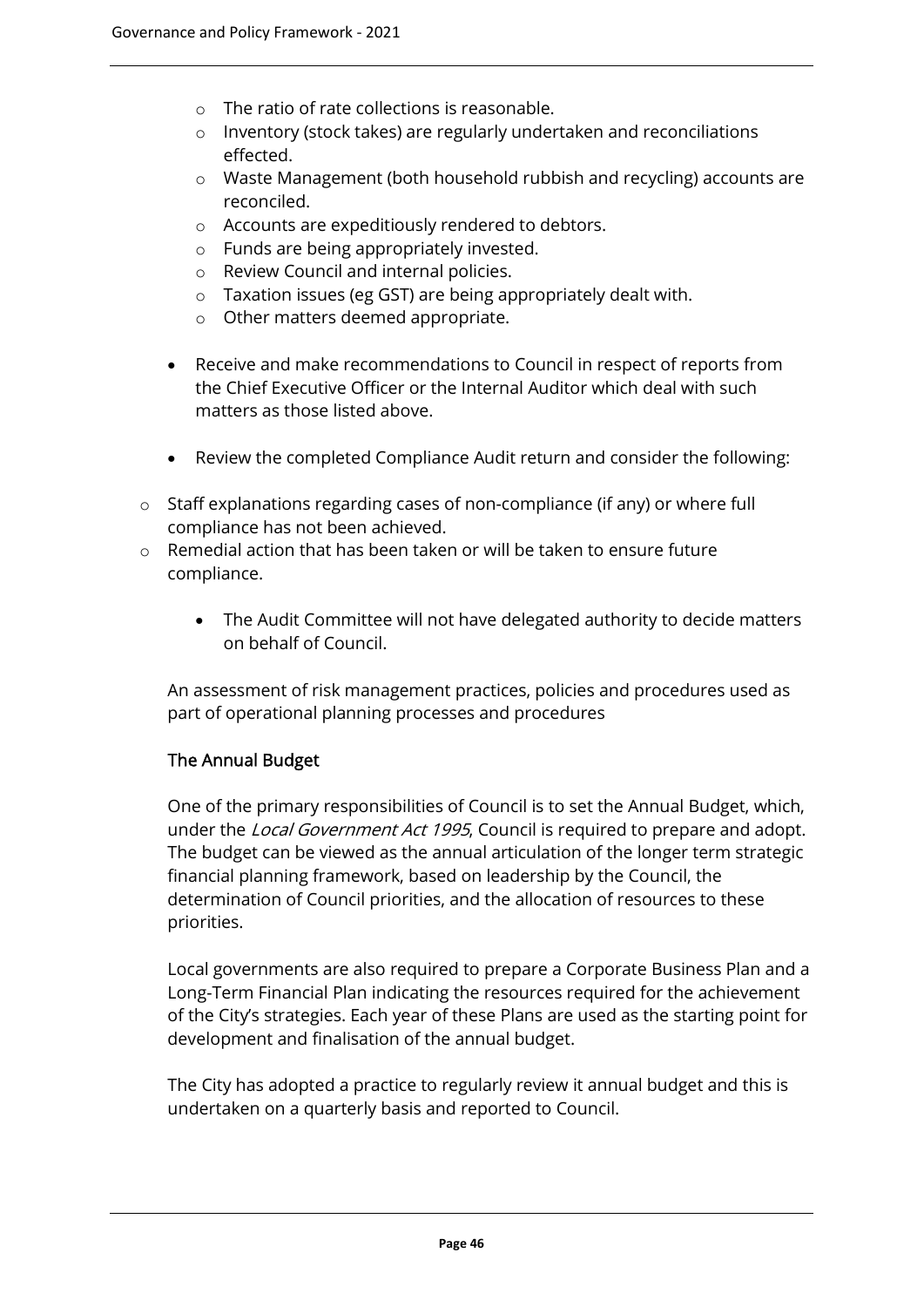## Long Term Financial Plan

In developing the long-term financial plan (Strategic Financial Plan) the Council adheres to the following principles:

- Prudent management of financial risks relating to debt, assets and liabilities.
- Provision of reasonable stability in the level of rate burden.
- Consideration of the financial effects of Council decisions on future generations.
- Provision of accurate and timely disclosure of strategic financial information.
- New revenue sources to be identified where possible.

#### Financial Reporting

Financial reporting is a basis for financial management, and it is required by the Act. Financial reporting undertaken at the City of Kalamunda is as follows:

Annual Report – provides information about the City's activities, income and expenditure. In accordance with the Act, the City is required to develop an Annual Report each financial year that is adopted by the Council.

The Annual Report is a key organisational document which details various information relating to the achievements of the City and the Council; financial information and statements; key projects commenced or achieved; and strategic performance indicators. The strategic performance indicators help to evaluate present programmes and make decisions on changes to them, or the need for additional services.

The Annual Report is received by the community at the Annual General Meeting of Electors.

Quarterly Reports – for each quarter ended September, December, March and June a report is presented to Council. The report identifies any significant variations with the year-to-date performance and the year-to-date budget, any likely effect on the end-of-year results and any significant areas where the activities are not in accordance with budget estimates.

Monthly Reports – timely and accurate reports are essential to keep the Council in an informed position to ensure it meets its financial responsibilities.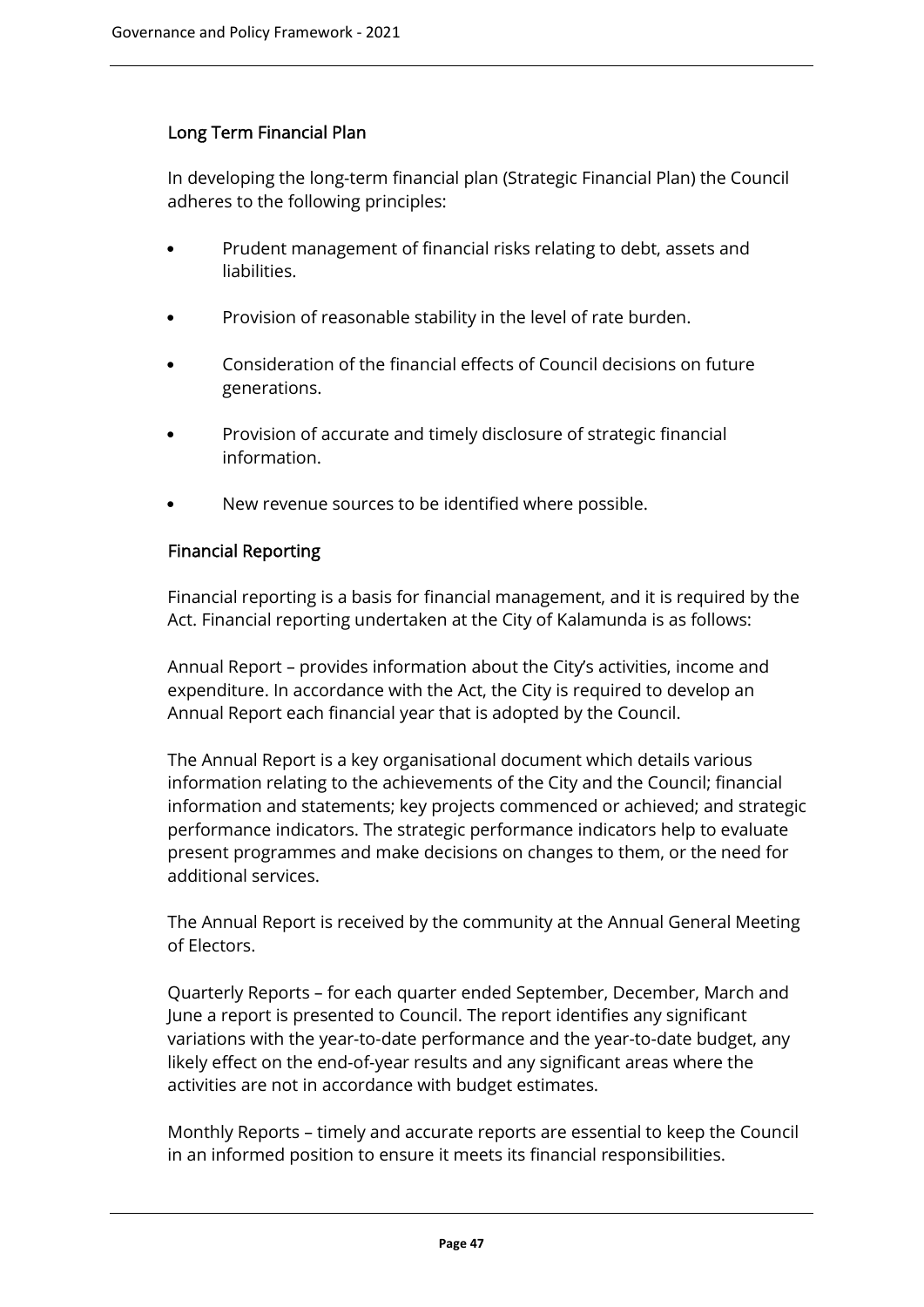Each month the Council is required to prepare a financial report in such a form as it considers appropriate.

The monthly and quarterly reports are to be recorded in the minutes of the Council meeting.

# 9.6 Role of the Administration

The CEO is accountable to the Council for the financial performance of the City. They must ensure that certain fundamentals are in place including, but not limited to:

- There must be appropriate financial systems, plans, strategies and protocols.
- There must be adequate resources to support these.
- Suitable internal review mechanisms must be in place.
- There must be an organisational culture in which responsibility and accountability are clearly delineated and understood.
- Relevant external legislation must be adhered to and supported so that if whistle-blowing occurs or freedom of information is invoked, the organisation will not be adversely affected.

#### 9.7 Risk Management

CPA Australia defines risk management as follows:

"Risk management is referred to in AS/NZ 4360:1999 as a logical and systematic method of establishing the context, identifying, analysing, evaluating, treating, monitoring, and communicating risks associated with any activity, function or process in a way that will enable organisations to minimise losses and maximise opportunities. It is also defined in the standard as the culture, processes and structures that are directed towards the effective management of potential opportunities and adverse effects."

Council is to support and be committed to a risk management program at a policy and strategy level, and the CEO and senior management are to ensure processes are in place for identifying and managing risk and responding to and minimising such risks.

The City of Kalamunda is responsible for providing a wide and diverse range of services to its residents and visitors. All these activities involve some form of risk, which must be managed to ensure that aims and objectives are achieved,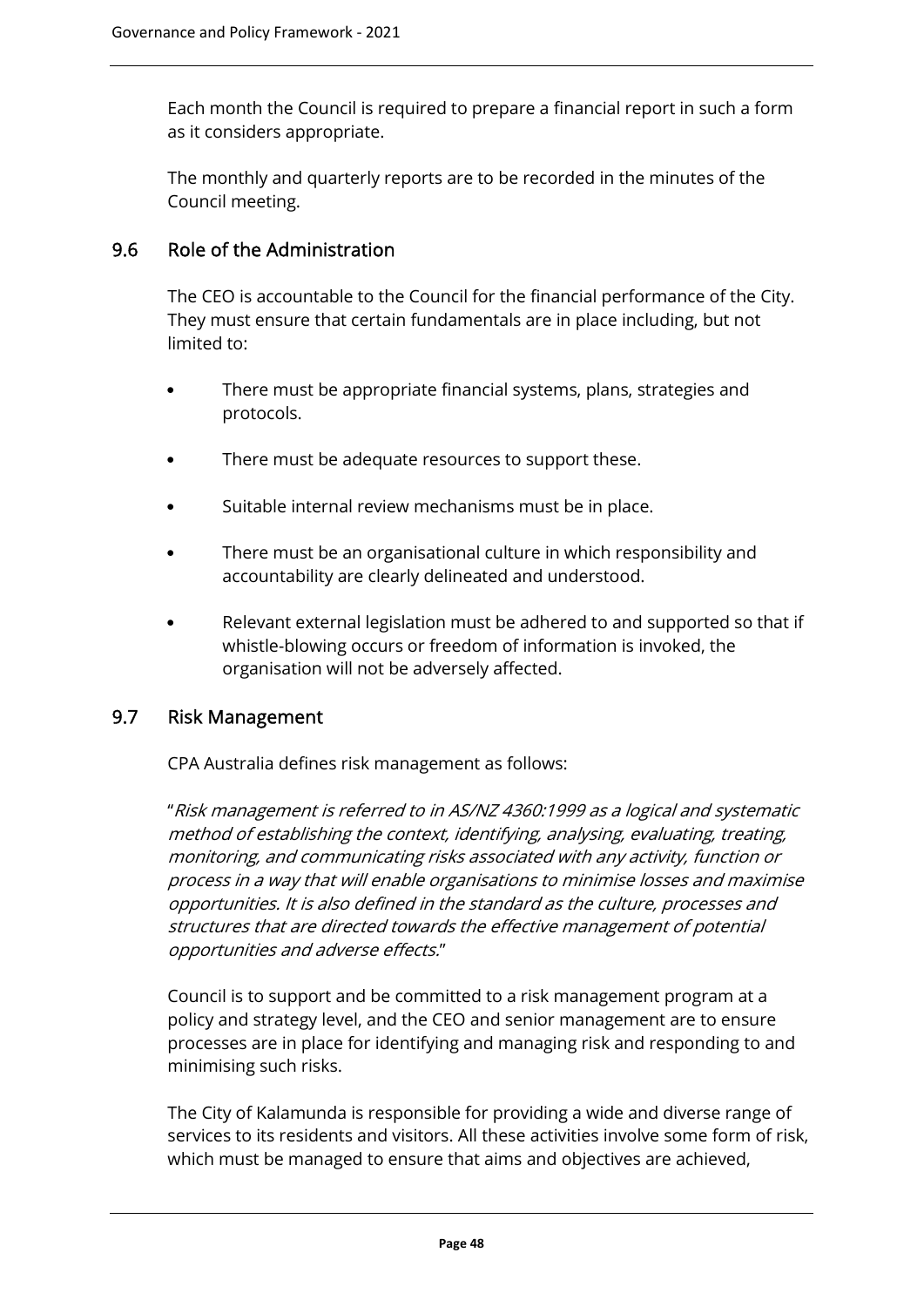services are delivered and that opportunities to deliver better and more costeffective services are not missed. If The City is not aware of, or has not adequately assessed some risks, it could result in financial loss, threats to public or staff safety or lead to substantial adverse publicity.

The City has adopted a Risk Management Plan which is aimed at contributing to the corporate governance arrangements within the City. The framework explains the City's approach to risk management and sets out the roles and responsibilities. The document also outlines the key features of risk management and the potential benefits and its importance to the City.

# 9.8 Planning and Development Functions

## Quasi-Judicial Role

The Council of a local government has responsibilities under the Planning Legislation and the *Planning and Development Act*. Under the Planning and Development Act the Minister for Planning has delegated responsibility for deciding on development applications in certain instances. This delegation should be treated respectfully and should reflect the decisions the Minster for Planning would make themselves.

The Quasi-Judicial Role requires the decision-maker to determine the relevant facts, to identify any applicable legal or other relevant principles including any relevant statutory regime, and to apply those principles and laws to the relevant facts to arrive at a decision. Simply put a Council must act judge like when dealing with planning matters.

The controls and procedures for assessment of development applications are set in place by a statutory framework and local governments are responsible for undertaking this role in accordance with the Planning Legislation and relevant Regulations.

Councils are required to decide on planning matters in an unbiased manner that satisfies the principles of administrative law and natural justice/procedural fairness. Whilst it is recognised that lay members of the community constitute Councils, they must exercise their discretion over planning matters in a way that is mindful of this quasi-judicial role.

The City employs specialist planning officers to draft reports and provide Council with all the information on the facts of a particular planning matter and the relevant law that is applicable.

There may be some occasions when Elected Members feel that they do not have enough information to decide. The best time to get information is prior to the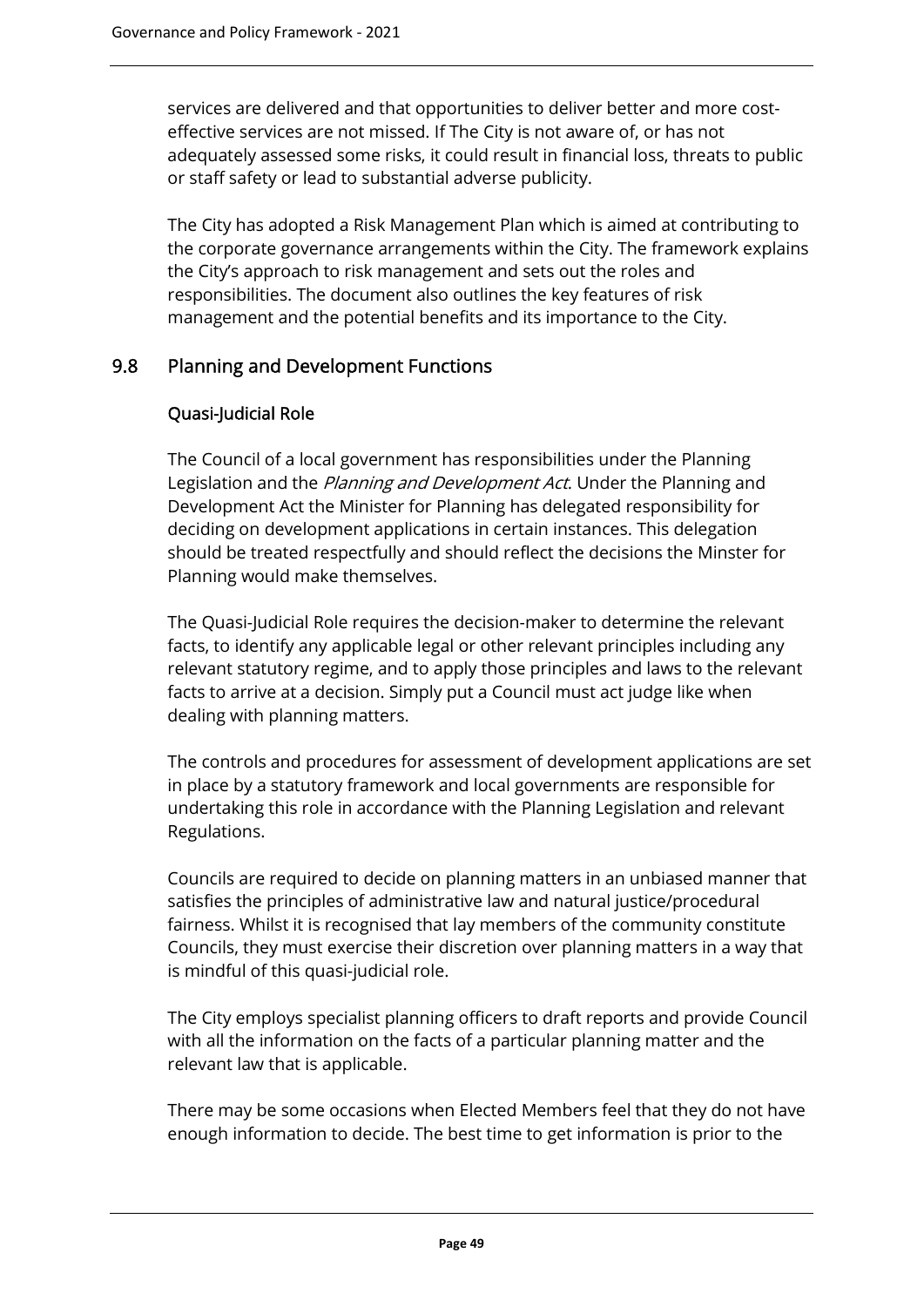meeting by contacting the CEO. Council, in deciding on planning matters must take care to ensure that the following principles are adhered to:

- a. Elected Members must read the Officer's report on the matter before voting at a Council meeting. An Elected Member who has not read the Officer's report and who participates in the decision-making process without a full understanding of the issues at hand may jeopardise the validity of the decision-making process.
- b. Elected Members must ensure when they debate a planning matter under consideration that they restrict themselves to the relevant matters of fact and law. These relevant matters will be contained and addressed in the Officer's report. Where Council conducts a debate on a matter that is based on irrelevant considerations, or fails to consider relevant considerations, this may jeopardise the decision-making process.
- c. Council must be careful when making a resolution that is different to the Officer's recommendation. In resolving differently from the recommendation, the Council is required to include reasons for the variation from the recommendation. These reasons must consider the relevant considerations of fact and law and must not be based on irrelevant considerations.
- d. If a development has the potential to impact on neighbours and/or the locality, and where a statutory obligation exists, Council has a duty to ensure that consultation occurs in relation to that development. The report of the employee is to include details of any neighbour notification or consultation that has occurred. Council must ensure that neighbours who may be adversely affected by a proposed development have had an adequate opportunity to make a submission and that any relevant matters that they raise have been considered in the decision-making process. An opportunity to make a written submission is generally sufficient, though an opportunity to make a submission in person to a relevant meeting may be appropriate where a person with a sufficient interest request it.

Any submission must be made based on planning principles. Council has the role of testing submissions, whether made by the applicant or another party, and the applicant must be accorded a right of reply.

Generally, Council as a body, and each Elected Member individually, must be certain that they have a clear understanding of the relevant facts and law before deciding. This decision must be based on the relevant considerations and should not consider irrelevant considerations.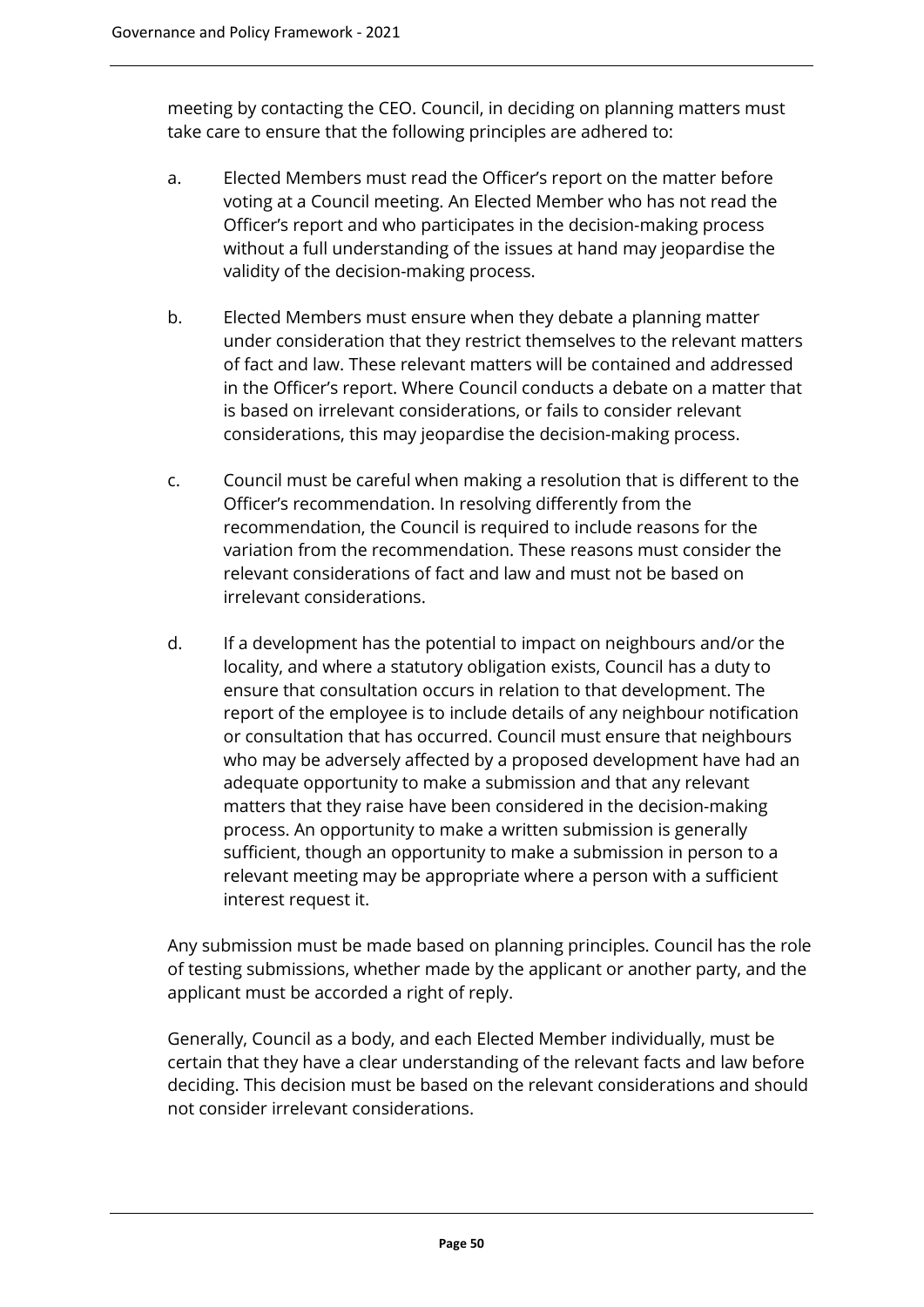## Consequences of Breakdown in the Quasi-Judicial Role

The following are some of the consequences of a breakdown in the quasi-judicial role.

- A breakdown in the quasi-judicial role will most frequently be perceived or interpreted as bias.
- A perception of bias can lead to the following consequences:
	- (a) An allegation of improper conduct, which falls within the definition of 'corruption' under the Corruption and Crime Commission Act 2003.
	- (b) Bias by the Council, or even one member of the Council, could result in Council decisions being invalidated.
	- (c) An Elected Member acting when biased and without disclosing an interest affecting impartiality, may be in breach of reg. 11 Local Government (Rules of Conduct) Regulations 2007 and therefore committing a minor breach leading to public censure, the requirement of a public apology, and or re-education and to more severe penalties including disqualification for a third or subsequent breach

## Planning Schemes

Local government is required under the Planning and Development Act 2005 to have in place a Planning Scheme for the district. A Local Government Planning Scheme is required to be consistent with the Metropolitan Region Scheme, which is administered by the State Government. The Local Government Planning Scheme must also take into consideration State Government Planning Strategies, Plans and Policies. A Planning Scheme provides a legal framework for a range of functions including:

- Providing land use and development controls.
- Supporting housing choice, variety and amenity.
- Providing the mechanism for the development of convenient and attractive retail centres.
- Assisting economic development through facilitation of commercial, industrial, and business development to maximise job opportunities.
- Establishing high quality open space areas and protecting areas of environmental significance.
- Assisting in the provision of a transport network, which serves the needs of the community by providing a range of alternative networks catering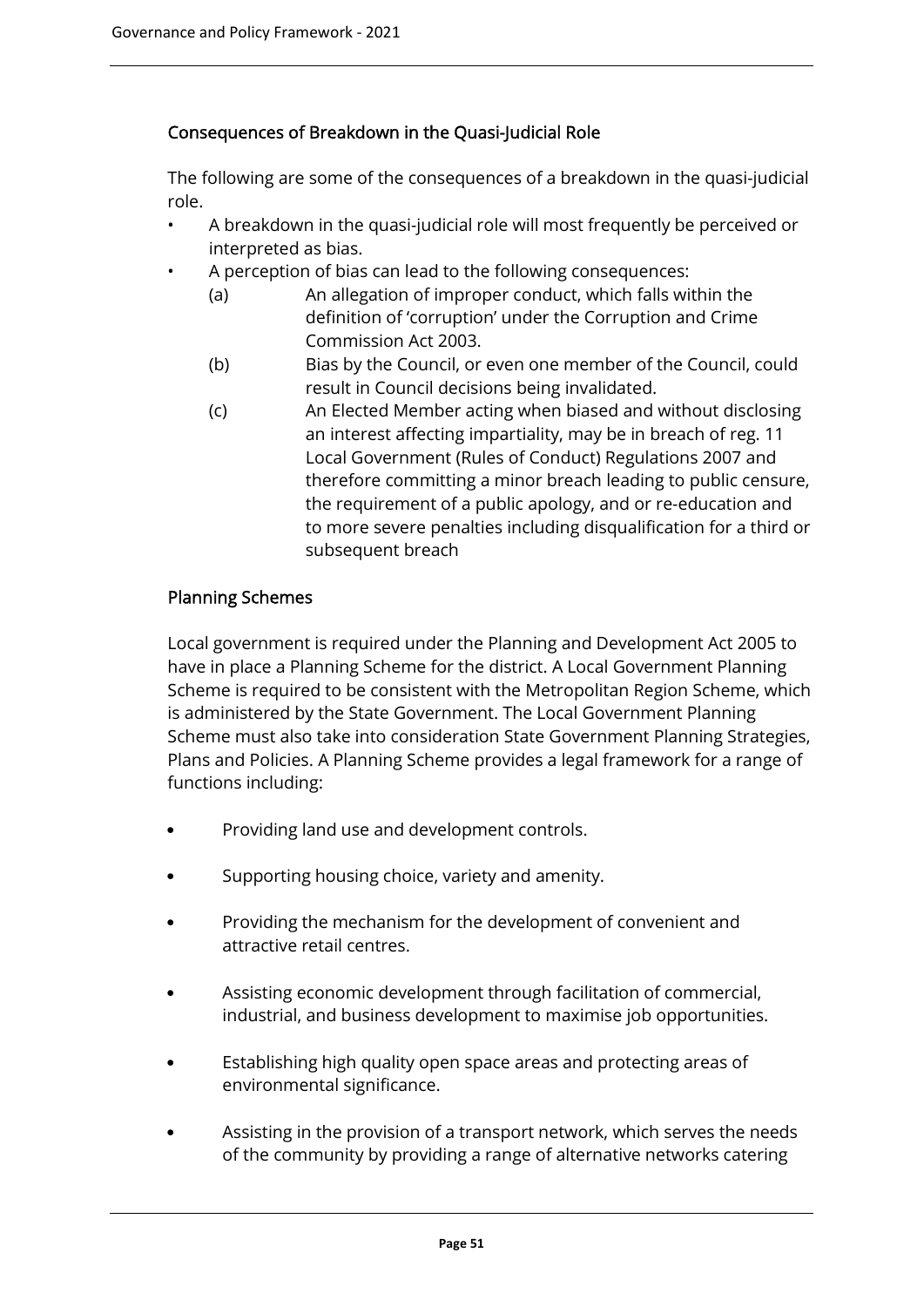for different transport modes, which are closely integrated with land use considerations.

The provisions of a Planning Scheme are formulated through a collaborative and consultative process involving the State Government, local government, and the community. The State Government, through the Minister for Planning provides final approval to the contents of a Planning Scheme and once gazetted a Scheme comes into operation and has the force of law. The authority to operate its Planning Scheme is delegated to the City of Kalamunda by the State Government.

A Planning Scheme requires review at least every five years. This is to ensure that the Scheme continues to meet changing community needs and expectations. This review process is facilitated by the local government and involves community input.

At the present time the City operates under Local Planning Scheme No.3 (often referred to as LPS3), which was gazetted in 2007.

Amendments can be made to an operative Planning Scheme to vary and review the Scheme provisions. An amendment to a Scheme again involves a range of stakeholders including the local government, the State Government, and the community. The Minister for Planning provides the final decision in relation to a Scheme Amendment.

Local planning policies are also used to support and guide the implementation of the Scheme and development assessments. Planning policies can be developed to also provide guidance, detail and consistency of treatment with respect to relevant planning issues.

Importantly, local government planning schemes incorporate by reference the Residential Design Codes (R-Codes), which is the planning policy of the State Government providing detailed development control for residential development. The State Government revises the R-Codes from time to time.

The role of a Council in administering a Planning Scheme includes but is not limited to:

- Consideration of development applications.
- Consideration of subdivision proposals.
- Consideration of Planning Scheme Amendment proposals (whether suggested by the City or by a customer).
- Enforcement of Planning Scheme provisions.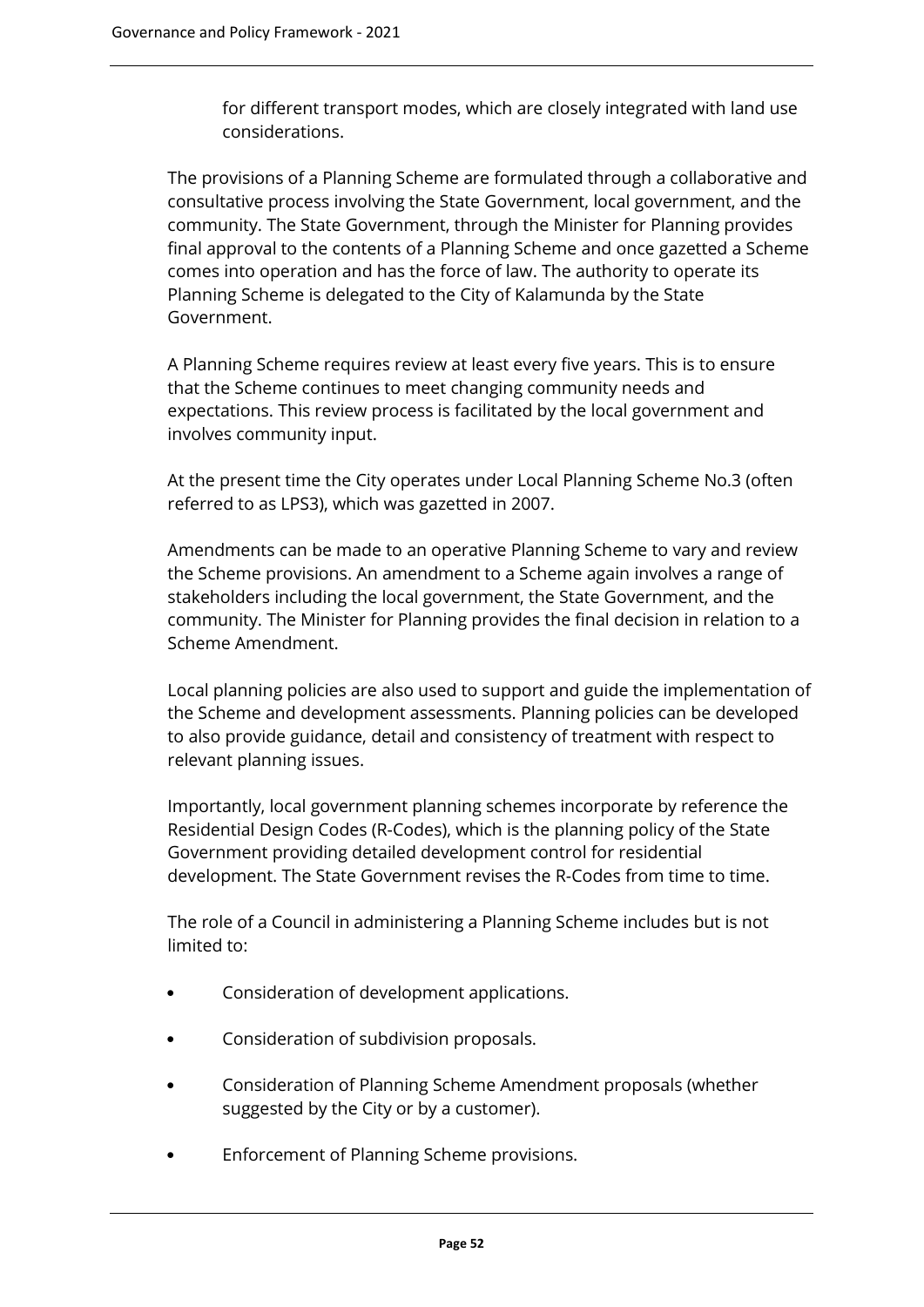- Development of planning policies.
- Review of existing Planning Scheme.

### Formulation of new Planning Scheme

Council is provided with the professional advice from specialist planning officers in exercising its role in relation to each of these matters. This advice will provide Elected Members with detailed information relating to the particular planning issue requiring Council consideration. In certain circumstances applicants have rights of appeal to challenge a planning related decision of the City or Council. It is therefore important for Elected Members to gain a full understanding of the issues and follow proper process before reaching a decision.

The State Administrative Tribunal (SAT) reviews decisions made by local government regarding a range of matters including town and regional planning. Landowners and/or applicants can apply to the SAT to make decisions, settle disputes and review decisions under a range of enabling laws.

The Local Planning Scheme permits Council to delegate its decision-making powers to certain qualified persons or Committees, subject to certain conditions. This is important in terms of allowing those applications that meet certain criteria to be determined by employees. The criteria used for determining the types of development that can be decided by employees is set out in a Notice of Delegation, which is reviewed bi-annually. The Notice of Delegation can be reviewed earlier as determined by Council.

All decisions made under delegated authority are binding and represent a 'Council decision'.

The following positions of Council have varying degrees of decision-making powers under the Notice of Delegation:

- Director Development Services
- Manager Approvals
- Manager Strategic Planning
- Principal Statutory Planner
- Principal Strategic Planner
- Senior Planning Officers.

The delegation is necessary to permit:

- Council to focus on strategic matters and major developments that are beyond the Notice of Delegation.
- And the large volume of development applications received by the City to be dealt with in an efficient and effective manner.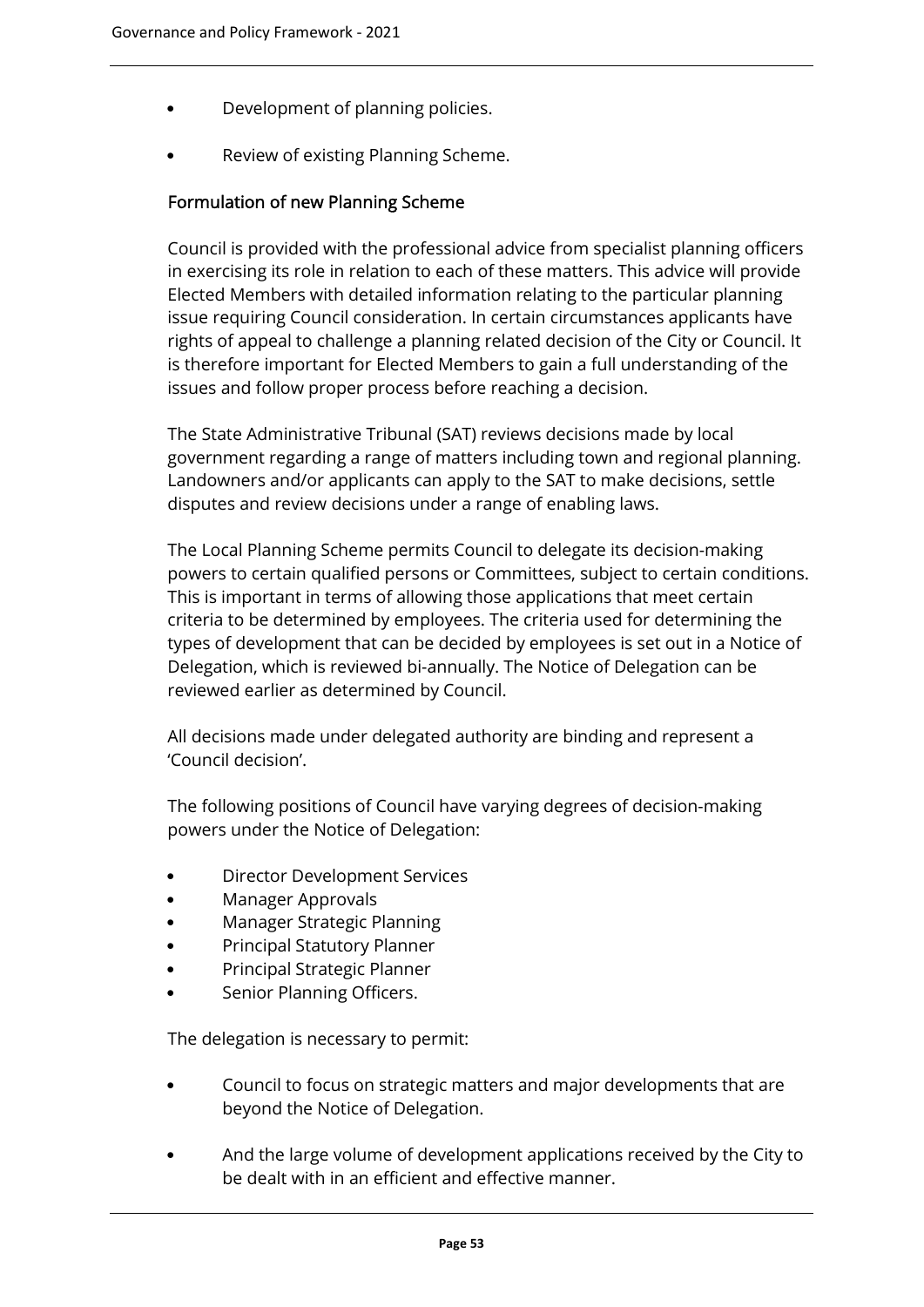# 9.9 Legal Framework

## Local Government Act 1995

The City of Kalamunda is constituted as a district under the *Local Government* Act 1995. The general function of a local government is to provide for the good government of people living and working within its district and includes legislative and executive powers and responsibilities given through the Act.

Overall, the Act is intended to provide excellence in governance through:

- Better decision-making by local governments.
- Greater community participation in the decisions and affairs of local governments.
- Greater accountability of local governments to their communities.
- More efficient and effective local government.

To allow local governments better decision-making, greater accountability and to be more efficient and effective, the Act provides several ways of achieving these objectives though delegations, policies, and local laws.

#### **Delegations**

Delegations are a part of the City's decision-making approach. They represent the policy of the Council to entrust certain types of decisions to the CEO or Committees. All delegations should be in the context of Council policy that provide guidance to the delegate to make decisions that are consistent with the council's desire policy outcomes.

Delegations of authority are established, maintained, and documented by the Council to empower the actions of delegates so that Council can retain oversight of and accountability for the decisions made by delegates. Decisions made under delegation are reported to the Council on a regular basis, and records of delegations are retained in accordance with legal requirements for document retention and record keeping.

Council must review delegations at least once every year.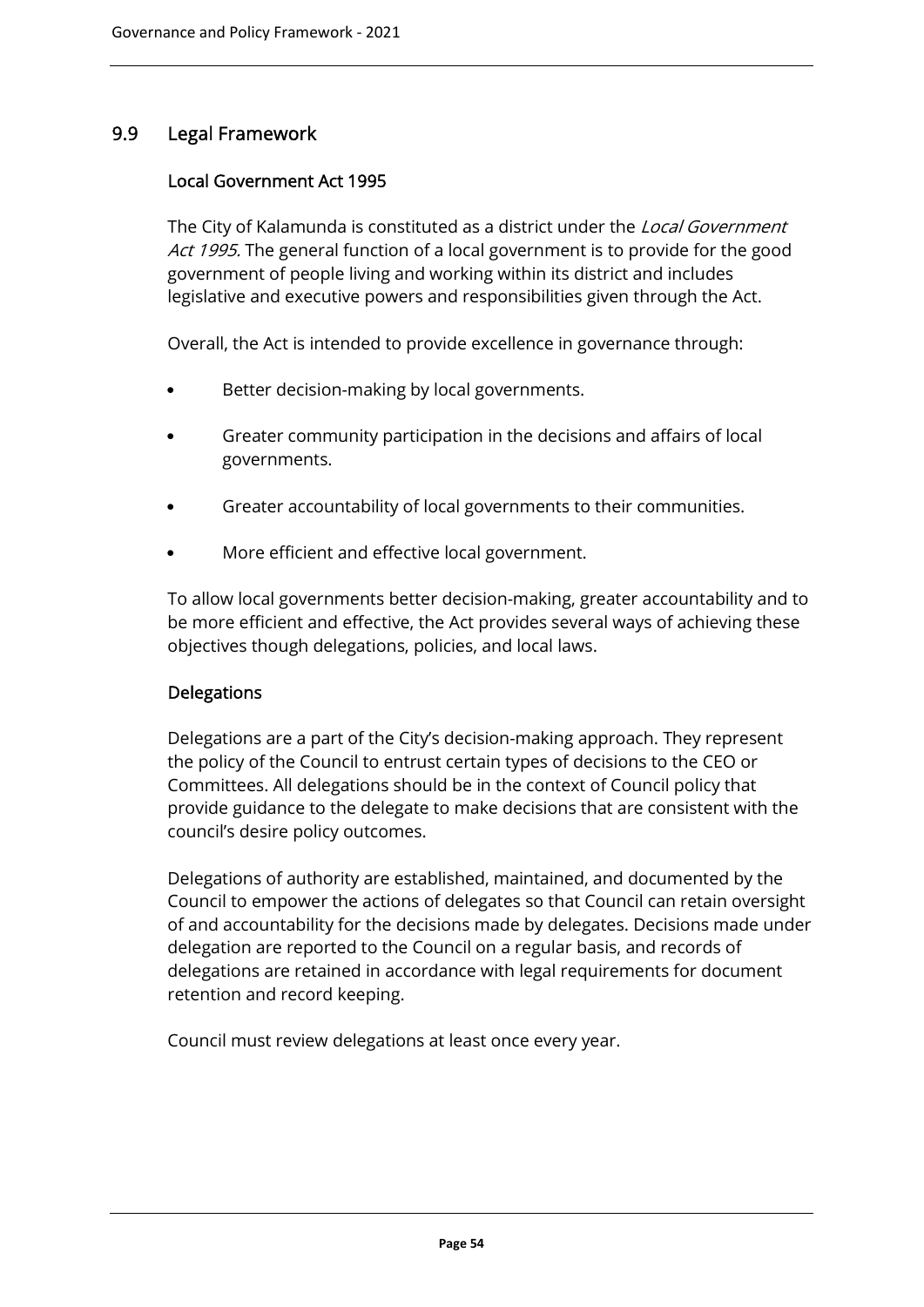#### Executive Functions

The Council is responsible for overseeing the executive functions of the City. The executive functions of the local government are to provide services and facilities. Section 3.18 of the Act states:

- "1. A local government is to administer its local laws and may do all other things that are necessary or convenient to be done for, or in connection with, performing its functions under this Act.
- 2. In performing its executive functions, a local government may provide services and facilities."

Local government can, therefore, administer local laws and provide services and facilities to provide for 'the good government of the district'.

A local government must satisfy itself that the services and facilities it provides:

- 1. Integrate and coordinate, so far as practicable, with any provided by the Commonwealth, the State, or any public body.
- 2. Do not duplicate, to an extent that the local government considers inappropriate, services or facilities provided by the Commonwealth, the State or any other body or person, whether public or private.
- 3. Are managed efficiently and effectively.

#### Local Laws

Council is responsible for adopting a set of local laws that reflect current community standards and provide for the good governance of the City.

The Act outlines the process by which the Council may adopt local laws. This legislative role allows the Council to adopt a regulatory regime that may be enforced through the courts, by the issue of infringement notices or by performing other executive functions to enforce the local laws. When adopting local laws, the Council must be aware that they operate with the force of legislation and the City has a duty to enforce all of its local laws.

The process for adopting local laws provides the community with a six-week advertising period to allow for the opportunity to comment on proposed local laws. The local law is then presented once more to Council and any public submissions are considered. Upon final adoption the local laws are gazetted and considered by the Western Australian Parliamentary Committee on Delegated Legislation.

Local laws must also comply with the National Competition Policy principles adopted by agreement between local, state and federal governments.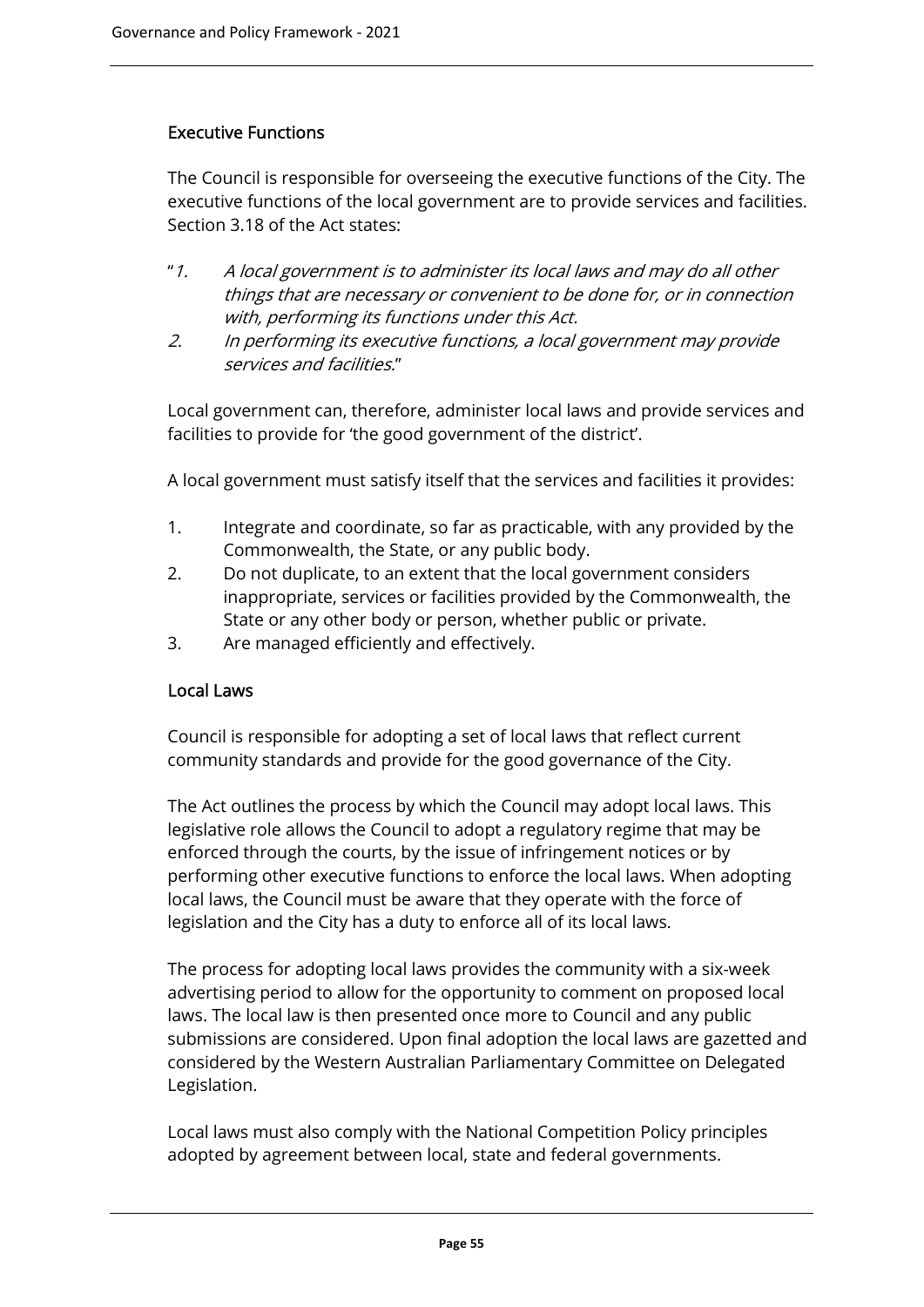The City maintains local laws relating to:

- Keeping and Control of Animals and Nuisance Local Law 2011.
- Dogs Local Law 2021
- Street Lawns and Gardens 1965.
- Extractive Industries Local Law 2021.
- Health Local Law 2011.
- Local Government and Public Property Local Laws 2001.
- Standing Orders Local Law 2015.
- Parking and Parking Facilities Local Law 2019.
- Fencing Local Law 2016.
- Signs, Hoardings and Bill Posting Local Law 1981.
- Trading on Thoroughfares Local Law 2008.

#### Standing Orders Local Law 2015

The Standing Orders Local Law 2015 provides a set of enforceable procedures to assist in the good conduct of meetings to achieve better decision making and a greater community understanding of the business of the Council.

It is recommended that Elected Members familiarise themselves with the provision of the City's Standing Orders Local Law 2015. Breaches of the Standing Orders Local Law may be liable for a penalty upon conviction.

#### **Gifts**

The Code of Conduct adopted by the City of Kalamunda contains a provision that Members and employees shall not seek or accept (either directly or indirectly) any immediate or future gift, reward, donation, hospitality or benefit (referred to generically as gifts for the following paragraphs) for themselves or for any other person or body as a result of their employment with, or appointment to a committee of, the City of Kalamunda.

The City of Perth Bill 2015 has amended the Local Government Act 1995 (the Act) to provide that a relevant person who accepts a gift which is worth greater than \$200 must disclose acceptance of the gift within ten days of receipt to the Chief Executive Officer, rather than in an annual return. All contributions to travel over \$200 must also be disclosed.

The disclosure for gifts will be required to include:

- Name of relevant person making disclosure.
- A description of the gift.
- The name and address of the person who made the gift.
- The date on which the gift was received.
- The estimated value of the gift at the time it was made; and
- The nature of the relationship between the relevant person and the person who made the gift.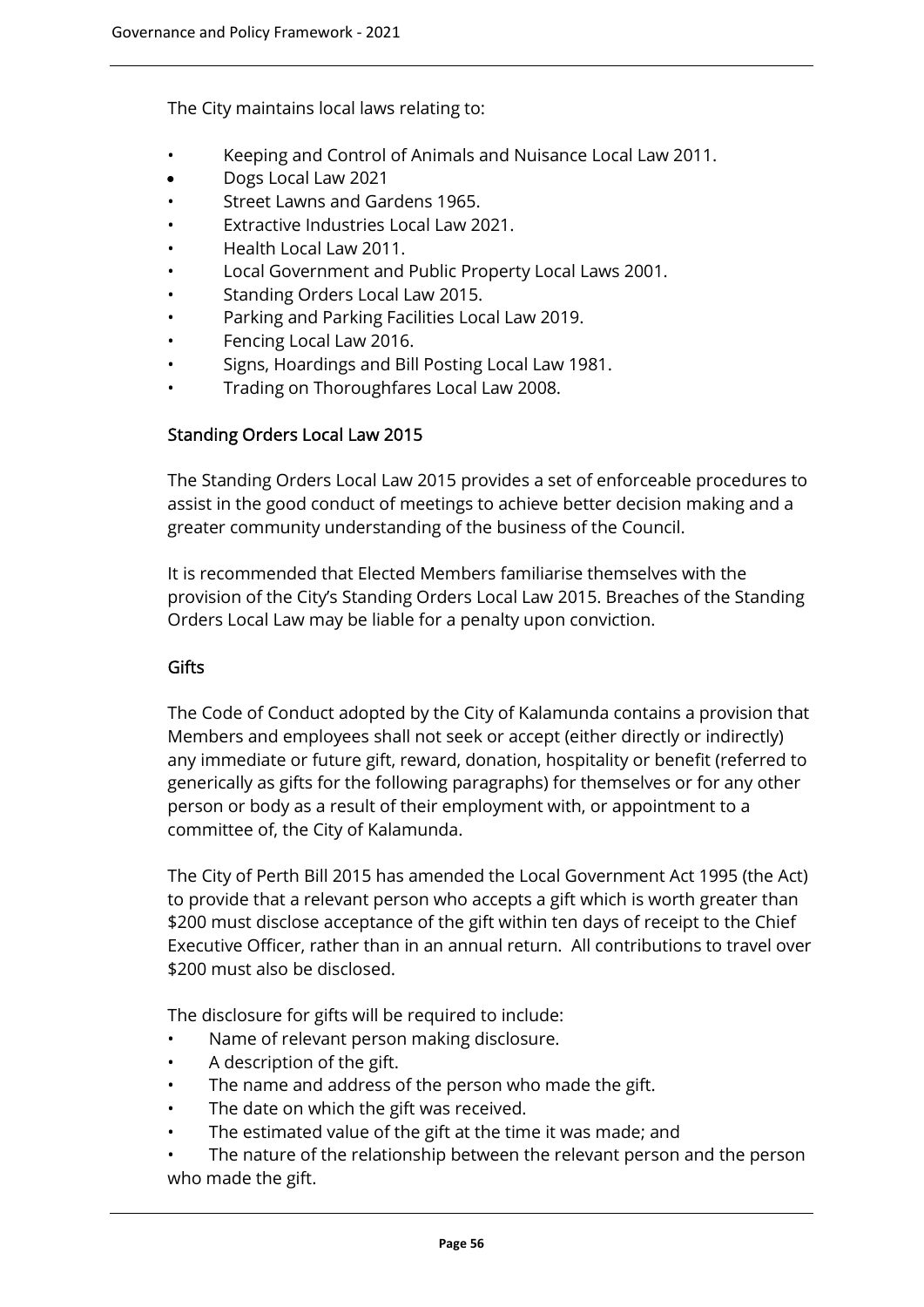The disclosure of a contribution to travel must include:

- Name of relevant person making the disclosure.
- A description of the contribution to travel.
- The name and address of the person who made the contribution to travel.
- The date on which the contribution to travel was received.
- The estimated value of the contribution to travel at the time it was made.
- The nature of the relationship between the relevant person and the person who made the contribution.
- A description of the travel undertaken; and
- Date of travel undertaken.

If any gift, reward or benefit is offered (other than gifts of a token kind, or moderate acts of hospitality), disclosure must be made within 10 working days, submitted to the CEO in writing in the appropriate form and lodged on to the public register.

The CEO is required to keep a record of the disclosures by way of a register. This is to be published on the local government's official website as well as made available for public inspection at the council offices.

As soon as is practicable after a person ceases to be a relevant person, the CEO must remove all records relating to that person from the register. However, a CEO must ensure that these disclosures are kept for a period of at least 5 years and made available for public inspection if requested.

# What is a gift? [section 5.58]

The *first question* will be whether there was a gift as defined.

Under the Act, a gift is defined as any disposition of property, or the conferral of any other financial benefit, made by one person in favour of another otherwise than by will (whether with or without an instrument in writing), without consideration in money or money's worth passing from the person in whose favour it is made to the other, or with such consideration so passing if the consideration is not fully adequate, but does not include any financial or other contribution to travel.

A contribution to travel is not a gift (such contributions are dealt with in s5.83). When considering what constitutes a gift, the key question to consider is that posed by the definition: i.e., whether there has been a conferral of property or financial benefit where full consideration has not been given in return. The context in which the gift was given – whether it be as part of a person's role as an elected official or staff member, or in a private capacity – is not, for that purpose a relevant consideration.

#### What is a contribution to travel? [section 5.58]

The first question will be whether there was a contribution to travel as defined.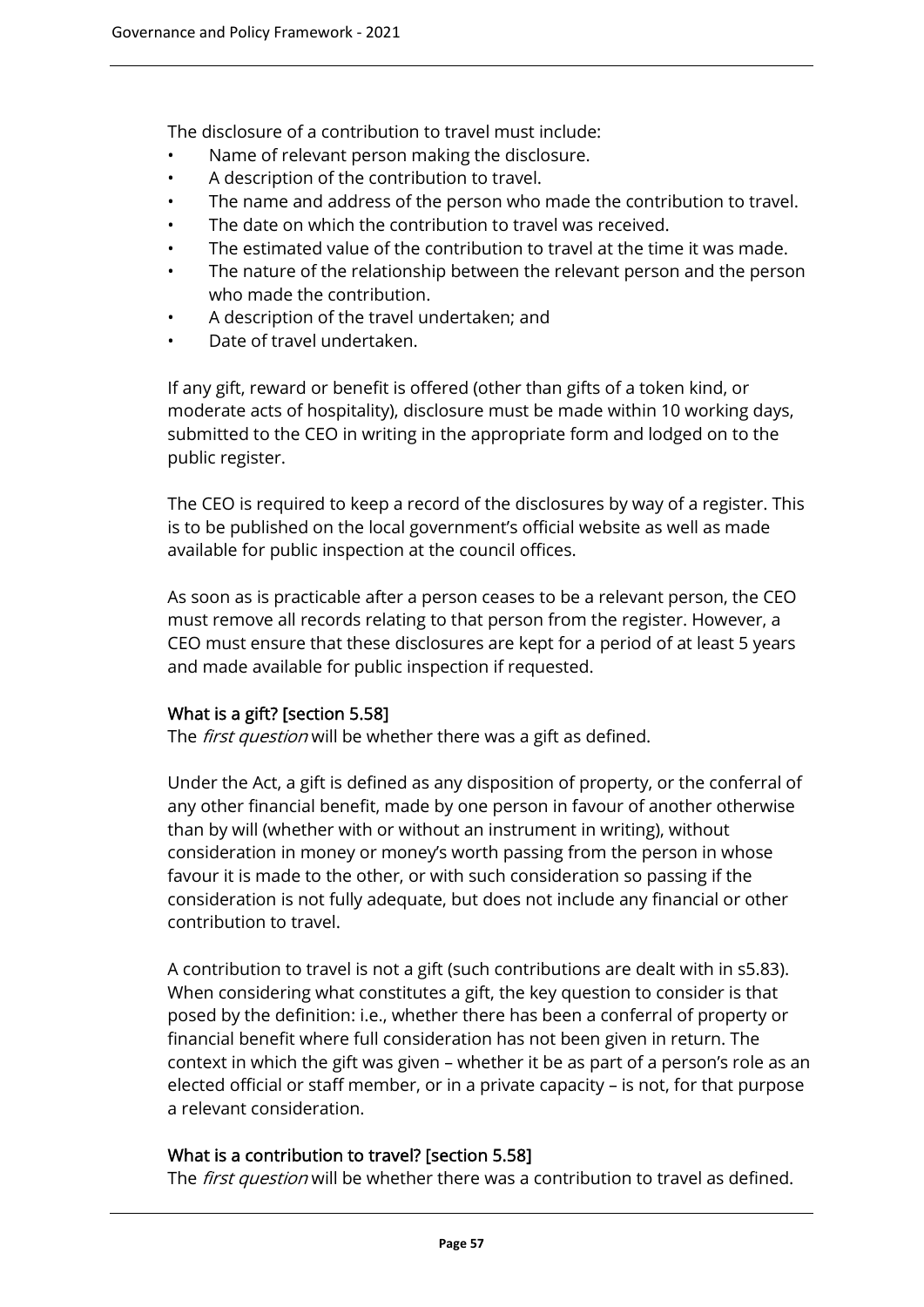Under the Act, a contribution to travel is each financial or other contribution that has been made to any travel undertaken by a relevant person at any time during a year.

In this context, travel is a journey or journeys away from where a person lives. It does not matter what the distance, duration or mode of transport is.

A contribution to travel will be something that facilitates such a journey(s). For example, necessary costs such as an airline ticket price and visa fees will be within the relevant category of contributions. Also included will be costs which might not be necessary but can still be regarded as assisting in meeting the journey(s) costs for example, optional travel insurance would be included.

## Freedom of Information

All Elected Members and staff should be aware of Freedom of Information (FOI) implications when writing correspondence, both electronically or manually, whether it is internal or external. As a rule any written material generated by staff or Elected Members may become public knowledge and subject to a Freedom of Information investigation. FOI gives individuals a legally enforceable right to access records held by both state and local government agencies.

# 10. Principle Four: Policymaking and Management

## 10.1 Policies

Section 2.7 (2)(b) of the Act states that the Council is to "determine the local government's policies".

Policies provide the Council and staff with the ability and direction to make decisions that are consistent and unbiased. A policy can also provide detail on the way the City undertakes, or requires others to undertake, certain works or activities.

The Council has established the following level of Policy:

#### 1. Council Policies

These are strategic policies that set governing principles and guide the direction of the organisation to align with community values and aspirations. These policies have a strategic, external focus and align with the mission, vision, and strategic direction of the City.

Council Policies are classified into two categories:

1.1 Service Policies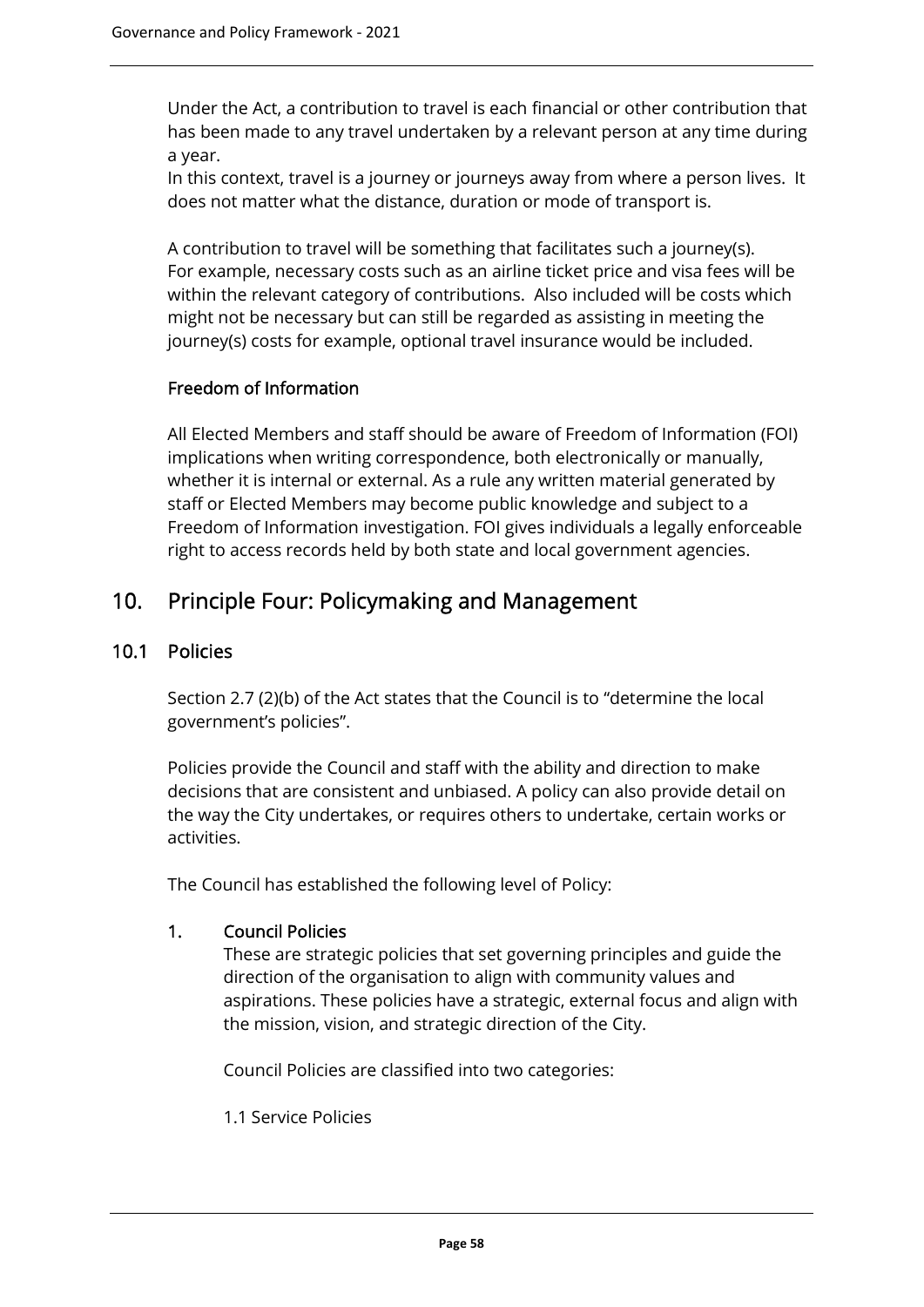Service Policies reflect strategic imperatives that have direct impact on community outcomes.

1.2 Governance Policies

Governance Policies guide good governance processes of the Council and are generally more internally focussed upon matters that Elected Members need to enshrine in Policy.

#### 2. CEO Direction

These are developed for administrative and operational requirements. They have an internal focus.

#### 3. Procedures and Guidelines

Council Policies and CEO Instructions may be supported by a Procedure or CEO Directive that outlines how the Council Policy or CEO Instruction will be implemented.

#### Figure 4 Policy Framework



# 11. Principle Five: Accountability

# 11.1 Principle of Accountability

Excellence in governance is based on the principle that the people involved in governance, the Elected Members and Officers, are held to account for what they do. Accountability means holding the Elected Members and management of the City responsible for its performance. The public trust placed in the local government and in its Elected Members to act in the public interest can be justified in the way their duties have been performed.

Accountability systems need to provide disclosure and review of decision-making and processes. These systems must record and support the local government's accountability to its stakeholders and its legal accountability to the State Government. They are both internal and external.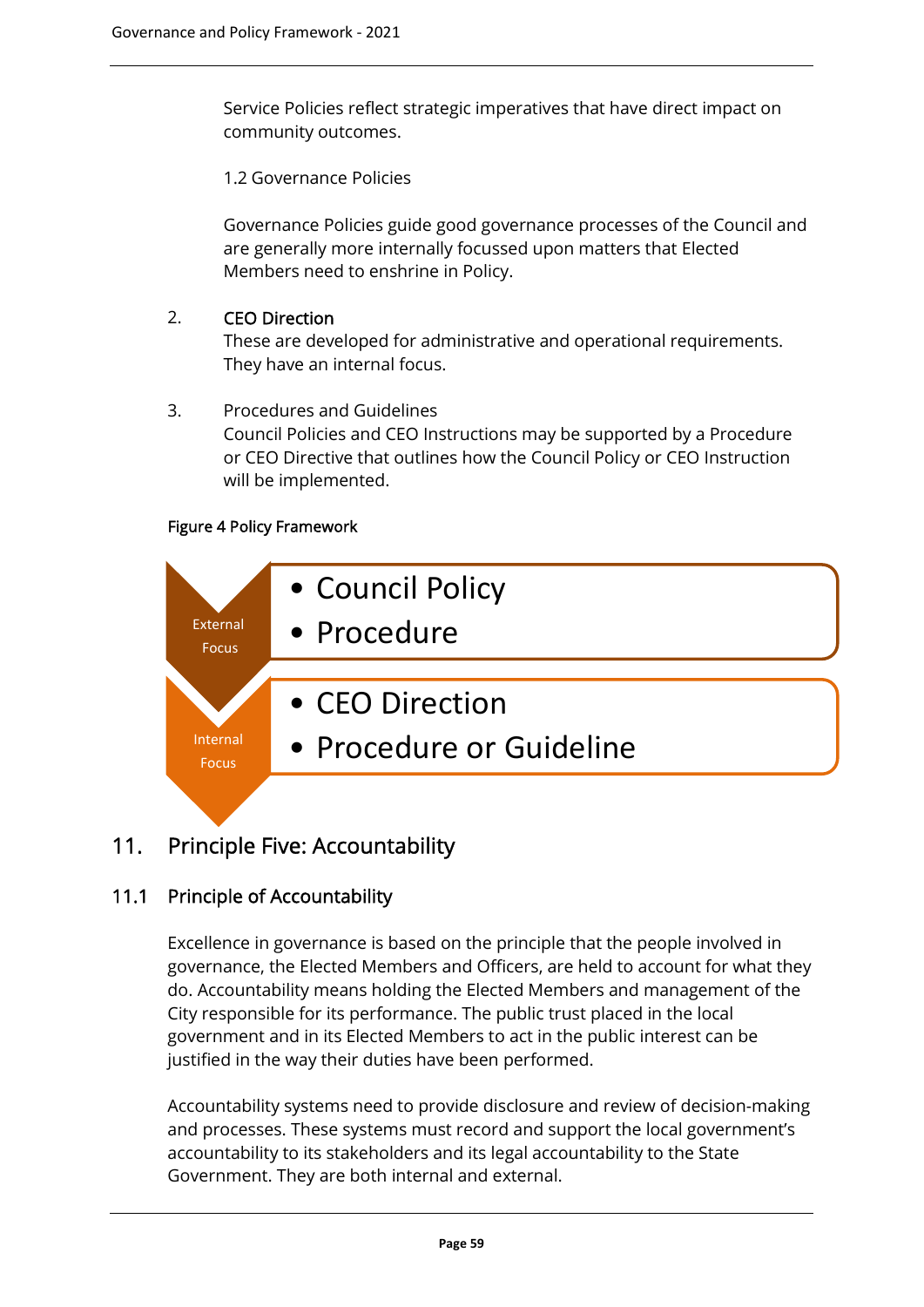Risk management systems aim to ensure that community assets are protected. An internal audit system, a comprehensive consultation and engagement policy and framework supports good decision-making by ensuring that Elected Members are aware of the views of those who will be affected by any decision.

The fundamental importance of accountability though is that local governments exist to govern for and on behalf of their communities. Systems and values must reflect this accountability.

Accountability systems that provide disclosure and review of decision-making and processes are integral to good governance and are reflected through:

- Open and transparent government so that people can follow decisionmaking processes and outcomes.
- Consultation so that communities feel that they are being heard.
- Good information and communication processes so that communities are kept informed.

# 11.2 Performance Management

The Council is accountable for monitoring performance in the achievement of its strategic direction, goals and financial outcomes which are set through the Strategic Plan, Strategic Financial Plan, Annual Plan and Annual Budget.

The City has developed a reporting system to provide the Council with the necessary information to enable it to assess performance against the plans. The reporting system is a systematic and regular process that allows the Council to take action to rectify any issues that arise and as such, be accountable to the community.

The Council is accountable for managing the CEO's performance and is responsible for setting the CEO's performance plan and subsequently monitoring their performance. Council is to communicate its expectations to the CEO and consider seeking independent professional advice when undertaking the performance evaluation of the CEO.

# 11.3 Compliance

It is a requirement of the Local Government Act 1995 to conduct an annual audit of compliance with statutory requirements of the Act.

The Return is to be submitted to the Department of Local Government each year after its adoption by the Council. It provides prompts in relation to the local government's statutory obligations in several areas, such as local laws, tenders, meeting process, disclosure of financial interests and financial management. It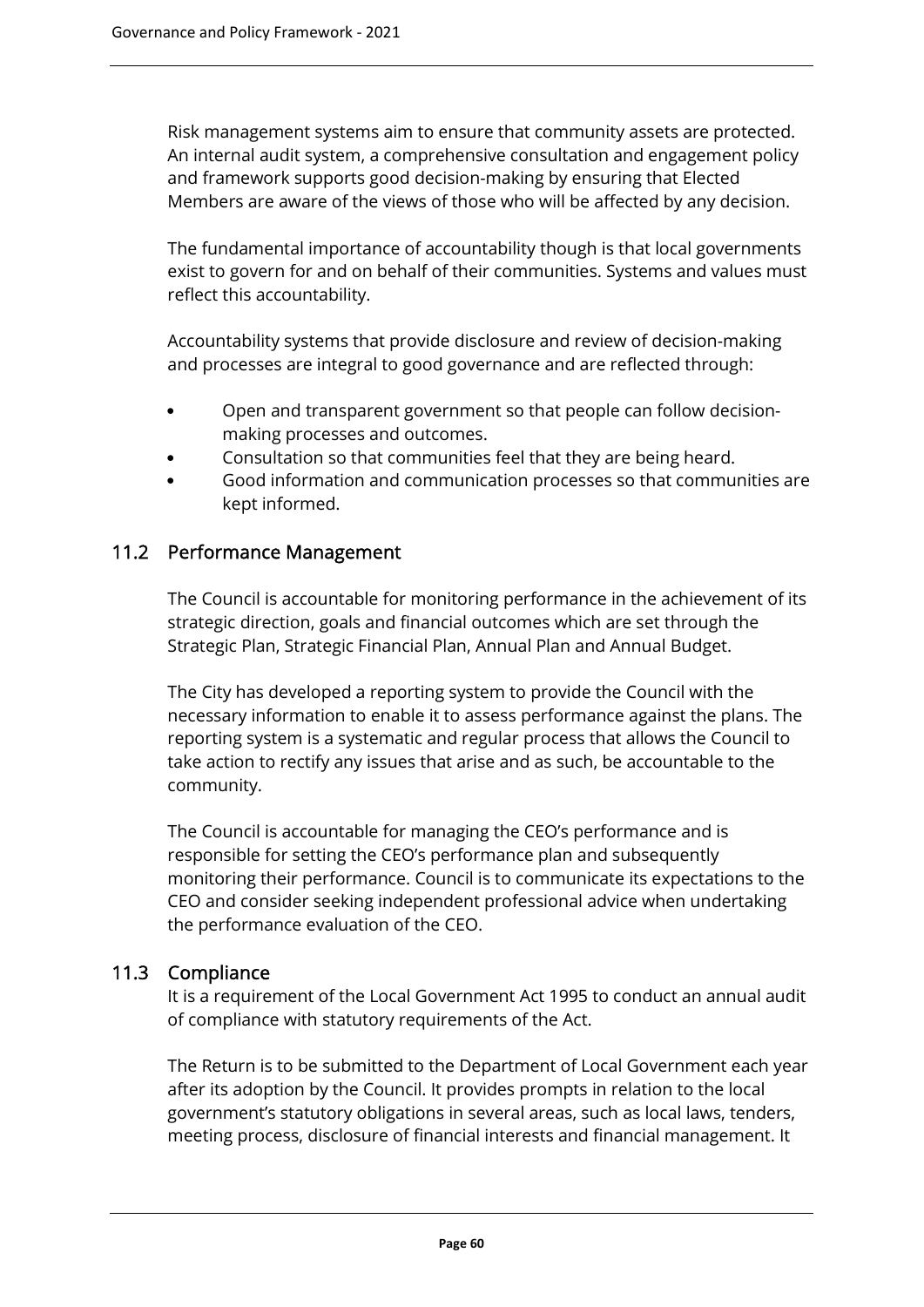provides a useful tool for a local government to utilise to ensure compliance with legislation, and in particular the Local Government Act 1995.

In addition to this requirement the City has established several internal compliance mechanisms to ensure its practices and procedures meet its obligations in relation to good corporate governance.

# 11.4 Audit Committee

The Council has established an Audit Committee in accordance with Division 1A of the Local Government Act 1995, to oversee and advise the Council on matters of internal and external audit and risk management and compliance functions of the City.

## 11.5 Consultation

Council recognises that consultation is a two-way interactive process that provides opportunities for the Council and community to clarify information raise issues and discuss ideas and options. Consultation is an important dimension that informs and enhances Council's decision-making process.

As a community leader, Council should define the City's directions and priorities for a sustainable future by:

- Promoting discussion and debate within the community and with other stakeholders about the priorities and needs of the City.
- Using research to develop and inform Council policies and decisionmaking.
- Actively canvassing, and faithfully considering, the needs and opinions of the community when making decisions.
- Translating the community's aspirations for a sustainable future through appropriate partnerships, initiatives, programs, and services.

The Council has an adopted Community Engagement Policy and Strategy Policy, the objective of which is to outline the City's commitment to actively involving the community in Council's planning, development, and service delivery activities.

The City's Community Engagement Strategy provides a clear articulation of the City's commitment to strong stakeholder and community relationships. The goal of the Strategy is to provide a process and choices for involving citizens in decision-making and to enhance current opportunities and processes for that to happen. It addresses the following requirements from the Community Engagement Policy: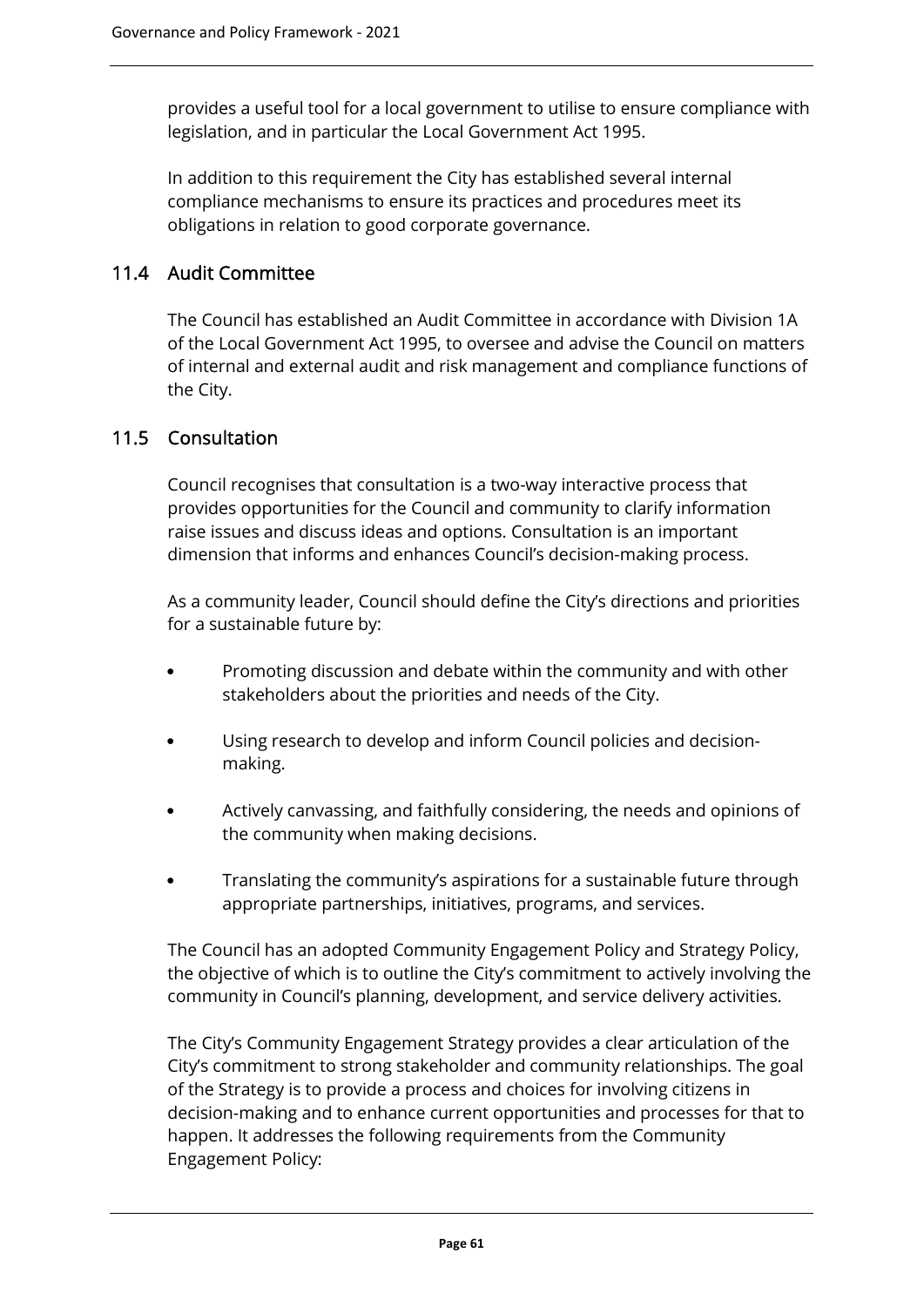- Identification of issues requiring Community Engagement.
- Inclusion of funding for Community Engagement activities in the annual budget process.
- Increasing staff awareness and skills in Community Engagement techniques.
- Information on how all sectors and groups within the community can have the opportunity to participate in the City's activities.
- A community education program relating to Community Engagement in the City's affairs.

# 11.6 Records Management

The City's corporate records are to be managed in accordance with the City's Record Keeping Plan and Records Management Policy.

All Elected Members, staff and contractors are responsible for maintaining complete, accurate and reliable evidence of all business transactions and ensuring all corporate documents are retained within the City's official recordkeeping system at the point of creation regardless of the format, being in accordance with:

- State Records Act 2000.
- Evidence Act 1906.
- Acts Amendment (Evidence) Act 2000.
- Freedom of Information Act 1992.
- Local Government Act 1995.
- Local Government Accounting Directions 1994

# 12. Council and Elected Member Self-Assessment

#### 12.1 Council Self-Assessment and Evaluation

To assess whether the Governance Principles and Charter are being enacted a self-assessment tool has been included in the Governance Framework. The questionnaire was originally developed by WALGA for use by the WALGA Council. Permission has been granted for the City to use the self-assessment tool to assess the Council's and individual Elected Member's performance against the Governance Principles and Charter. It is intended that the results be used to develop action plans to improve governance performance.

The self-assessment aims to: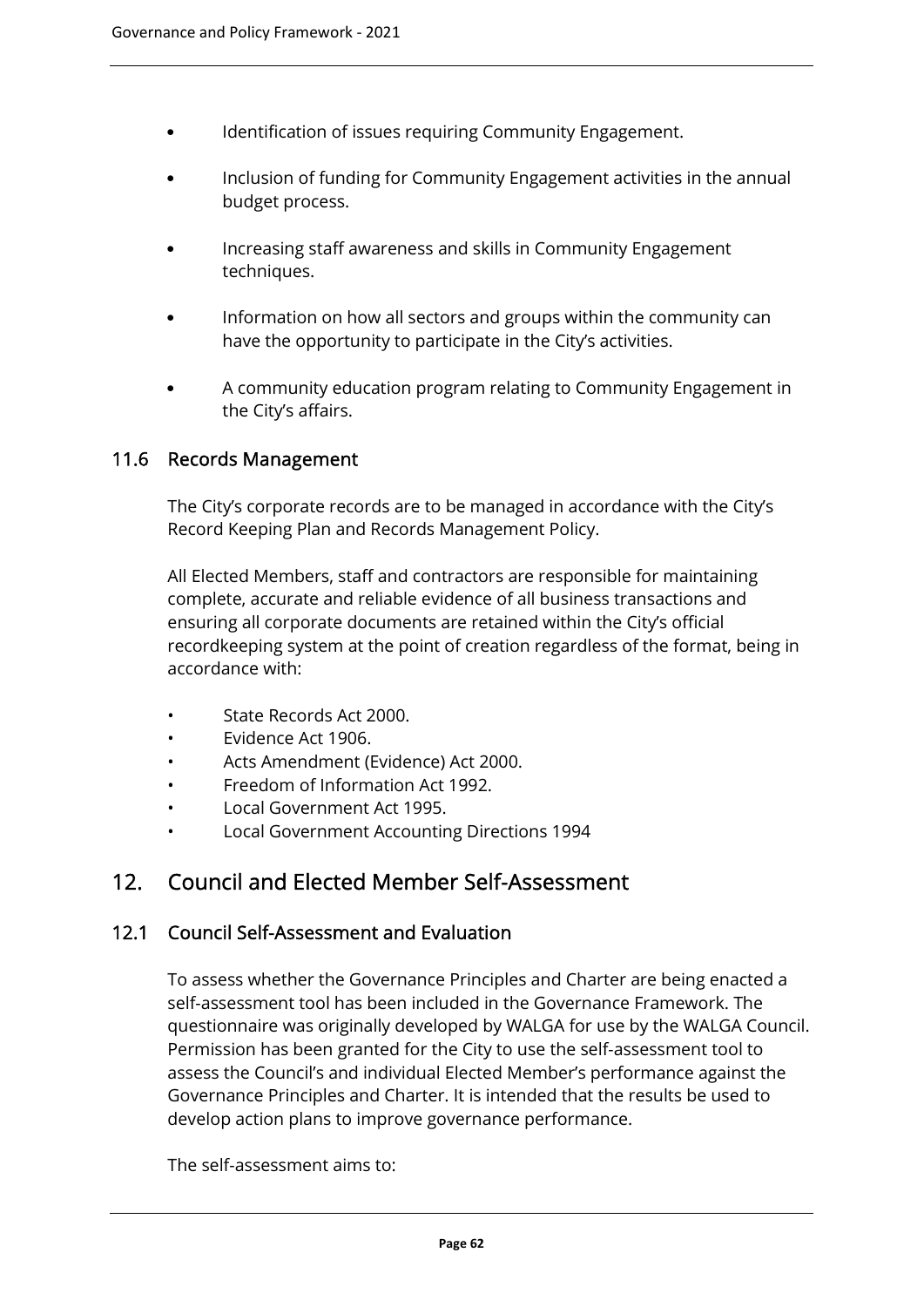- Assess what level of performance has been achieved in the period under review.
- Assist in the development of a better understanding of individual Elected Member performance and the Council's objectives.
- Focus on strategic goals.
- Assist in the developing of a better understanding of performance orientated relationships.
- Develop an action plan for improvement.
- Encourage a program of ongoing personal and professional development for Elected Members.

The Self-Assessment Tool has two components:

#### The Council Self-Assessment

Council as a group should complete the Council Self-Assessment and the results used to assess the Council's performance against the governance principles and charter. This should assist the Council in developing an action plan to improve performance (including the ongoing training and development programme for Council).

The Mayor as leader of the Council should at least annually hold a selfassessment workshop with the Council to identify where improvements can be implemented.

# Elected Member Self-Assessment

The Elected Member Self-Assessment should be completed by individual Elected Members to provide an assessment of that individual's contribution to good governance and assist in the development of an individualised training and development program.

Note - Refer to Appendices for self-assessment forms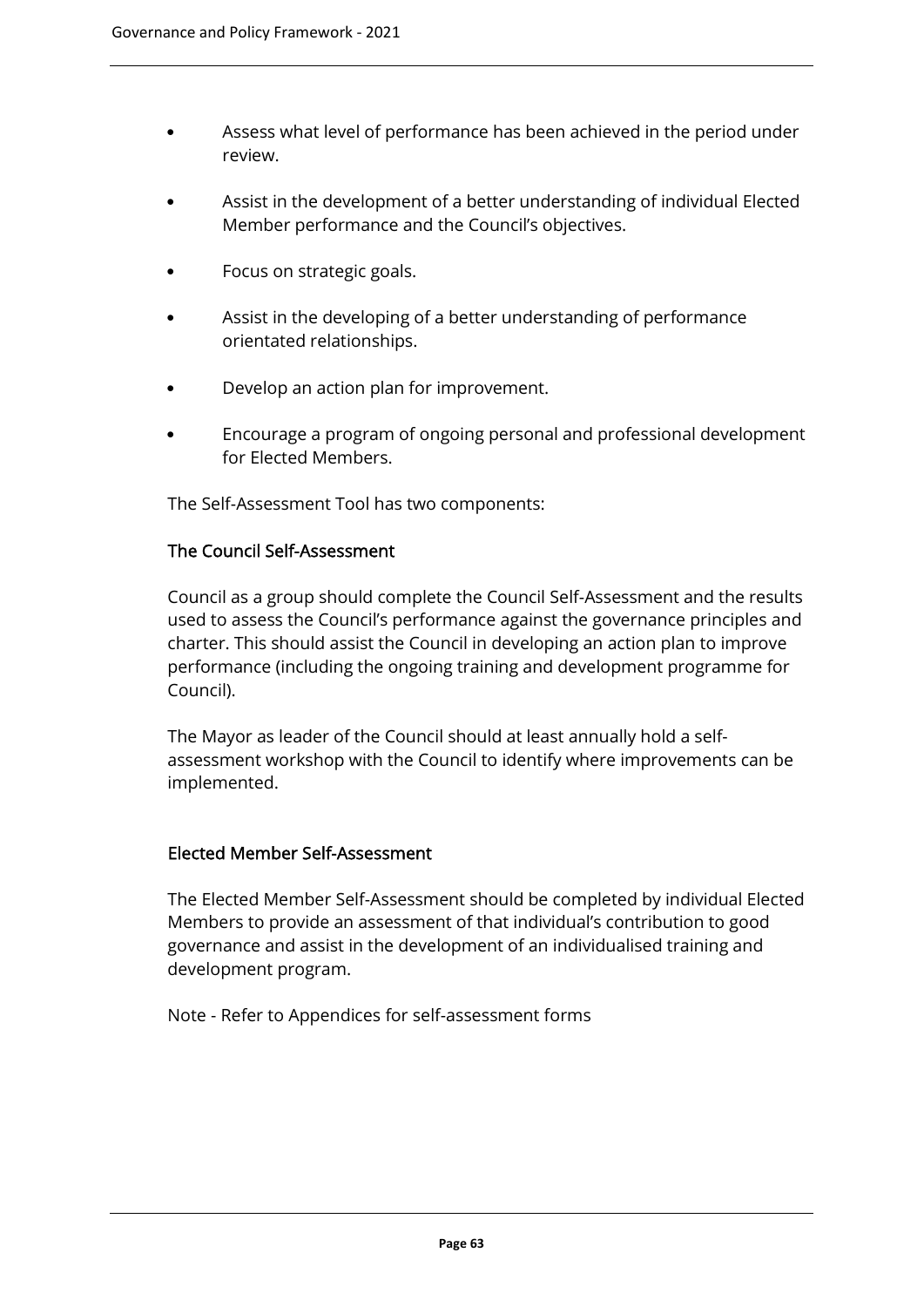# 13. References

The following documents have been used in the development of the Governance Framework for the City of Kalamunda:

- AS8000 Good Governance Principles.
- Murdoch University Senate, Statement of Governance Principles.
- Governance Framework and Statement City of South Perth.
- On Board Leadership John Carver.
- Reinventing Your Board, A Step by Step Guide to Implementing Policy Governance – John Carver and Miriam Mayhew Carver.
- Good Governance Guide 2004 The Principles of Good Governance within Local Government - Municipal Association of Victoria.
- Excellence in Governance for Local Government CPA Australia.
- WALGA Training and Development Program for Elected Members.
- Corporate Governance Charter WA Local Government Association December 2004.
- Lessons for Local Government City of Belmont published by the Department of Local Government and Regional Development April 2003.
- Lessons for Local Government City of South Perth published by the Department of Local Government and Regional Development.
- Elected Members Welcome Pack City of Kalamunda May 2003.
- Elected Member Induction Local Government Operational Guidelines Number 4 published by the Department of Local Government and Regional Development - Updated March 2005.
- City of Wollongong Governance Manual 2004.
- Council Forums Local Government Operational Guidelines Number 5 published by the Department of Local Government and Regional Development - January 2005.
- Managing Public Question Time Local Government Operational Guidelines Number 3 published by the Department of Local Government and Regional Development - August 2002.
- The Business of Local Government (a training course for Elected Members)- a joint WALGA and Australian Institute of Company Directors Course.
- WALGA State Council performance assessment questionnaire.
- Local Government Act 1995.
- City of Kalamunda Governance Review Report May 2004.
- Sustainability Reporting Guidelines Global Reporting Initiative.
- ASX Corporate Governance Council Principles of Good Corporate Governance and Best Practice Recommendations.
- Local Government (Rules of Conduct) Regulations 2007.
- Enterprise-wide Risk Management Better Practice Guide for the Public Sector – CPA Australia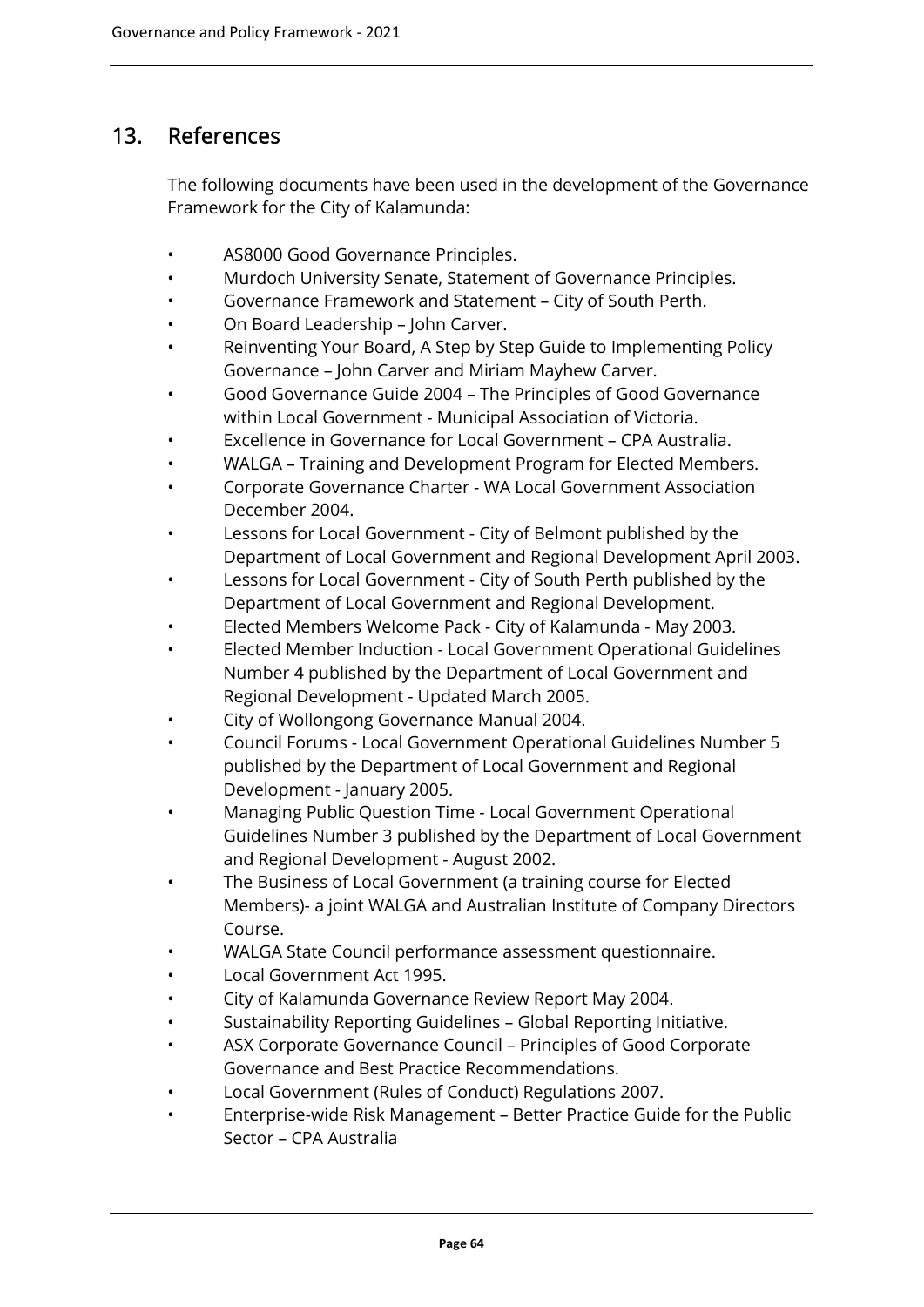# APPENDIX 1 – COUNCIL SELF ASSESSMENT

#### Please CIRCLE your responses as per the following scale:

# 1. Strongly Disagree 2. Disagree 3. Unsure 4. Agree 5. Strongly Agree

|    | $\alpha$ , subligly place b. place of submanic $\alpha$ , $\alpha$ is $\alpha$ or submanic or $\alpha$                        |              |                |                |                          |                |  |  |  |
|----|-------------------------------------------------------------------------------------------------------------------------------|--------------|----------------|----------------|--------------------------|----------------|--|--|--|
| 1  | The Council has been effective in setting the overall direction of the City to<br>achieve the objects and purpose of the City | 1            | 2              | 3              | 4                        | 5              |  |  |  |
| 2  | The Council is effective in considering and determining all major policy issues                                               | 1            | 2              | 3              | 4                        | 5              |  |  |  |
| 3  | The Council monitors appropriate financial and non-financial performance                                                      | 1            | $\overline{2}$ | $\overline{3}$ | 4                        | 5              |  |  |  |
|    | indicators                                                                                                                    |              |                |                |                          |                |  |  |  |
| 4  | The Council does not become drawn into operational management matters                                                         | 1            | $\overline{2}$ | 3              | 4                        | 5              |  |  |  |
|    | Council has a clear understanding of business risk                                                                            |              |                |                |                          |                |  |  |  |
| 5  | Roles of the Mayor, Councillors and the CEO are clearly defined and understood                                                | 1            | 2              | 3              | 4                        | 5              |  |  |  |
| 6  | The Council understands the City's vision, mission, values, philosophy and plans                                              | 1            | $\overline{2}$ | 3              | 4                        | 5              |  |  |  |
| 7  | The Council regularly inputs into strategy development and review                                                             | 1            | $\overline{2}$ | 3              | $\overline{4}$           | 5              |  |  |  |
| 8  | The CEO and employees have commitment, capacity, and enthusiasm                                                               | 1            | $\overline{2}$ | 3              | $\overline{4}$           | 5              |  |  |  |
| 9  | The city has relevant and reliable internal reporting and compliance systems                                                  | 1            | $\overline{2}$ | 3              | $\overline{4}$           | 5              |  |  |  |
| 10 | Elected Members are aware of the City's responsibilities to regulators and                                                    | 1            | $\overline{2}$ | 3              | 4                        | 5              |  |  |  |
|    | external stakeholders                                                                                                         |              |                |                |                          |                |  |  |  |
| 11 | The Council communicates effectively with its community                                                                       | 1            | $\overline{2}$ | 3              | 4                        | 5              |  |  |  |
| 12 | Elected Members bring valuable experience and skills to the Council                                                           | 1            | $\overline{2}$ | 3              | 4                        | 5              |  |  |  |
| 13 | The Council has legitimacy and retains confidence in the eyes of the community                                                | 1            | $\overline{2}$ | 3              | 4                        | $\overline{5}$ |  |  |  |
| 14 | The mayor ensures that meetings are chaired, and matters are discussed /                                                      | 1            | $\overline{2}$ | 3              | $\overline{4}$           | 5              |  |  |  |
|    | debated in a structured and effective way                                                                                     |              |                |                |                          |                |  |  |  |
| 15 | The mayor makes sure that the Council addresses all the appropriate strategic                                                 | 1            | $\overline{2}$ | 3              | 4                        | 5              |  |  |  |
|    | issues                                                                                                                        |              |                |                |                          |                |  |  |  |
| 16 | The mayor makes sure there is sufficient time to discuss the important issues                                                 | 1            | $\overline{2}$ | 3              | 4                        | 5              |  |  |  |
|    | on the agenda                                                                                                                 |              |                |                |                          |                |  |  |  |
| 17 | The mayor encourages contributions by Elected Members to get the best out of                                                  | 1            | $\overline{2}$ | 3              | 4                        | 5              |  |  |  |
|    | them                                                                                                                          |              |                |                |                          |                |  |  |  |
| 18 | The mayor liaises effectively with the CEO                                                                                    | 1            | 2              | 3              | 4                        | 5              |  |  |  |
| 19 | The CEO is receptive to the Council's input                                                                                   | 1            | $\overline{2}$ | 3              | 4                        | 5              |  |  |  |
| 20 | The CEO assists Elected Members in meeting their governance obligations                                                       | 1            | $\overline{2}$ | 3              | 4                        | 5              |  |  |  |
| 21 | The Council is effective in monitoring and evaluating the performance of the                                                  | 1            | $\overline{2}$ | 3              | 4                        | 5              |  |  |  |
|    | CEO                                                                                                                           |              |                |                |                          |                |  |  |  |
| 22 | The Council papers, including agenda, minutes and briefing notes are timely,                                                  | 1            | $\overline{2}$ | 3              | 4                        | 5              |  |  |  |
|    | accurate and informative                                                                                                      |              |                |                |                          |                |  |  |  |
| 23 | The Council meetings address the key issues facing the community                                                              | $\mathbf{1}$ | $\overline{2}$ | 3              | $\overline{4}$           | 5              |  |  |  |
| 24 | The duration of meetings of the Council are appropriate                                                                       | 1            | $\mathbf 2$    | 3              | 4                        | 5              |  |  |  |
| 25 | Elected Members come to meetings well prepared and participate effectively in                                                 | 1            | $\overline{2}$ | 3              | $\overline{\mathcal{A}}$ | $\overline{5}$ |  |  |  |
|    | debate and discussions                                                                                                        |              |                |                |                          |                |  |  |  |
| 27 | The Council adheres to effective governance practices                                                                         | 1            | $\mathbf{2}$   | 3              | 4                        | 5              |  |  |  |
| 28 | Appropriate records from Council meetings are documented in Minutes                                                           | $\mathbf{1}$ | $\overline{2}$ | 3              | $\sqrt{4}$               | 5              |  |  |  |
| 29 | The relationship between the Mayor and Elected Members is effective in                                                        | $\mathbf{1}$ | $\overline{2}$ | $\mathsf{3}$   | $\overline{4}$           | 5              |  |  |  |
|    | enabling the Council to fulfil its duties and responsibilities                                                                |              |                |                |                          |                |  |  |  |
| 30 | The relationship between the Council and the CEO is effective in enabling                                                     | $\mathbf{1}$ | $\overline{2}$ | 3              | 4                        | 5              |  |  |  |
|    | Council to fulfil its duties and responsibilities                                                                             |              |                |                |                          |                |  |  |  |
|    | Additional comments on the performance of the Council?                                                                        |              |                |                |                          |                |  |  |  |